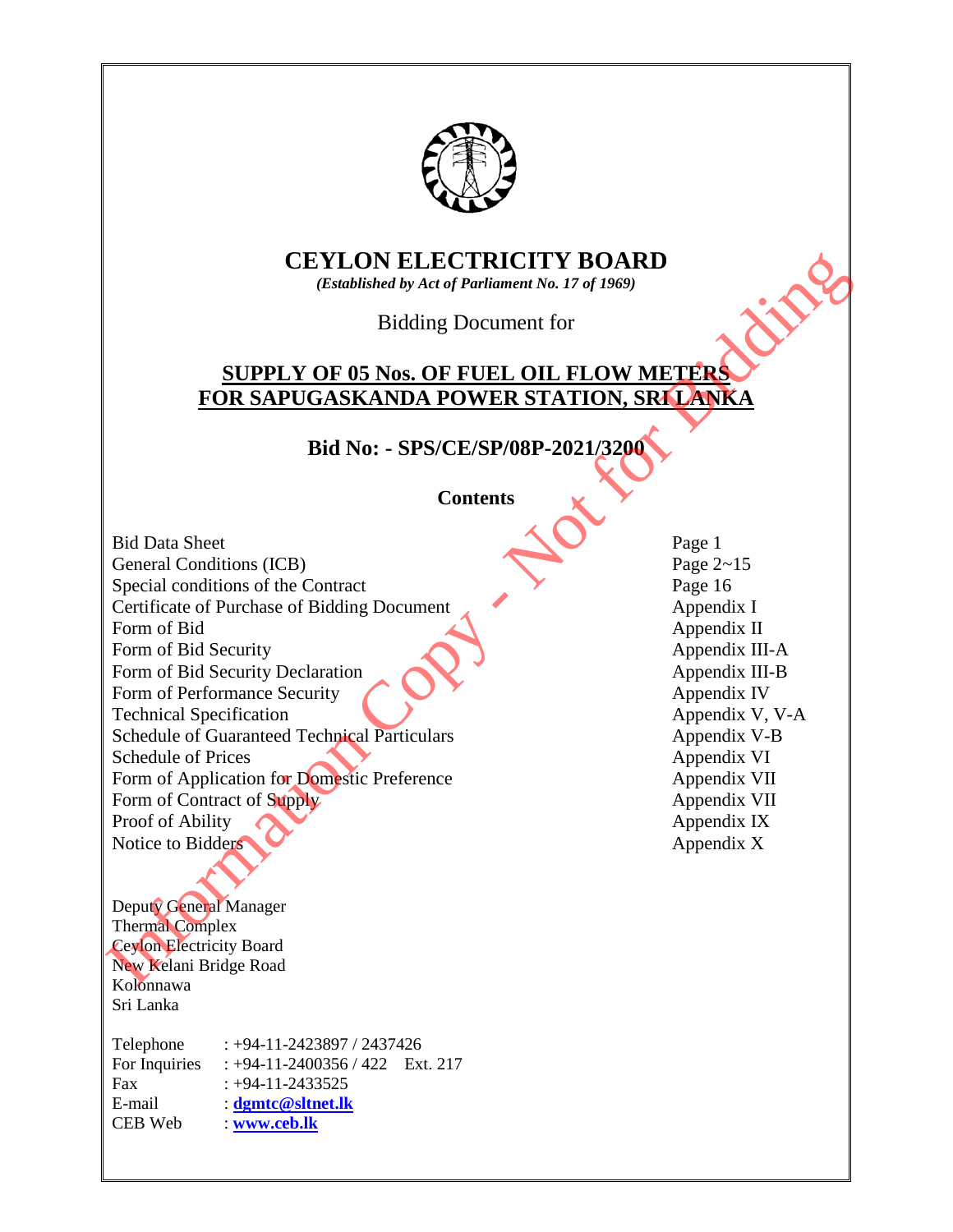# **Supply of 05 Nos. of Fuel Oil Flow Meters for Sapugaskanda Power Station, Sri Lanka**

**Bid No.: SPS/CE/SP/08P-2021/3200**

# BIDDING DOCUMENT

Consists of three sections

- Section 1 Bid Data Sheet and General Conditions
- Section 2 Special Conditions of Particular Application
- Section 3 Technical Specifications

Bidders are kindly requested to examine and read the contents of Section 1 and Section 2 carefully, before preparation of the Bid.

Section 1 Bid Data Sheet and General Conditions<br>Section 2 Special Conditions of Particular Application<br>Section 3 Technical Specifications<br>sidders are kindly requested to examine and read the examines of Section 1 and Secti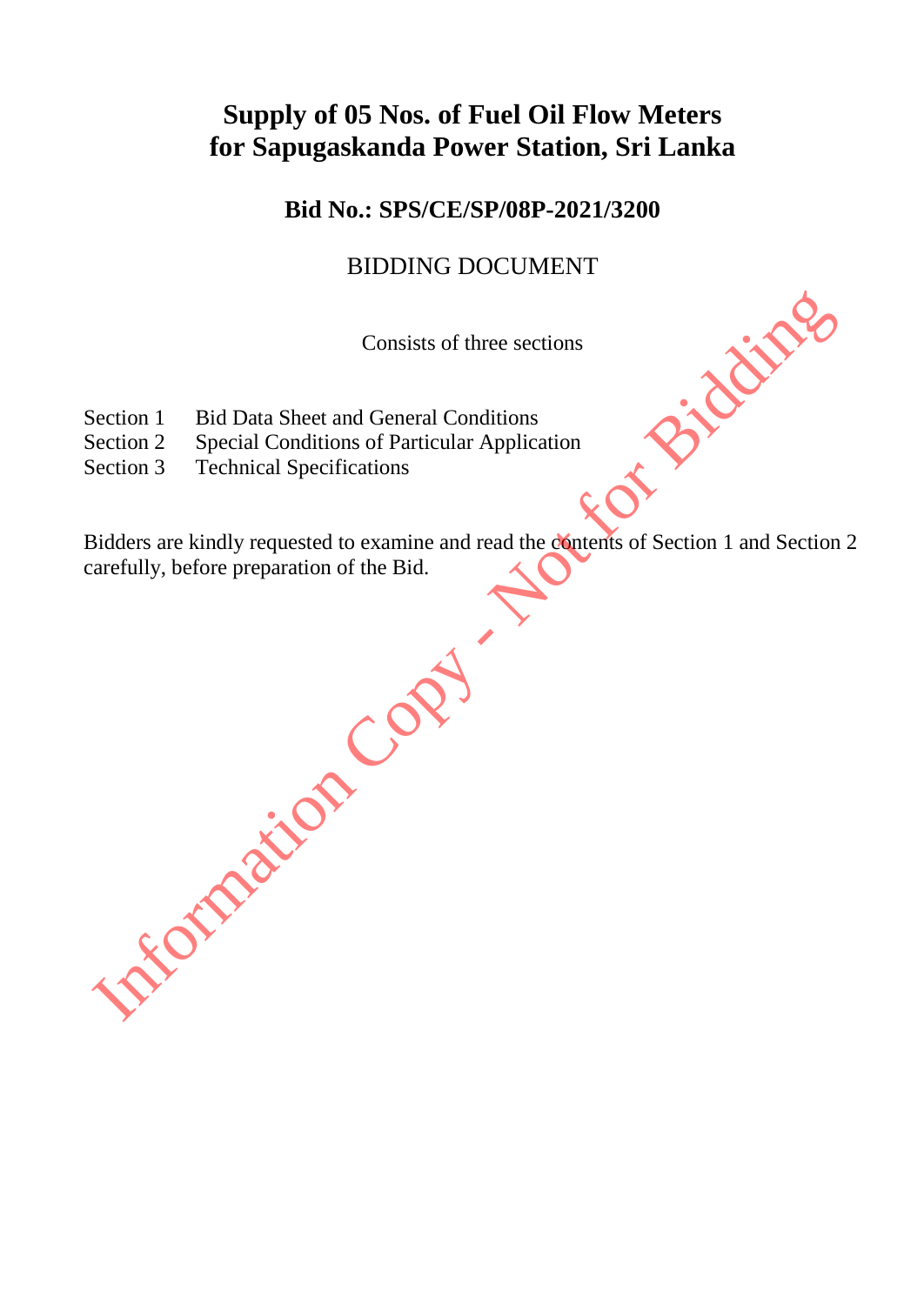Section 1

# Bid Data Sheet and General Condition Section 1 x 8 of Bidding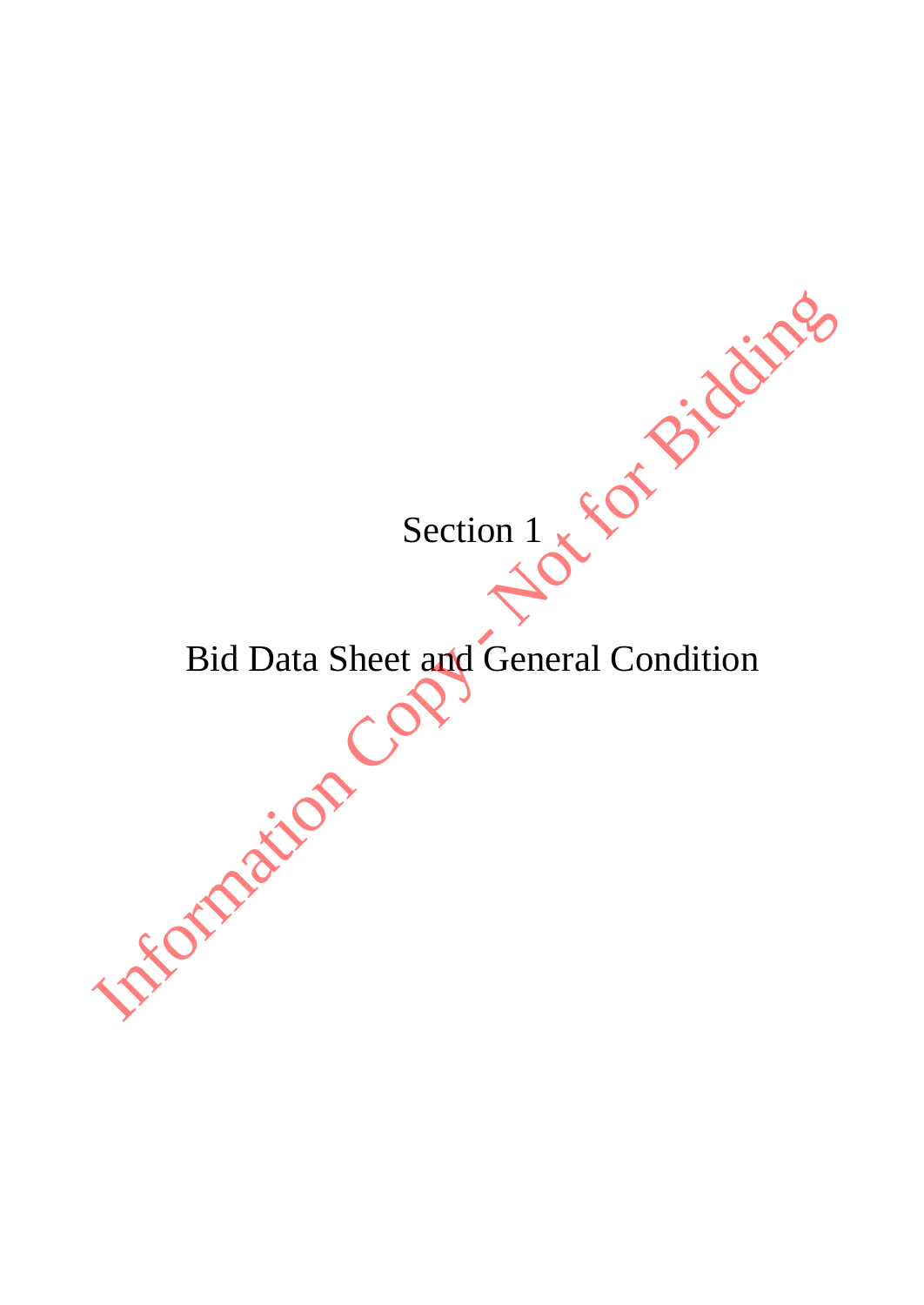#### **CEYLON ELECTRICITY BOARD BID DATA SHEET**

#### **BIDS ARE INVITED FOR:**

Supply of 05 Nos. of Fuel Oil Flow Meters for Sapugaskanda Power Station, Sri Lanka

#### **BID No. & THE NAME:**

SPS/CE/SP/08P-2021/3200– Supply of 05 Nos. of Fuel Oil Flow Meters for Sapugaskanda Power Station, Sri Lanka

#### **BID SECURITY:**

Value of the Bid Security in **Sri Lanka Rupees Sixty Thousand Only** (**LKR 60,000.00).** The Bid Security shall be valid for One Hundred and Twenty (120) days from the date of closing of the Bids.

#### **CLOSING DATE & TIME OF THE BID:**

The Bid will be closed at **10.00 hrs** on **2022-01-05** (Wednesday)

#### **PURCHASING OF BID DOCUMENT:**

The Office of the Deputy General Manager, Thermal Complex, Ceylon Electricity Board, New Kelani Bridge Road, Kolonnawa, Sri Lanka.

#### **BID SHALL BE ADDRESED TO:**

The Chairman, Thermal Complex Procurement Committee, C/O. Office of the Deputy General Manager, Thermal Complex, Ceylon Electricity Board, New Kelani Bridge Road, Kolonnawa, Sri Lanka.

#### **OPENING OF BIDS:**

Bids received will be opened immediately after the closing time of the Bid, at the Office of the Deputy General Manager, Thermal Complex, Ceylon Electricity Board New Kelani Bridge Road, Kolonnawa, Sri Lanka **BID SECURITY:**<br>
Value of the Bid Security in Sri Lanka Rupees Sixty Thousand Only (LKR 60,000.00). The Bid Security and the rote therefore and Teamly (120) days from the fatte of desired or Bidding of the Bidding Consults

#### **PLACE OF ACCEPTANCE OF BIDS:**

Office of the Deputy General Manager, Thermal Complex, Ceylon Electricity Board, New Kelani Bridge Road, Kolonnawa, Sri Lanka.

#### **SAMPLES:**

Not Applicable

#### **PLACE OF DELIVERY OF GOODS:**

Sapugaskanda Power Station, Ceylon Electricity Board, Mabima Road, Heiyantuduwa, Sri Lanka.

#### **DELIVERY PERIOD:**

90 days from the award of the contract

#### **FURTHER INFORMATION:**

Chief Engineer, Sapugaskanda Power Station, Sri Lanka; Tel: + 94-11- 2400422/356, Fax: + 94-11-2400584, Email[: cespstc.gen@ceb.lk](mailto:cespstc.gen@ceb.lk) 

#### **VAT REGISTRATION NUMBER OF THE CEYLON ELECTRICITY BOARD**

409000010-7000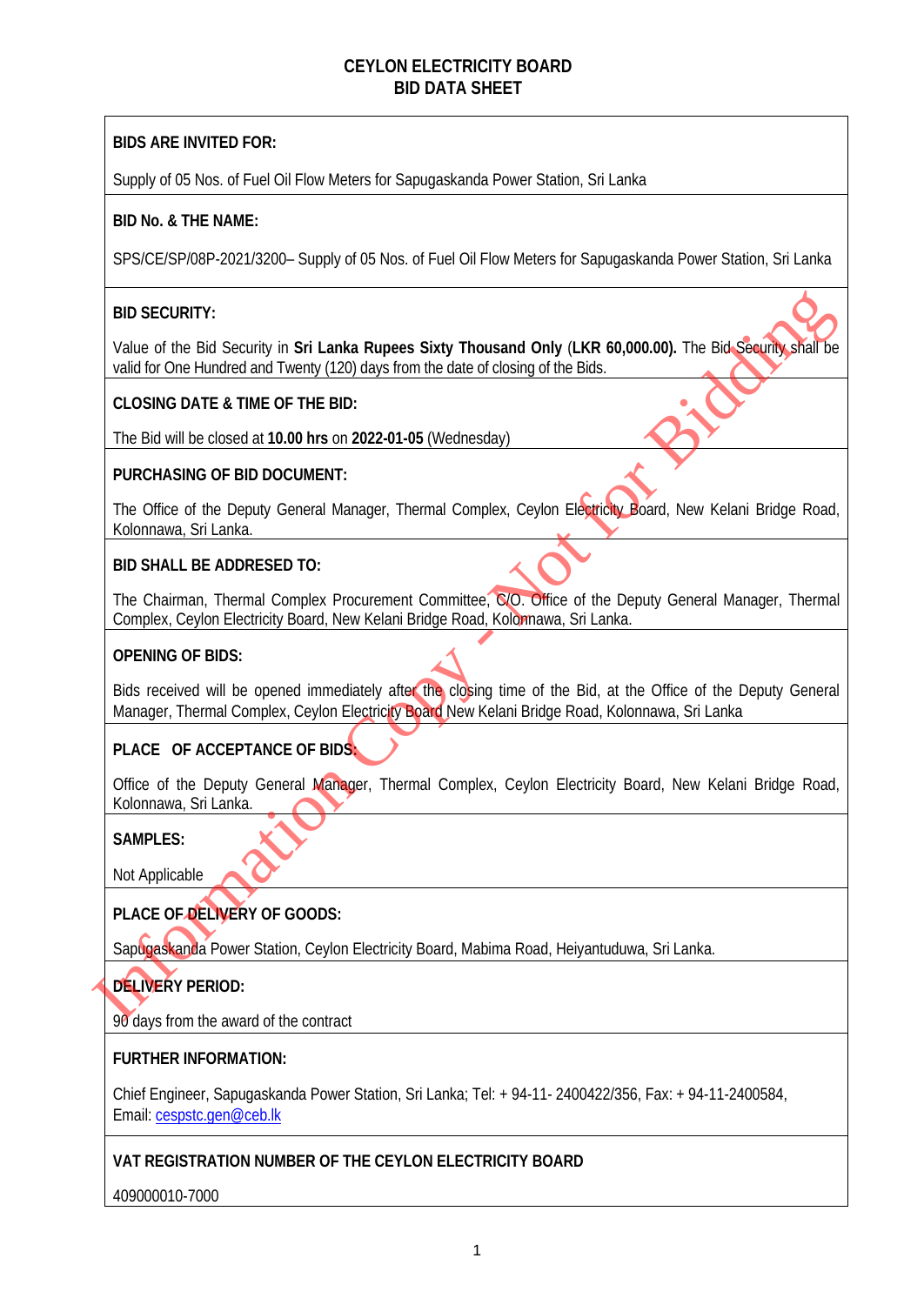#### **CEYLON ELECTRICITY BOARD General Conditions of Contract (ICB)**

#### **1. SCOPE:**

This document covers the general conditions applicable for procurement of goods, using Ceylon Electricity Board Funds through International Competitive Bidding (ICB).

#### **2. LANGUAGE OF THE BID & ELEGIBLE BIDDERS:**

The language of the Bid and all documents related to the bid shall be in English language. All Foreign & Local prospective suppliers/manufacturers are eligible to bid.

#### **3. SUBMISSION OF BIDS:**



The bids may be submitted for all or selected number of items specified in the Schedules of Prices (Appendix VI-A/VI-B) of this document. However bids submitted shall be for the full quantities of each item selected. Bids **submitted for partial quantities will be rejected.**

Bids shall be submitted in duplicate using the Schedules of Prices (Appendix VI-A/VI-B) attached to this document. The Original and Duplicate copy of the Bid shall be placed in two separate envelopes marked "**Original**" and "**Duplicate**". Both envelopes shall be enclosed in one securely sealed envelope. Name and number of the Bid shall be marked on the top left hand corner of the envelope as indicated in the Data Sheet (page 1) of this document. The Name and Address of the Bidder shall also be clearly marked on the envelope. The Bids shall be addressed as stated in the Data Sheet (Page 1) SUBMISSION OF BIDS:<br>
3. SUBMISSION OF BIDS:<br>
The bids may be submitted for all or selected number of items specified in the Schedular advertised coupled in<br>
AO-15) of this document. However bids submitted shall be for the

Bids sealed, marked and addressed as aforesaid could be deposited in the Box provided for this purpose at the Place of Acceptance of Bids, stated in the Data Sheet (Page 1)

**The Bidders shall bear all costs associated with the preparation and submission of the Bid and Ceylon Electricity Board will in no way be responsible or liable for any of those costs.**

#### **4. CLOSING OF ACCEPTANCE OF BIDS & OPENING OF BIDS:**

The bids shall be accepted only till the Closing Time of the bidding specified in the Data Sheet (page 1 of the bidding document). **Any Bid received after the Bid closing time will be rejected and returned unopened to the Bidder or to the duly authorized Agent.**

Bids will be opened immediately after the closing time of bidding, at the Place of Opening of Bids stated in the Data Sheet (Page 1). Bidders or their duly authorised representative/s may be present at the time of opening of Bids.

The Chairman of Bid Opening Committee (BOC) will open the Bids and read out or cause to be read out the Prices offered, Name and Address of each Bidder, whether Samples (if applicable) and a Bid Security are submitted, the amount of Bid Security and the amount of discount declared if any, as indicated in the original Schedule of Prices (Appendix VI-A/VI-B)**.** Detailed Prices, Technical Data, Specifications or other particulars of the Bid will not be divulged.

# **5. LOCAL AGENTS:**

Foreign Principals, who have a Local Agent in respect of the Bid, shall furnish a Letter of Authorisation along with the offer. If they do not have a Local Agent shall specifically declare that they are not represented by any Local Agent and no **Local Agent's Commission is payable** in respect of the Bid. Nomination of Agent/s after the submission of the Bid will not be valid. The Agent nominated at the time of Bidding shall not be changed within the period of contract.

Bids received from Local Agents representing Principals abroad **shall not be considered** for evaluation of the Bid unless they hold a duly executed Power of Attorney from the Principal empowering the Agent to make an offer, enter into a valid agreement on behalf of the Principal, to fulfil all the terms and conditions of the contract. Under any circumstances a letter of authorisation from the principals **will not be accepted** instead of a duly executed Power of Attorney when the Local Agent makes an offer.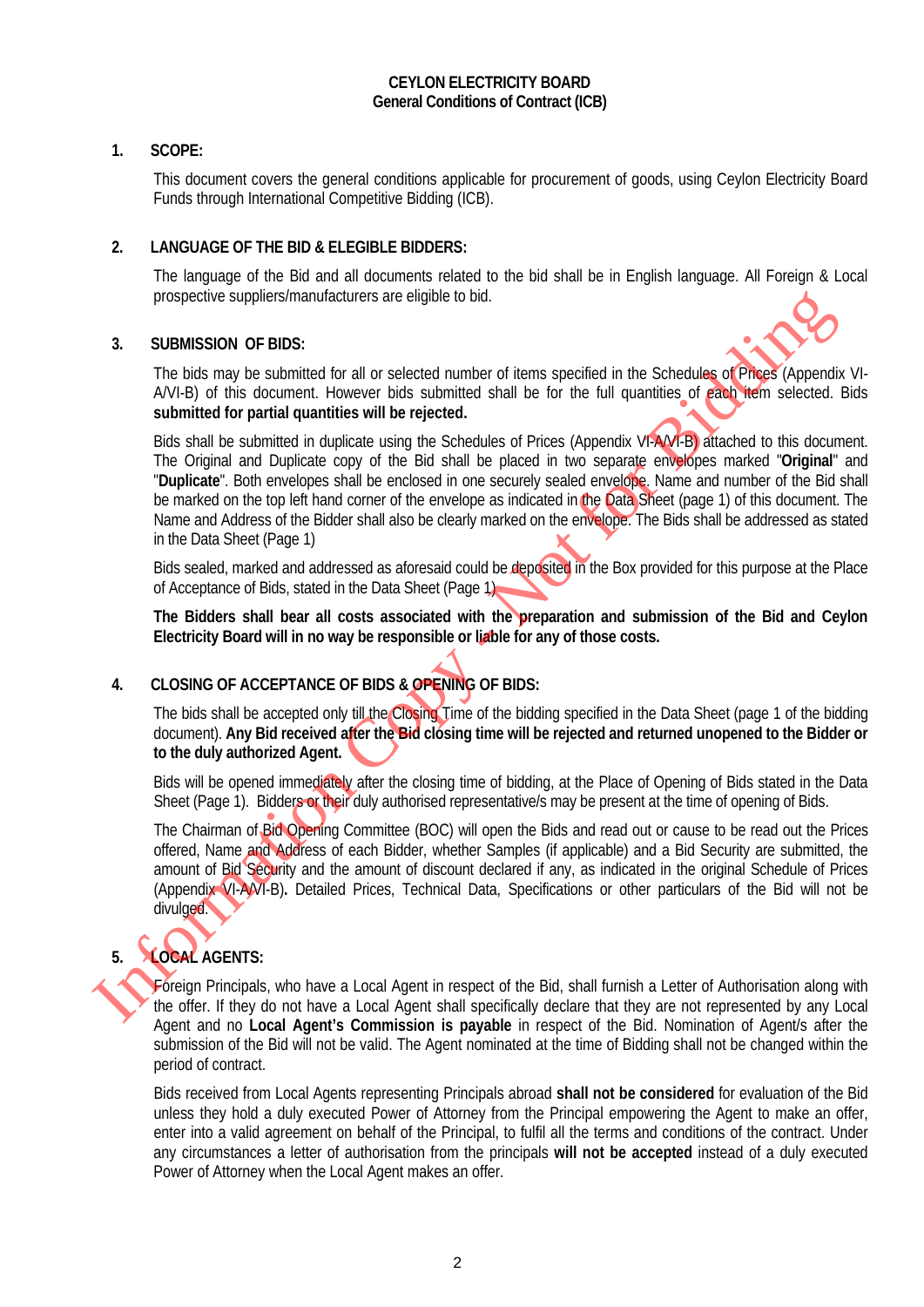#### **6. BID SECURITY:**

Each Bid shall be accompanied with a Bid Security to the value as indicated in the Data Sheet (Page 1), undertaking that the Bid will be held valid for the period specified in Clause (8) of this document and that the Bid shall not be withdrawn during that period. Bid Security shall be in the form of a Bank Draft or a Bank Guarantee issued by a commercial Bank operating in Sri Lanka, approved by the Central Bank of Sri Lanka or a Bank based out side Sri Lanka but "confirmed" by a commercial Bank operating in Sri Lanka and payable to the Ceylon Electricity Board. The Bid Security shall be substantially in accordance with the specimen at Appendix III. Failure to submit the Bid Security at the time or before the closing of the bidding and in accordance with above requirements **will result in the Bid being rejected**. Bid Securities from unsuccessful Bidders will be returned after the award is made to the successful Bidder. The Bid Securities of the successful Bidders will be returned only after the receipt of their Performance Securities as stipulated in the clause (12) of this document.

**The Bid Security shall be unconditionally encashable on the receipt of first written demand of the Ceylon Electricity Board. No alternate offers will be accepted under one Bid Security.** 

#### **7. SCHEDULE OF PRICES:**

The bids shall be submitted using the Schedule of Prices furnished in Appendix VI-A /VI-B. The Schedule of Prices must be completed without any alterations to its format and no substitute shall be accepted. All blank spaces shall be filled with the information required. If any space is not applicable it shall be stated so.

#### **Bids not in the prescribed form will be rejected.**

The prices quoted shall be written clearly in indelible ink or type written. The total amount of each item of the offer shall be given in words (in English) as well as in figures. The amounts written in words will be taken as correct in case of a discrepancy in the amounts written in words and in figures. The Bidder shall authenticate any alterations in the bids.

#### **Failure to do so will result in the offer being rejected.**

**Only the Prices indicated in the Schedule of Prices (VI-A /VI-B) shall be taken for evaluation.**

#### **7.1 Foreign Bidders**

- **(a)** Foreign Bidders shall fill in and sign the prescribed form of the **Schedule of Prices (Foreign)** given in **Appendix (VI-A)** as per the instruction given below in (b) & ( c)
- **(b)** Customs Duty, Value Added Tax (VAT), & Other applicable Levies such as Stamp Duty, Cess, Excise Duty, Surcharge on Customs Duty payable to the Sri Lanka Customs will be paid by the Ceylon Electricity Board at the prevailing rates at the time of clearing of goods and the same shall **not be included** in the column provided for "Total cost of clearing Handling & Delivery charges" The Bid Security shall be unconditionally encashable on the receipt of first written demand of the<br>Control of Director Contracts of the Schedule of Prices furnished in Appends VI-AYVIA.<br>
The bids shall be submitted using
	- **(c)** The Bidders are allowed to quote in Sri Lankan currency or/and **maximum of three (03) foreign currencies that are freely convertible in Sri Lanka.** The total cost of clearing, handling and delivery charges requested in the schedule of prices shall be quoted only in Sri Lankan Currency.

#### **7.2 Local Bidders**

**(a)** Local bidder of the following categories shall fill and sign the prescribed form of the schedule of prices (local) given in the appendix (VI-B ) and as per the instructions given below in (b).

- **(i) Local Bidders of Locally manufactured Goods (only if bidder is the manufacturer)**
- **(ii) Local Bidders of Locally manufactured Goods** (if the bidder is **not** the manufacturer)
- **(iii) Local Bidders of Imported Goods**
- **(b)** The prices quoted shall be either in local currency or in foreign currencies subject to a **maximum of three (03) Foreign Currencies that are freely convertible in Sri Lanka** and the Payments will be made in Sri Lankan Currency or/and foreign currency as per the clause 15.2 .The total cost of delivery requested in the Schedule of Prices shall be quoted only in Sri Lankan currency.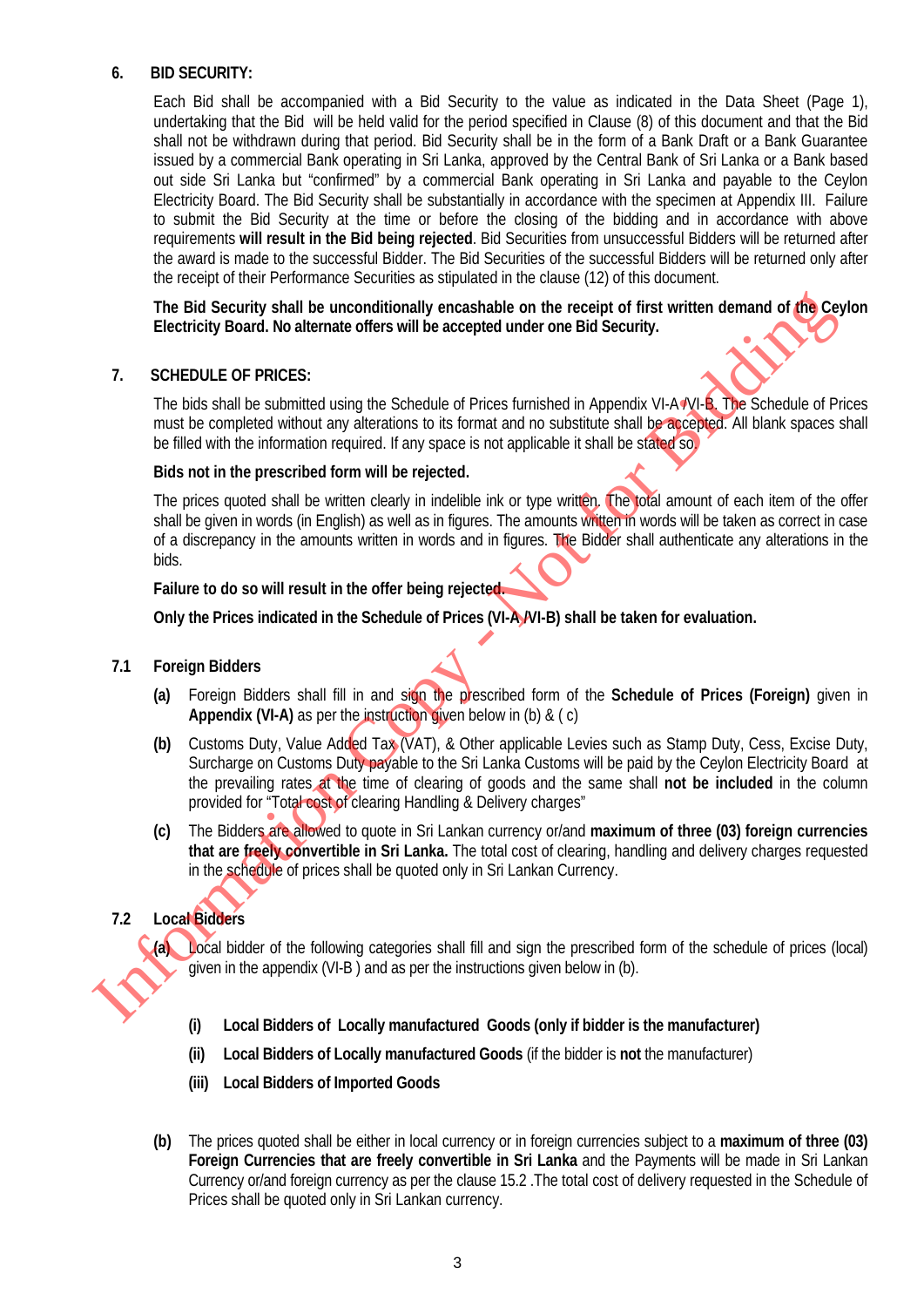#### **8. MINIMUM VALIDITY PERIOD OF BIDS:**

All bids shall be held good for acceptance for a minimum period of Ninety days **(90 days)** from the date of the closing the Bidding specified in the Data Sheet (page 1). Prices indicated in the Schedule of Prices shall be firm and shall not be subject to any variation within the validity period of the Bid specified above.

#### **9. DOCUMENTS AND DETAILS TO ACCOMPANY THE BID:**

#### **9.1 Mandatory Documents**

The following documents shall be submitted with the Bid. **Failure to furnish the following documents and details along with the offer will result in the offer being rejected.**

- **(a)** Duly signed **"Certificate of Purchase of Bidding Document"** (Appendix I**)** of this document
- **(b)** Duly signed "**Form of Bid "** (Appendix II) of this document.
- **(c) Bid Security** vide Clause (6) substantially in accordance with the given format (Appendix III).
- **(d)** Duly completed and signed "**Schedule of Prices" (**Appendix VI-A / Appendix VI-B) of the bidding document.
- **(e)** Duly completed and signed "**Schedule of Guaranteed Technical Particulars"** attached to the CEB Specification (Appendix V).
- **(f)** Certified copies of relevant Test Certificates, Mill certificates etc. including Type Tests **in English language** as per the CEB Specification.
- **(g)** Name and Address of Manufacturer and Certificate of Country of Origin.
- **(h)** If the Bidder is not the Manufacturer, the Bidder shall furnish documentary evidence of arrangements with the Manufacturer for the supply of goods offered.
- **(i)** Power of Attorney vide Clause 5 **(If applicable)**
- **(j)** Documents of proof of ability referred to in Clause (23).
- **(k)** A letter from the Commissioner of Inland Revenue Department, vide Clause 35 certifying that his/her company has not been registered for  $VAT$  (if applicable)
- **(l)** Any other document stated in the CEB specification given in Appendix (V), as required to be submitted
- **(m)** Certification by the Bidder that the goods shall be delivered according to the Delivery Schedule stated in the Data Sheet.
- **(n)** Certification of registration under Public Contracts Act No 3 of 1987 .(if applicable)
- **(o)** Duly completed and signed "From of Domestic Preference" (Appendix VII) and the documents refer to clause (11.1) of Domestic Preference. (If applicable) (a) Duly signed certures or percents or percent or percent of percent or streament.<br>
(b) Duly signed Form of Bid " (Appendix II) of Its distances with the given format (Appendix II) and Security vide Clause (6) substantia
	- **(p)** Packing details referred to in clause (12.2).

#### **9.2 Other Documents**

The following documents will also be submitted with the Bid.

- **(a)** Manufacturer's Guarantees, Illustrations, Catalogues and full particulars of the items offered in English language.
- **(b)** Details of variations and/or deviations from the Technical Specifications if any. If there are no variations / deviations a Certificate of compliance should be furnished with the offer.
- **(c)** Signed Pro forma Invoices indicating the full description of items offered and prices.
- **(d)** Freight Certificate obtained from a shipping line or their agents and a certificate indicating approximate weight, measurement of the consignment and the number of Containers etc. as described in Clause 18 **(Applicable only for Foreign Bidders)**
- **(e)** Lists of Directors vide Clause (33).
- **(f)** Documentary evidence to show any preferential Customs Duty applicable in Sri Lanka under the International Trade Agreements. Failure to furnish necessary documents will result in the applicable preferential Customs Duty not being considered for the evaluation.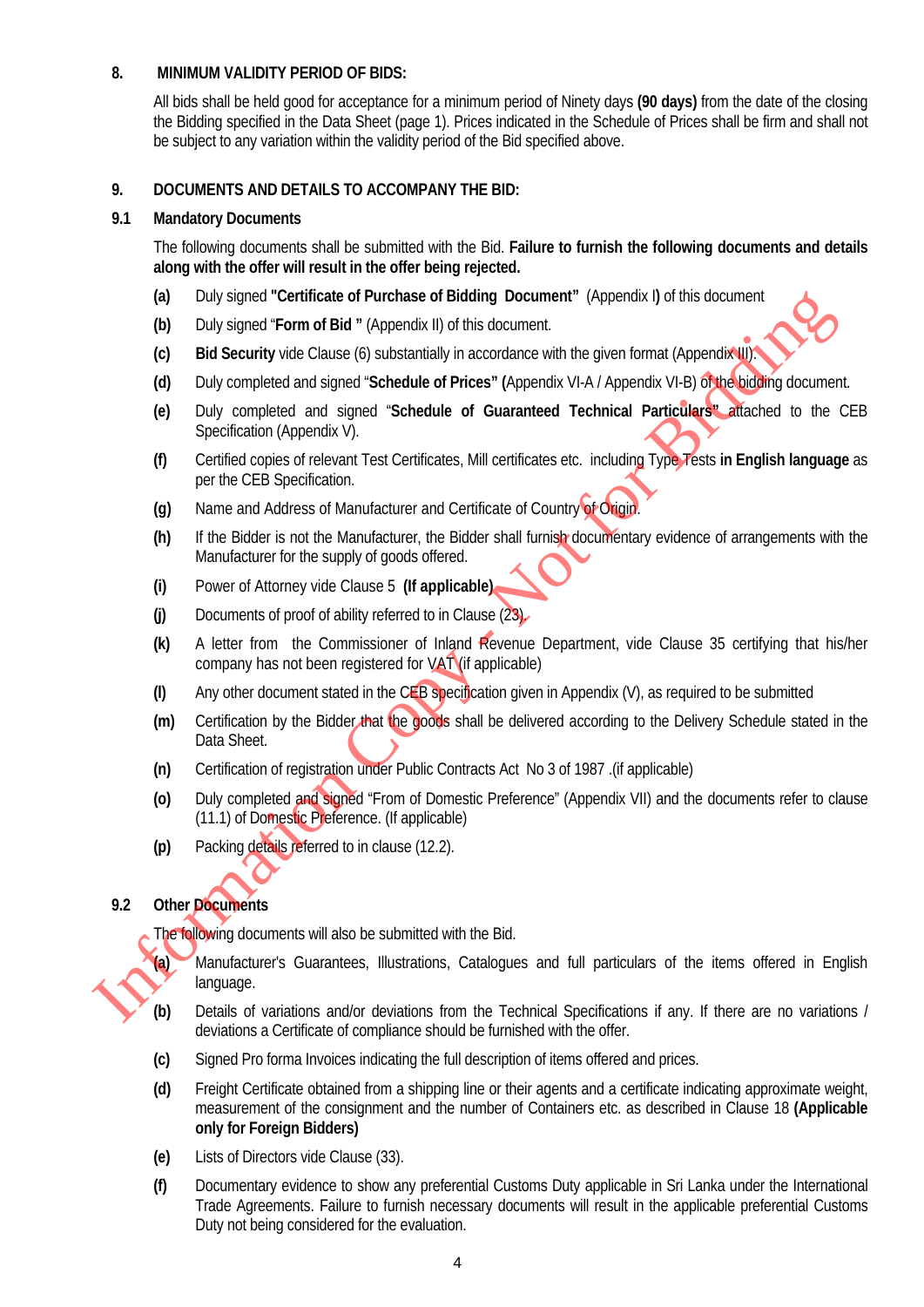#### **10 POWER TO ACCEPT OR REJECT BIDS AND INTIMATION OF ACCEPTANCE:**

CEB *reserves* the right to reject any or all bids, without adducing any reasons. CEB may accept any or all items of the bids and reserves the right to increase or decrease the quantity of goods, provided this does not exceed 25% of the total quantity, at prices indicated in the Schedule of Prices .

The decision of the Procumbent Committee on the award of the contract to the **Lowest Evaluated Substantially Responsive Bid** will be final.

The notice of acceptance of Bid will be sent by registered post to the successful Bidder as soon as possible, after the decision of the Procurement Committee is made. Intimation of the acceptance of bid may alternatively be made by Facsimile if circumstances so require, and **such intimation should be considered as sufficient notice for acceptance.**

#### **11 METHOD OF EVALUATION OF BIDS :**

Ceylon Electricity Board may seek in writing clarifications or additional information on any bid. In the absence of any response from the Bidder within the specified period, Ceylon Electricity Board reserves the right to make its own decision.

All responses to requests for clarifications or additional information shall be in writing and no change in the bid price shall be sought, offered or permitted.

The offers received shall be evaluated item wise and for the purpose of the determination of lowest evaluated substantially responsive bid out of the bids received, the bid evaluation process would be carried out in two stages: i.e. **(i) Bid Examination, (ii) Bid Evaluation.** 

#### **(i) Bid Examination**

- **(a)** All bids opened by the Bid Opening Committee will be examined to determine the eligibility of bidders responded and to determine the substantial responsiveness of the bids received commercially.
- **(b)** During the bid examination process in respect of commercial aspect, the bids will be checked to see whether they are complete, any computational errors have been made, required Bid Securities have been furnished, all the documents have been properly signed, the bids are generally in compliance with the requirements stipulated in the Bidding document and bids are generally in order. All deviations observed during the bid examination would be noted. Bids with deviations such as incomplete bids, non compliance with the specified delivery schedule, inclusion of price escalation when fixed priced bids are called, proposal of subcontracting when subcontracting is not allowed, absence of bid security, lack of proper signature on the form of bid, lack of critically important supporting documents, shall be rejected and shall not be taken for further evaluation as those bids are considered to be substantially non responsive. acceptance.<br>
In METHOD OF EVALUATION OF BIDS:<br>
Ceylon Electricity Board may seek in witing clarifications or additional information on any seek on<br>
any response from the Biddier within the specified period, Ceylon Electric

# **(ii) Bid Evaluation**

#### **(a) General Principle**

All the bids determined as substantially commercially responsive during the bid examination stage shall be evaluated for technical compliance and ranked in the lowest cost basis. The lowest ranking bid shall then be selected as the lowest evaluated substantially responsive bid.

#### **(b) Correction of Errors**

During detailed bid evaluation, if there is a discrepancy between the unit rate and the line item total resulting from multiplying the unit rate by the quantity, the unit rate will govern. However, if the total bid price increases due to this correction, the unit rate will be adjusted within the total bid price. If the bidder does not agree for such adjustment, his bid will be rejected without affecting his bid security.

#### **(c) Currency Conversion**

All prices quoted in foreign currencies by foreign suppliers as well as local suppliers will be converted to Sri Lanka Rupees at the **Official Indicative Exchange Selling Rate obtained from the Central Bank of Sri Lanka, prevailing on the day of opening of Bids .**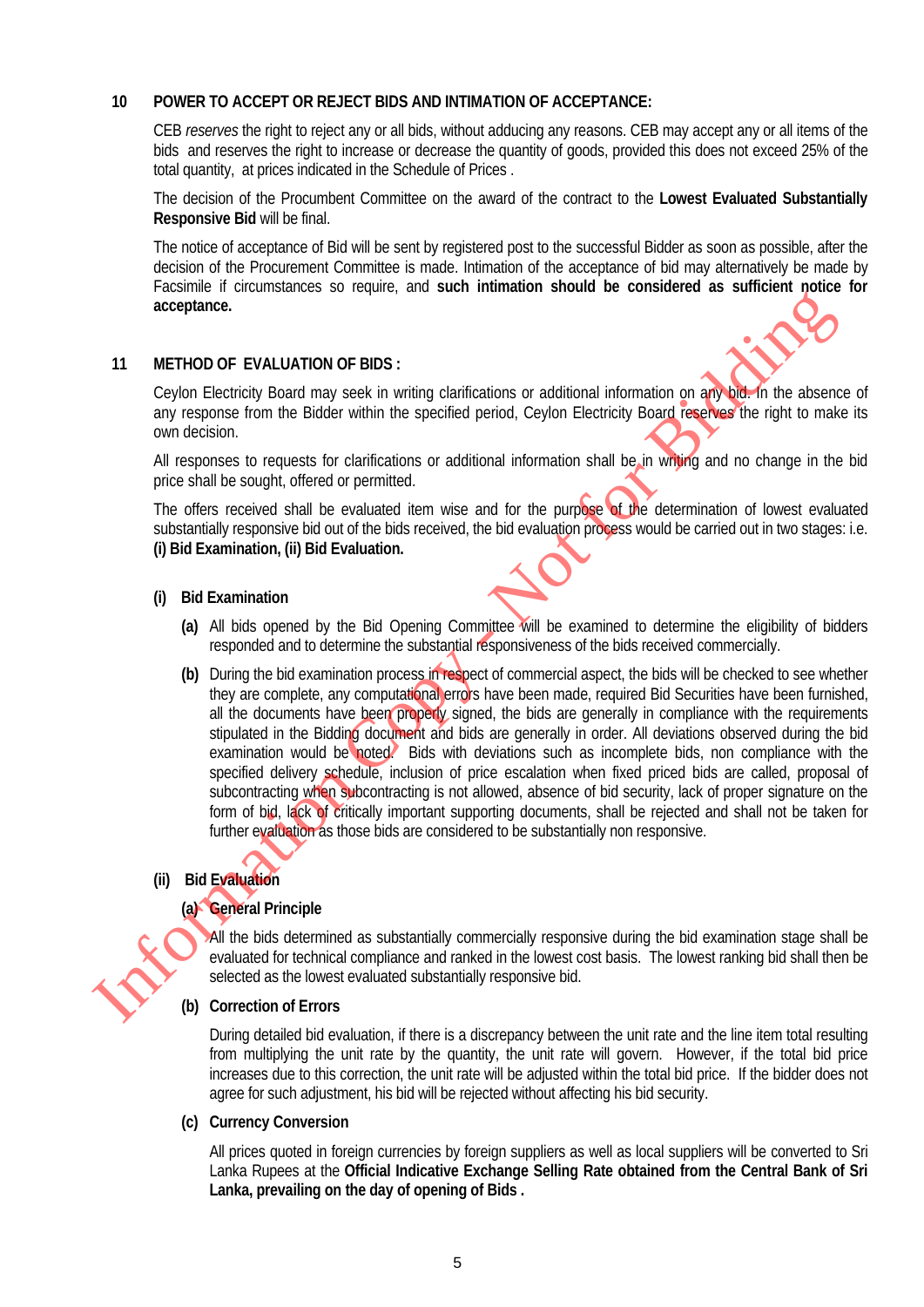#### **11.1 EVALUATION CRITERIA**

#### **(A) When there are foreign Bidders only**

The total evaluated Cost of each item shall be the sum of following components.

- Offered FOB Cost
- **Offered Freight Cost**
- Offered Clearing Handling & Delivery Charges from Port of Colombo to CEB Stores(excluding VAT)
- Local Agent's Commission. (excluding VAT)
- **(B) When there are foreign Bidders and Local Bidders of Locally manufactured goods that are not eligible for domestic preference and Local Bidders of Imported Goods the following costs shall be taken for evaluation** 
	- (i) For, **Foreign Bidders**
		- Offered FOB Cost
		- **Coffered Freight Cost**
		- 1.5% of the FOB Cost. ( hypothetical value for cost of Insurance)
		- Offered Clearing Handling & Delivery Charges from Port of Colombo to CEB
		- Stores (excluding VAT)
		- **Local Agent's Commission (excluding VAT)**
		- Duty and other charges payable at Sri Lanka Customs (excluding VAT) this component will be calculated based on the current Duty
	- (ii) For, **Local Bidders of Locally manufactured goods that are not eligible for domestic preference stated in column 11.2**
		- **Total Ex-Works Cost (excluding VAT)**
		- Cost of delivery to the CEB Stores (excluding VAT)
	- (iii) For, **Local Bidders of imported goods**
		- Total ex- Show Room price (excluding VAT)
		- Cost of delivery to the CEB Stores (excluding VAT)

**(C) When there are foreign Bidders , Local Bidders of Locally manufactured goods that are eligible for Domestic preference stated in Clause 11.2 , Local Bidders of Locally manufactured goods that are not eligible for Domestic preference stated in Clause 11.2 and Local Bidders of imported goods,** (B) When there are foreign Bidders and Local Bidders of Locally manufactured goods that are particular<br>densities preference and Local Bidders of Imported Goods the following costs, shall be evaluation<br>(i) For, Foreign Bid

- (i) For, **Foreign Bidders**
	- Offered FOB Cost
	- Offered Freight Cost
	- Offered Clearing & Delivery Charges from Port of Colombo to CEB Stores (excluding VAT)
	- Local Agent's Commission (excluding VAT)
	- 1.5 % of the FOB Cost. ( hypothetical value for cost of Insurance)
	- Duty and other charges payable at Sri Lanka Customs ( excluding VAT) this component will be calculated based on the current Duty
	- 20 % of the CIF Cost.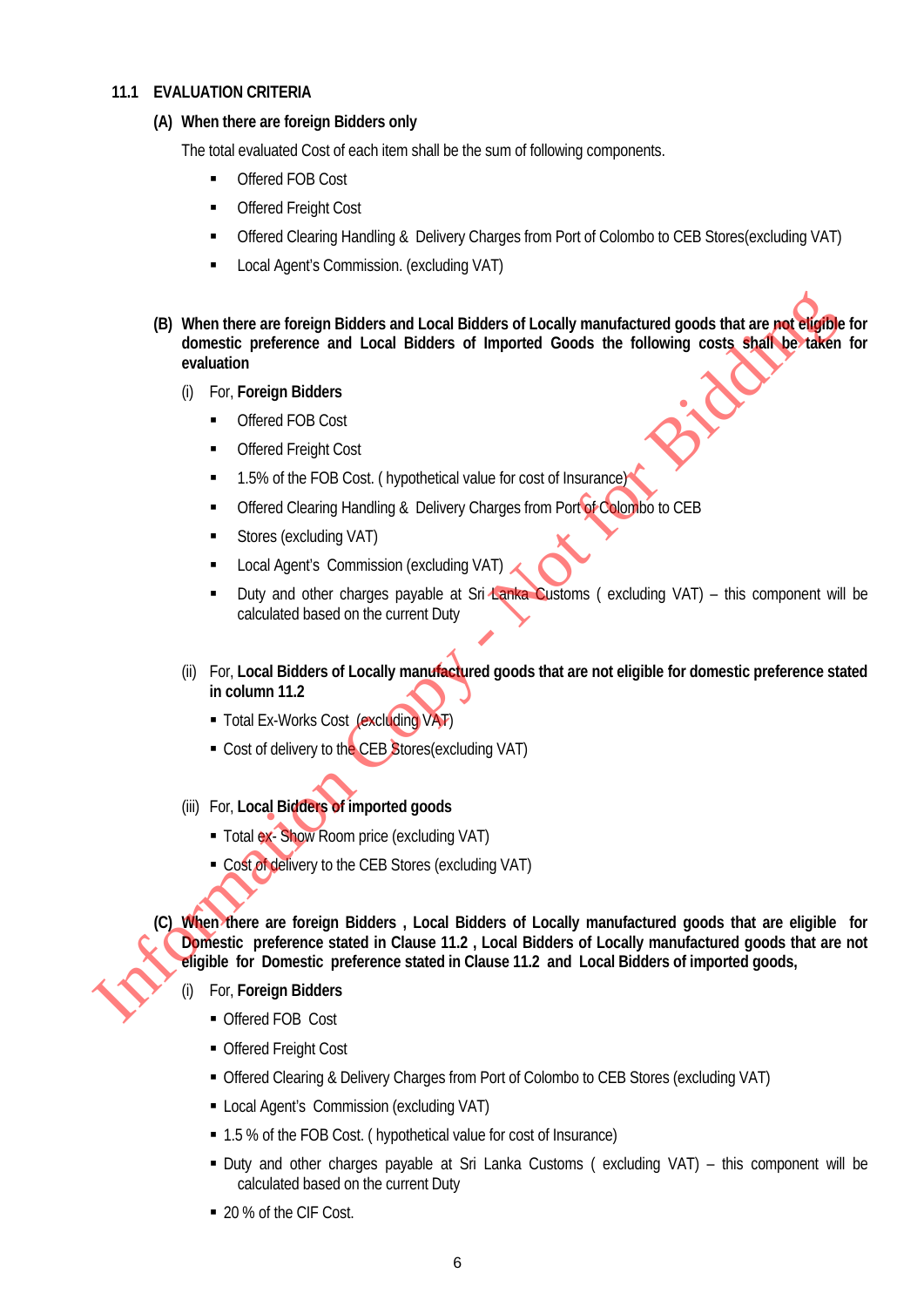- (ii) For, **Local Bidders of Locally manufactured goods that are eligible for domestic preference**
	- Total Ex-Works Cost (excluding VAT)
	- Cost of delivery to the CEB Stores(excluding VAT)
- (iii) For, **Local Bidders of Locally manufactured goods that are not eligible for domestic preference**
	- Total ex- Works Cost (excluding VAT)
	- Cost of delivery to the CEB Stores(excluding VAT)
	- 20% of Lowest CIF Cost offered by a Foreign Bidder.
- (iv) For, **Local Bidders of imported goods**
	- Total ex- Show Room price (excluding VAT)
	- Cost of delivery to the CEB Stores(excluding VAT)
	- 20% of Lowest CIF Cost offered by a Foreign Bidder.

#### **11.2 DOMESTIC PREFERNCE**

When locally manufactured Goods are offered in competition with Imported Goods, a 20% preference will be granted for Local Bids subject to following.

Application of the margin of preference stated above would apply only to locally manufactured goods, if the bidder establishes to the satisfaction of the Procurement Committee that,

The input of local labour, local raw material and local components in any locally manufactured article accounting for at least 30% of the ex-factory price.

The Production facility in which those goods would be manufactured or assembled has been engaged in manufacturing/assembling such goods at least since the time of Bid Submission.

In addition to the above, the Bidder should satisfy one of the followings,

- (i) For an Sole Proprietorship, the bidder shall be a Sri Lankan
- (ii) For Partnership, 50% of the members of the Partnership shall be Sri Lankan.
- (iii) For an Individual Firm, shall be registered in Sri Lanka and should have more than 50% ownership by Sri Lankan.
- (iv) For a Joint Venture, each firm shall be registered in Sri Lanka and should have more than 50% ownership by Sri Lankan.

It is the responsibility of the Bidder to provide acceptable evidence along with his bid in addition to completion of Appendix VII that shall be certified by independent auditors registered with the Institution of Chartered Accountants, Sri Lanka, to the satisfaction of the Procurement Committee. Bidders who fail to comply with this condition will not be considered for domestic preference. (k) For Local Bidders of Imported goods<br>
Total ex Show Room price (excluding VAT)<br>
Cost of delivery to the CEB Stores(excluding VAT)<br>
- 20% of Lowest CIF Cost offered by a Foreign Bidder.<br>
11.2 DOMESTIC PREFERNCE<br>
When loc

To grant the domestic preference in the evaluation of Bidders, the following method shall be adopted

In the first instance all the Bidders shall be divided into two groups, ie. Preference entitled group and preference not entitled group.

At the next step, in the case of foreign bidders an amount equal to 20% of CIF price of each bid shall be added to the respective evaluated bid price of preference not entitled group, hypothetically for comparison purpose. In the case of locally manufactured articles, which are not entitled for domestic preference, 20% of the lowest CIF cost of Foreign bids shall be added and bidders shall be re –ranked on the above basis.

Successful bidder shall be decided according to the re-ranking order. However, the award price shall not be the evaluated bid price computed for determination of domestic preference.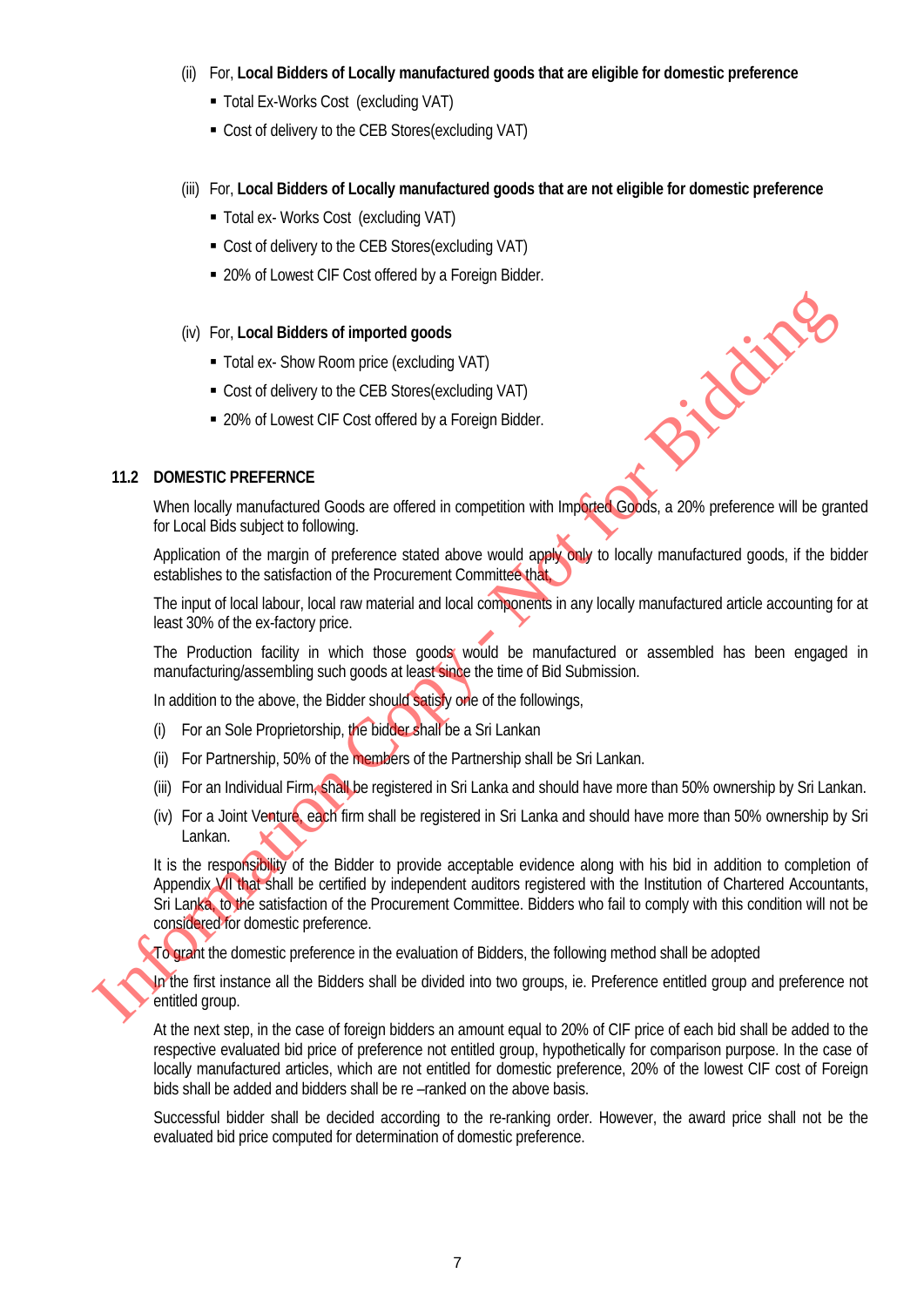#### **12. PERFORMANCE SECURITY, PRO FORMA INVOICE & CONTRACT OF SUPPLY:**

**Within (14) days** of receipt of the Letter of Award the Successful Bidder ( Henceforth known as the Supplier) shall furnish a Performance Security, Pro forma Invoice and duly completed and signed Contract of Supply.

**If any of the documents mentioned above is submitted after 14 days as stated above the date of completion of the order will be brought forward by the number of days delayed in submitting it and If they are not submitted within 30 days Ceylon Electricity Board has the right to forfeit the Bid Security of the Bidder and cancel the award.**

#### **12.1 Performance Security**

The Supplier shall furnish a Performance Security approximately equal to **Ten Percent (10%)** of the total contract sum. The Performance Security shall be in the form of a Bank Draft or a Bank Guarantee, substantially in accordance with the specimen at **Appendix IV** and issued by a commercial Bank operating in Sri Lanka, approved by the Central Bank of Sri Lanka or a Bank based out side Sri Lanka but "confirmed" by a commercial Bank operating in Sri Lanka. The Performance Security shall be in favour of the General Manager, Ceylon Electricity Board, Colombo, and shall be valid for a period not less than Sixty **(60) days** from the date of the anticipated final delivery.

In the event of default on the part of the Supplier resulting from breach of conditions hereto, the General Manager, or any person purporting to act under the authority of General Manager may by a written notice terminate the right of the Supplier to proceed with any or all remaining deliveries and forfeit the Performance Security without recourse to legal action

**The Performance Security will be released after 60 days of satisfactory completion of final delivery**

#### **12.2 Pro forma Invoice**

The Supplier shall furnish a Pro forma invoice indicating separately the FOB / Ex Works/Ex Show Room Price, freight Cost, HS Code, catalogue or Model No of each item, and packing details, Delivery Cost whichever are applicable.

#### **12.3 Contract of Supply**

After the Letter of Award is received the Supplier shall enter into an agreement with CEB to execute the order under the terms and conditions stated in the Letter of Award. Specimen Contract Form that shall be provided for the purpose is given in Appendix VIII.

#### **13. CLEARING AND TRANSPORT OF GOODS:**

#### **13.1 For Foreign Suppliers**

**(a)** The Supplier shall be responsible for the expeditious clearing of goods from the Port and handing over the same to the CEB Stores or to any other destination specified in the Bid Data Sheet. If the Supplier is not agreeable for clearing of goods from the Port, delivery and unloading at the delivery point indicated in the Bid Data Sheet the **offer will be rejected.** In the event of the goods are required to be diverted to destinations other than the specified delivery point, the Supplier shall undertake such deliveries and payment will be made at prevailing transport rates. sum. The Performance Security will be in the form of a Bism Coincil at Bink Customics, sixted him the computer of the Single Counterties of the Bink during formula and the Single The The Performance Security shall be in fa

**(b)** The Supplier shall, within **Forty Eight** (**48) hours** of shipment, despatch or send through a Courier Service / Facsimile duplicate sets of shipping documents to the DGM –in-Charge of the Procurement Unit. If the original shipping documents are not available at the time of receipt of goods at the port, goods shall be cleared on a Shipping Guarantee, at a written request made by the supplier guaranteeing that in the event the items supplied are found to be non-compliance with the CEB specification, he will take full responsibility of replacing the items with items which conform to the CEB specification. The cost of the Shipping Guarantee (SG) including applicable interest shall be borne by the Supplier.

**(c)** The Ceylon Electricity Board will furnish a Cheque in favour of the Director General of Customs to cover Customs Duty, Value Added Tax (VAT), other applicable Taxes & Levies payable to Sri Lanka Customs such as Stamp Duty, Cess, Excise Duty, surcharge on Customs Duty within **Twenty Four (24) hours** of presentation of necessary documents to the DGM–in-Charge of the Procurement Unit. The Supplier, through his Agent or Representative shall be responsible for the payment of all other charges to the Sri Lanka Port Authority, Container deposits and charges to Shipping Agents in connection with the clearance of goods and also the cost of transport to the places of delivery indicated in the Bid Data Sheet or any other location and off loading by providing necessary labour.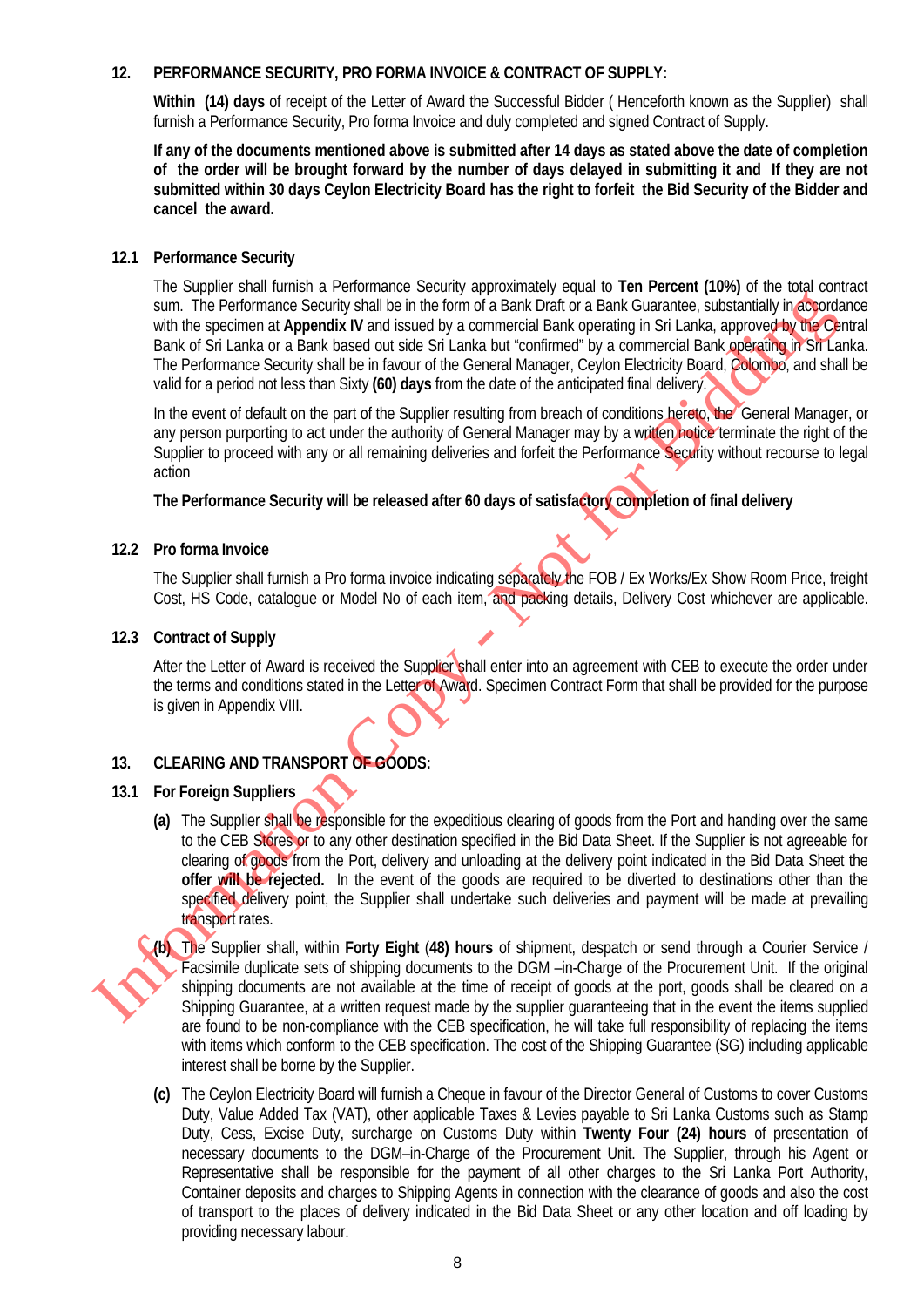- **(d)** The total of all Clearing Handling and Delivery charges other than Taxes, Duties and Levies paid by the CEB referred to in (c) above shall be shown in the Column provided for, in the Schedule of Prices (Appendix VI-A) and this amount will be paid to the Supplier on satisfactory completion of delivery to CEB Stores. The CEB will not accept any responsibility for any additional expenses the Supplier may incur by way of double handling Rent, Crane hire charges etc, at the Port.
- **(e)** If the supplier fails to clear the goods expeditiously after discharge of Goods at the Port, the CEB reserves the right to make its own arrangements for clearance of the cargo and recover all charges incurred from any one or all proceeds of Supplier's Performance Security, Clearing Charges, Local Agent's Commission or the balance **15% C&F/FOB price,** referred to at Clause 15.1 (a) of this document.
- **(f)** The Supplier or the Agent shall notify the Engineer or officer-in-charge of CEB Stores in writing at least 24 hours ahead of delivery of goods of his intention to do so to enable the CEB to make the necessary arrangements.
- **(g)** The supplier shall be responsible for attend to all customs requirement and hand over Customs Entries/ Declarations to the DGM -in-charge of the procurement unit (as stated in the Data Sheet).

#### **13.2 For Local Suppliers**

- **(a)** The successful Bidders shall be responsible for the transport of Goods from the manufacturer's works or warehouse and handing over same to the CEB Stores or delivery point as specified in the Data Sheet (page1). If the Bidder is not agreeable for the delivery of goods to the CEB Stores, **the offer will be rejected.** In the event of the goods being diverted to any other destinations other than the place specified, the Bidder shall undertake such transport and payment will be made at prevailing transport rates. Intersection of the properties of the material of the state of the process in the content of the State of Copyright Counterpart (3)<br>
To the control of Bidding state of the processes of the transport of Goods form<br>
wavelen
	- **(b)** The total delivery charges to CEB Stores shall be shown in column provided for, in the Schedule of Prices and this amount will be paid to the Supplier on satisfactory completion of delivery of Goods.
	- **(c)** The Supplier or the Agent shall notify the Electrical Engineer or Officer-in-charge of CEB Stores in writing at least 24 hours ahead of delivery of goods of his intention to do so to enable the CEB to make the necessary arrangements.

#### **14. DELIVERY OF GOODS:**

The quantities awarded shall be delivered in accordance with the delivery schedule indicated in the Bid Data Sheet. Payments will be made only for the quantities delivered in accordance with the delivery schedule. **No Payments will be made for** any quantities delivered in excess to the stipulated in the delivery schedule.

#### **15. MODE OF PAYMENT:**

- **15.1 Foreign Suppliers**
	- **(a) Foreign Cost**

Payment will be made by means of an **Unconfirmed, Irrevocable Letter of Credit** opened in favour of the Supplier, through the correspondent of the **People's Bank of Sri Lanka,** operating in the Country of Supplier. Letter of Credit will provide for payment to be made as indicated below against shipping documents, which will include clean on-board freight prepaid Marine Bills of Lading, signed invoices, certificate of origin, certificate of inspection, warranty and a certificate of quality and quantity from the inspector as per Clause (17).

First Instalment **of 85% of the FOB/C&F** price of each shipment on presentation of the shipping documents, etc

The balance Instalment of **15% of FOB/C&F** price will be paid at the end of the contract on issue of a certificate by the General Manager, Ceylon Electricity Board or his authorised officer to the correspondent of the People's Bank, Foreign Branch after the goods have been satisfactorily delivered.

If the beneficiary requires a confirmed Letter of Credit the confirmation charges have to be borne by the

beneficiary.

All foreign Bank charges have to be borne by the beneficiary.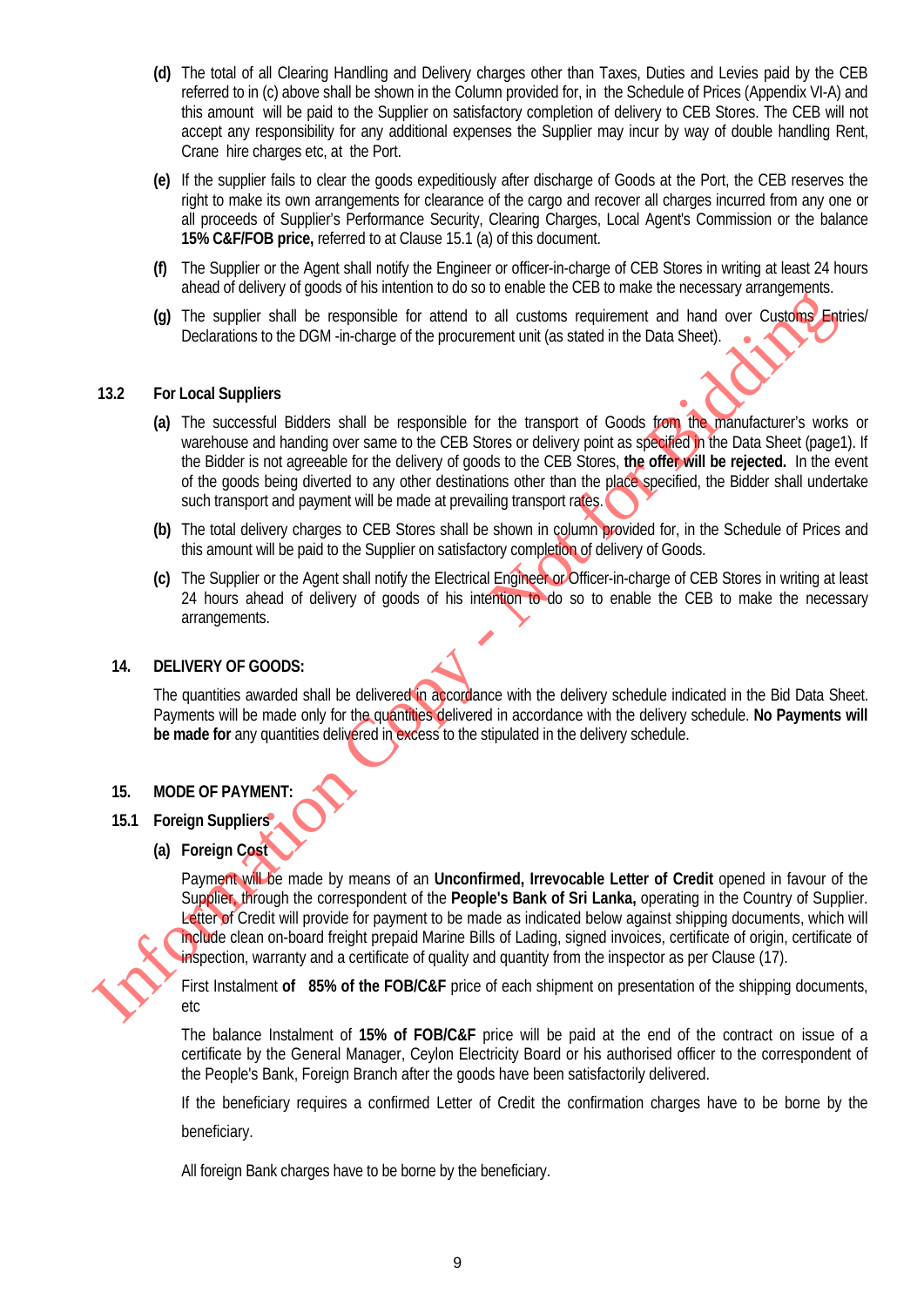#### **(b) Local Cost (Local Agent's Commission and Clearing Charges):**

The Local Agent's Commission will be paid on **satisfactory completion of the contract** and duly furnishing the documents referred in clause 13.1 (g) of this document.

The Local Agent's Commission will be paid in Sri Lankan Currency based on the Foreign Exchange selling rate published by the Central Bank of Sri Lanka on the day of bid closing.

The amount payable as Clearing, Handling & Delivery Charges to Stores indicated in the Schedule of Prices (Appendix VI-A), and shall be paid on a Pro-rata basis for each shipment.

The Value Added Tax (VAT) payable on Local Agent's Commission and Clearing, Handling & Delivery Charges will be paid by the Ceylon Electricity Board at prevailing rates, if claimed by the Local Agent or Clearing Agent with the VAT Registration Number.

#### **15.2 Local Suppliers**

- **(a)** Payment will be made after the satisfactory delivery of each instalment of goods as stipulated under "Delivery Schedule" in the Data Sheet. Payment will be made only after the total quantity for the instalment is delivered
- **(b) (i) Local Manufacturers** (only if the Supplier is the manufacturer)

If any Foreign currency payments are envisaged under the bid, the local Bidder shall be eligible to quote in the Foreign Currency.

Local Suppliers shall be paid in Foreign Currency subject to the following conditions for the components for which, Foreign Currency is utilized, only if

(a) The supplier is authorized by the Central Bank of Sri Lanka, to receive Foreign Currency payments

and

(b) The Supplier submits proof documents showing the Foreign Currency payments made with regard to this contract which shall be certified by Independent Auditors registered with the Institution of Chartered Accountants, Sri lanka, for the satisfaction of the purchaser.

In the event the local supplier is not eligible for foreign currency payment, the total ex-works price quoted in any currency or currencies will be converted to Sri Lankan rupees for the purpose of payment, based on the **Foreign Exchange selling rate,** obtained from Central Bank of Sri Lanka on the date of **closing the Tender**.

Payments to local suppliers will be made within 30 days on receipt of signed Invoices, together with the Certificate from the Engineer- in - charge of the CEB Stores, that the Goods have been received in terms of the Letter of Award.

#### **( ii ) Local suppliers of locally produced goods & Local suppliers of imported goods**



The total Ex show room price quoted by local suppliers of locally produced goods or local suppliers of imported goods in any currency or currencies will be converted to Sri Lankan rupees for the purpose of payment based on the **Foreign Exchange selling rate,** obtained from Central Bank of Sri Lanka on the date of **closing the Tender**. This payment will be made for the above local suppliers in Sri Lankan Rupees by way of a cheque written in favour of the Supplier, within 30 days on receipt of signed Invoices, together with the Certificate from the Engineer- in- charge of the CEB Stores, that the Goods have been received in terms of the Letter of Award. Will be paid by the Ceylon Electricity Board at prevailing rates, if claimed by the Local Agent or Clearly a<br>
With the VAT Registration Number.<br> **Schoolie'** in the State start the satisfactory delivery of each instalment o

- **(c)** The amount payable as Cost of Delivery to CEB Stores indicated in the Schedule of Prices (Appendix VI-B) only, shall be paid on a Pro-rata basis for each delivery.
- **(d)** Any applicable VAT will be paid by CEB at prevailing rates in addition to Total Ex-Work Price / Total Ex-Show Room Price, if claimed by the local manufacturer / supplier with the VAT Registration Number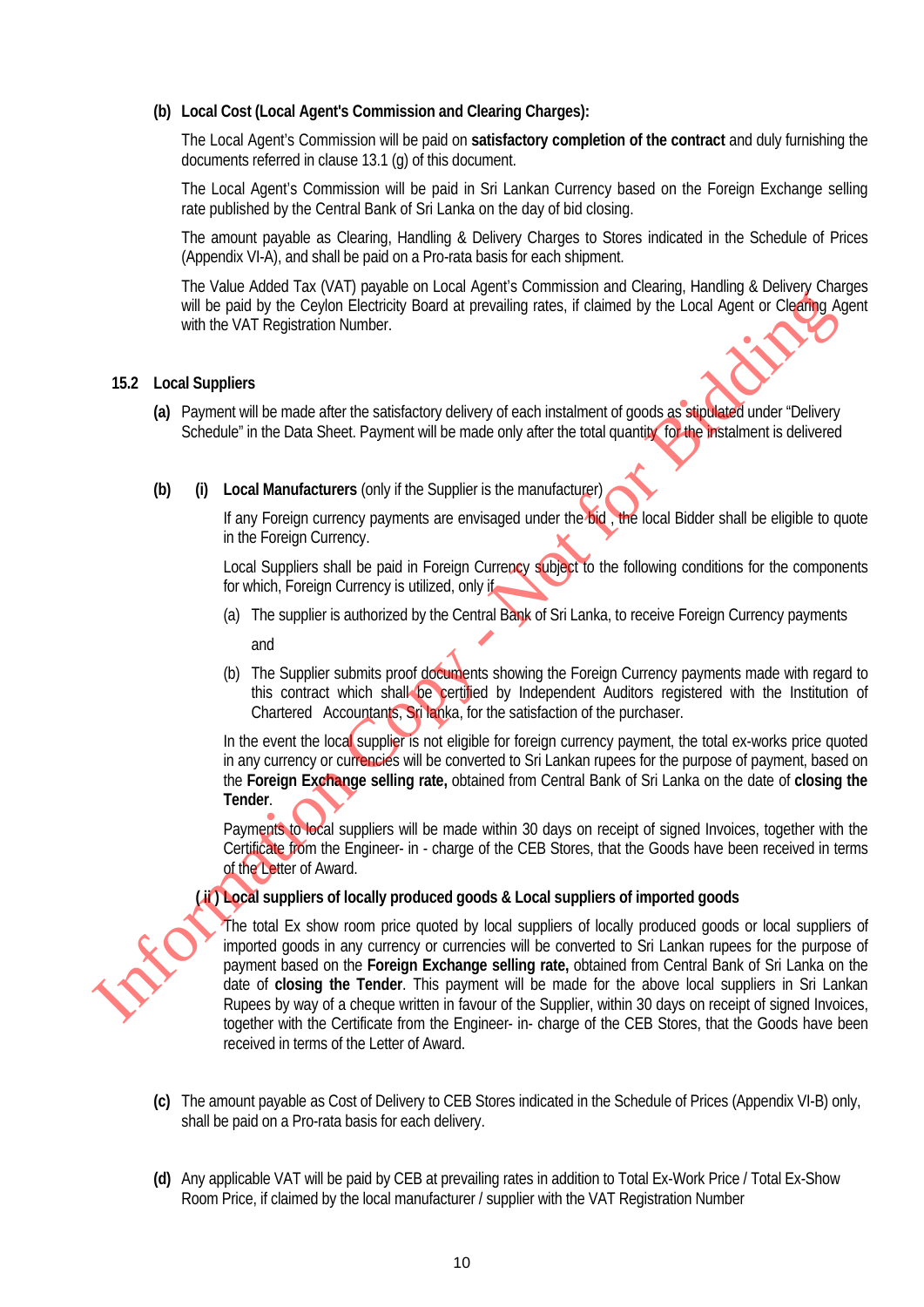#### **16. PACKING, IDENTIFICATION AND MARKINGS:**

- **(a)** In addition to specific packing required as per Technical Specification, the Bid price shall include the cost of all necessary packing including cases, packing materials and labour. Export packing should be done in the best possible manner to withstand rough handling in transit. Packages should be suitable for export and to storage in the tropics. The Supplier is responsible for the adequate packing and handing over of Goods to the CEB Stores in good condition.
- **(b)** All packages should be marked and addressed legibly fairly in large characters in indelible ink as follows: CEYLON ELECTRICITY BOARD , COLOMBO, SRI LANKA. AWARD NO: PACKAGE NO : ............. OF ..................... PACKAGES DESCRIPTION OF CONTENTS : GROSS WT : ............. NET WT : ............... CUBIC MEASUREMENTS : ..............................

#### **17. INSPECTION OF GOODS:**

- **(a)** Prior to shipment/delivery, the goods shall be inspected by an Engineer appointed by the CEB for the purpose of obtaining the certificate of quantity and quality.
- (b) Within 30 days of the receipt of the firm order, the Supplier shall give notice of the tentative date on which any particular item/items will be ready for test and inspection at works to enable the Ceylon Electricity Board to appoint the Inspector/s deemed necessary for tests. Items shall not be packed for dispatch until inspected, tested and approved by the Engineer. In the event the CEB inspection is waved off the supplier shall arrange to witness the acceptance test by an independent inspector and the goods will be acceptable with the test certificate signed by an independent inspector acceptable to the CEB certifying that the product has passed the acceptance test satisfactory. Information Copy - Not for Bidding
	- **(c)** The Supplier shall afford the Inspector all proper and reasonable facilities for examining, inspecting, testing or gauging of item/s ordered and shall also supply free of charge such apparatus, materials, tools, gauges, labour and assistance as may be required from time to time for the purpose of such examinations, inspections, tests or gauging. Goods will be subject for inspection both in the course of manufacture and at the time of acceptance.
	- **(d)** The inspection carried out by the Engineer appointed by the CEB and the certification issued by the Engineer shall not relieve the Supplier from the liabilities to supply the goods in correct quantities and in accordance with the specifications stipulated.
	- **(e)** The Purchaser's rights during the period of warranty to inspect, test and where necessary, reject the Goods after the arrival in the Purchaser's country shall in no way be limited or waived by reason of Goods having previously been inspected, tested and passed by the Purchaser or its representatives prior to shipment/delivery of Goods.
	- **(f)** Nothing in this Clause (17) shall in any way release the Supplier from any warranty or other obligations under the Contract.

#### **18. SHIPMENT: (APPLICABLE ONLY FOR FOREIGN SUPPLIES)**

The Suppliers are allowed to quote freight charges on Vessels owned by any shipping line. This quoted freight charges will be considered to calculate CIF price for the purpose of evaluation. However before opening of Letter of Credit, the CEB will get a freight rate from the Ceylon Shipping Corporation Ltd (CSCL) Sri Lanka. If CSCL can offer a more economical freight rate, then the Letter of Credit will be opened on **FOB basis** and CSCL will undertake carriage of goods. When CSCL freight rate is higher than the Bidder's offered freight rate, then Letter of Credit will be opened on **C&F basis.**

#### **Freight Submission:**

The Supplier shall furnish the following details along with their Bid:

- **(a)** Documents from Shipping Line confirming Ocean Freight indicated in the Schedule of Prices
- **(b)** No. of Containers and Packages.
- **(c)** Number of Packages per Container, approximate weight and dimensions of Packages.
- **(d)** Description of the packing.
- **(e)** The Port/Ports of shipment.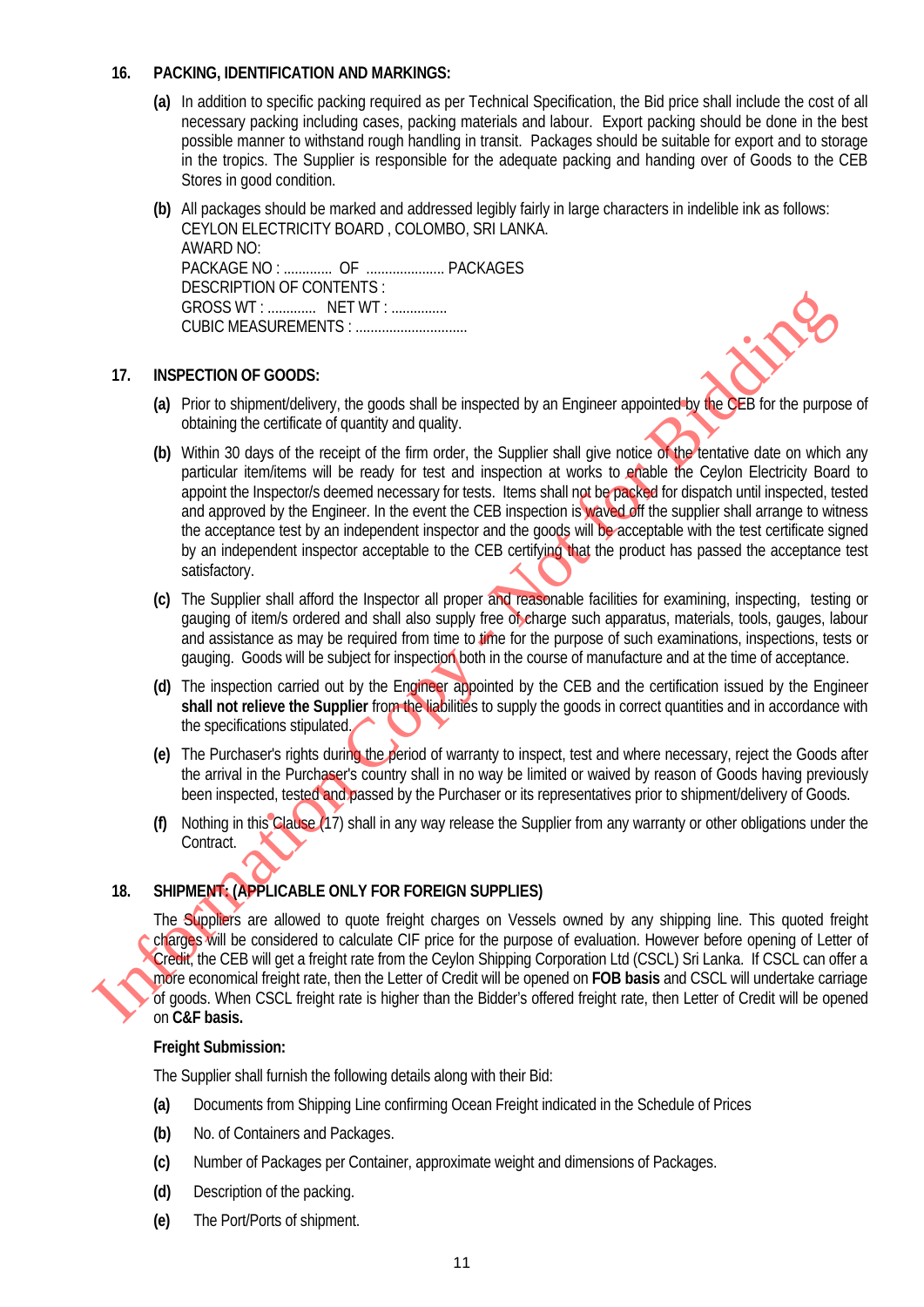#### **Shipping Advice:**

When the Goods are ready for shipment, the Supplier shall send the following details by Fax to the DGM –in-charge of the Procurement Unit

- **(a)** Name of the Ship
- **(b)** Number of Packages
- **(c)** Name and Address of the Shipping Agent in Sri Lanka

Within Two (2) days after issue of Bill of Lading and following documents shall be sent by Air Mail or preferably by courier.

- **(a)** Two copies of invoice.
- **(b)** Two copies of Freight Prepaid/Freight to pay Clean On-Board Marine Bill of Lading.
- **(c)** Two copies of packing particulars including the list of items, weight and measurement of each package.
- **(d)** One certificate of Country of Origin of Goods.
- **(e)** Certificate of quantity and quality; as per clause 17 (a).

Advance copies of above documents may be sent by Fax to expedite clearing of good

#### **Delay in Shipping Documents, Discrepancies in Marking and Short Packing:**

In case of delay in receipt of copies of Shipping Documents namely Invoice, Packing List, Bill of Lading etc. or if these Shipping Documents as well as Markings etc. on packages are not strictly in accordance with contract consequently causing undue delay in clearing from Port, the Supplier shall bear all extra charges and rent payable to the Port Authority. In case of short packing or short shipment, less than the quantities in the Invoice, the supplier shall make good all items short packed or shipped and also bear all duplicate payments of Customs Duty and other charges resulting thereof.

#### **19. INSURANCE:**

If considered necessary, the Supplier will be called upon to insure the goods from the Manufacturer's work to the CEB Stores. Such Insurance should be affected with a Government approved Insurance Company in Sri Lanka and should be in the name of the General Manager, CEB. The cost of such Insurance will be paid in Sri Lanka Rupees by the CEB to the Insurance Corporation/Company on production of their invoices.

#### **20. DELIVERY WITHIN AGREED PERIOD AND DAMAGES FOR DELAY :**

#### **For Foreign Suppliers**

**a)**Should the supplier anticipate any delay at any time during the execution of the order that the supplier will be unable to deliver the items within the time specified in the Letter of Award, the supplier shall at once give notice accordingly in writing to the General Manager CEB Colombo explaining the cause for the delay. In the case of delay, the General Manager or the officer authorised by him, shall have the option of either granting an extension or terminating the award ruling the case as default of contract. If the extension is granted, the supplier shall effect shipment within the intended period but will in addition to any other liabilities incurred under this contract, be subject to a deduction from the contract sum and/or the amount covered by the Performance Security, for liquidated damages (and not as a penalty) of point one per cent (0.1%) of the C&F value of each item shipped late for each and every complete day that may lapse between the contracted date of shipment and actual date of shipment subject to a maximum of 10% of the total C&F contract value unless the liquidated damages is waived or reduced by the General Manager CEB in view of any special circumstances. (a) Two copies of invoice.<br>
(b) Two copies of Freight Pergadd Freight to pay Clean On Board Marine Bill of Lading<br>
(c) Two copies of Freight Pergadding structure the studients weight and measurement of examples<br>
(d) One c

**b)**If the extension of time for delivery is granted the Supplier shall extend the period of validity of Performance Security in accordance with Clause (12)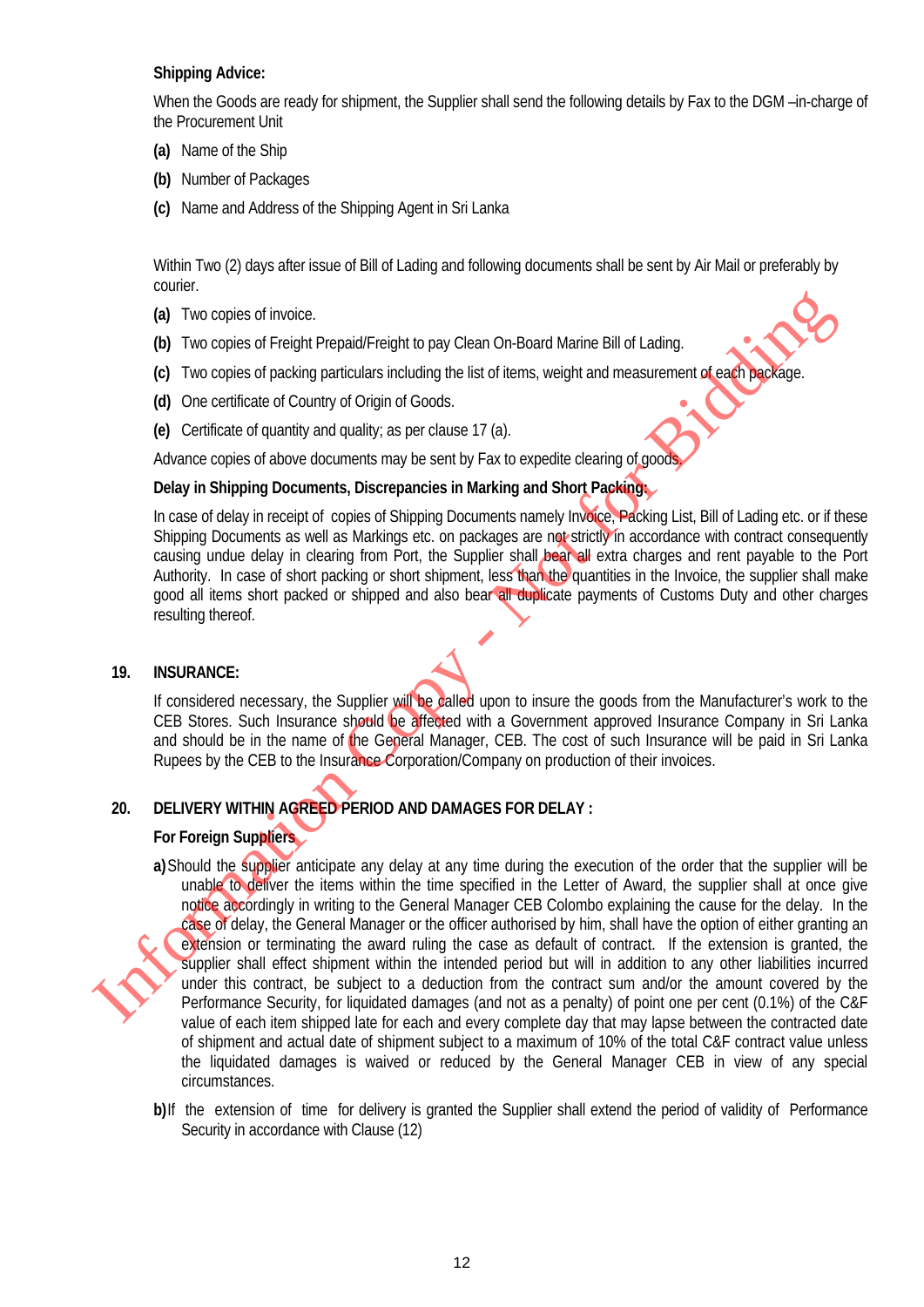#### **For Local Suppliers**

- **(a)** Should the Supplier anticipate at any time during the execution of the order that he will be unable to deliver the items within the time specified in the Letter of Award, the supplier shall at once give notice accordingly in writing to the General Manger, CEB, Colombo, explaining the cause for the delay. In the case of delay, the General Manager or officer authorised by him shall have the option of either granting an extension or terminating the award, ruling the case as default of contract. If the extension is granted, the supplier shall effect delivery within the extended period, but will in addition to any other liabilities incurred by him under this contract, be subject to a deduction from the contract sum and/or the amount covered by the Performance Security for liquidated damages hereto (and not as a penalty) of point one percent (0.1%) of the value of each item delivered late for each and every complete day, that may lapse between the contracted date of delivery and actual date of delivery, subject to a maximum of 10% of the total contract value unless the liquidated damages is waived or reduced by the CEB in view of any special circumstances
- **(b)** In the case of grant of extension of time for delivery, the Supplier shall extend the period of validity of the Performance Security in accordance with Clause (13).

#### **21. CONTRACT NOT TO BE SUBLET:**

The Supplier shall not assign or sublet the Contract without a written authority from the General Manager, CEB. Even if any part of his obligation has been assigned or sublet by the Supplier with written authority from the General Manager, CEB, the Supplier will not be relieved from the responsibilities for the due performance of the part assigned or sublet.

#### **22. FORCE MAJEURE:**

The Supplier shall not be held responsible for any delay or non-performance of contractual obligations to sell, and the Ceylon Electricity Board shall not be held responsible for any delay or non-performance of its contractual obligations to purchase, all or any part of the supplies caused by Force Majeure, including war, civil insurrection, fires, flood, epidemics, earthquakes, quarantine restrictions and freight embargoes, such delay may be excused and the period of such delay may be added to the time of the performance of the obligation delayed

If a Force Majeure situation arises, the Supplier shall within **ten (10) days** notify the Purchaser in writing of such condition and the cause thereof. Unless otherwise directed by the Purchaser in writing, the Supplier shall continue to perform its obligations under the contract as far as is reasonably practical, and shall seek all reasonable alternative means for performance not prevented by the Force Majeure event.

Such notification of the Supplier shall be authenticated by the **Sri Lankan Embassy/Representative** in the respective **Country of origin** in the case of Force Majeure takes place outside Sri Lanka. The purchaser shall ascertain the facts including the extent of delay and the time for completion, provided the findings justified such an action.

## **23. PROOF OF ABILITY :**

Bidders shall submit with their offer documents and/or other evidence of their ability to carry out the contract. Factors such as experience, plant facilities, nature of business, capital invested or authorised, turnover, availability of raw materials, guaranteed time of delivery and other relevant matters will be considered during evaluation of offers. Procurement Committee reserves the right to call for further documentary evidence of the ability of the Bidders to fulfil the terms and conditions of the Bid We of any special constraints of the Bidding and Scheme the Control of the Richarge Scheme Control of the Bidding Control of the Bidding Control of the Bidding Control of the Bidding Control of the Control of the Control o

#### **24. WARRANTY:**

- **a)** The supplier warrants to the purchaser that the goods supplied under the contract are new, unused, tested as per the standard specified in this document, of the most recent or current models and incorporate all recent improvements in design and materials unless provided otherwise in the contract, The supplier further warrants to the purchaser that all goods supplied under this contract shall have no defect arising from design, materials or workmanship (except in so far as the design material is required by the purchaser's specifications) or from any act or omission of the supplier, that may develop under normal use of the supplied goods in the conditions obtaining in the county of final destination.
- **b)** This Warranty shall remain valid for **twelve (12) months** after the completion of the final -taking over.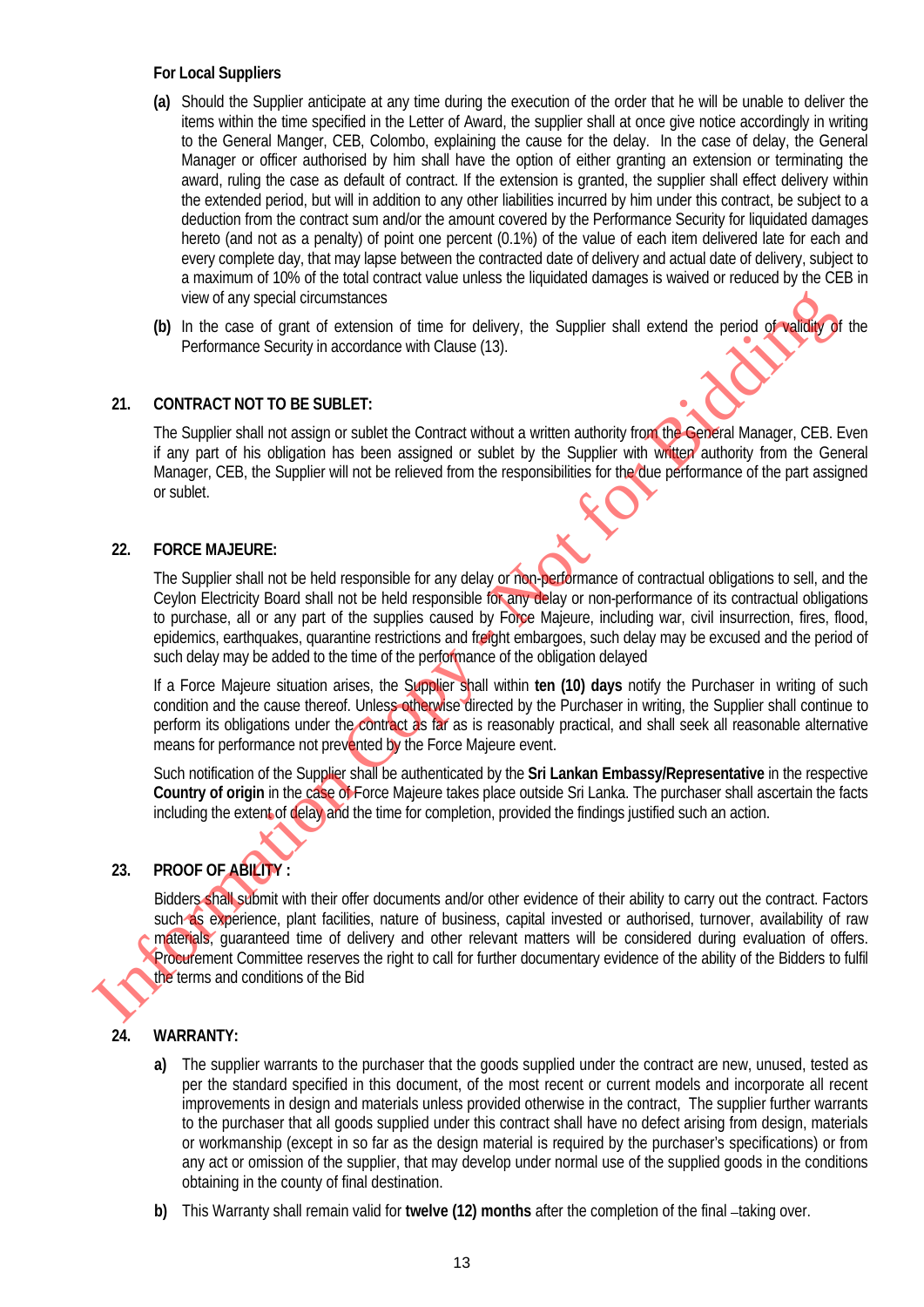- **c)** The Purchaser shall promptly notify the supplier in writing of any claims arising under this warranty. Upon receipt of such notice, the supplier shall, with all reasonable speed, repair or replace the defective goods or parts thereof, without costs to the purchaser other than, where applicable, the cost of inland delivery of the repaired or replaced goods or parts from the port of entry to the final destination.
- **d)** If the supplier, having been notified fails to remedy the defect(s) within a reasonable period, the Purchaser may proceed to take such remedial action as may be necessary, at the supplier's risk and expense and without prejudice to any other rights which the Purchaser may have against the supplier under the contract.

#### **25. PATENT RIGHTS CLAIMS:**

The Bidders shall indemnify the Ceylon Electricity Board against all claims if any, arising on account of patent rights or royalties, whether from manufacturers or others, as a consequent of the use by the Ceylon Electricity Board of royalty goods supplied.

#### **26. ARBITRATION:**

If during the continuance of this contract or within one month after the termination thereof, any differences or disputes, which may arise between the parties hereto in regard to the interpretation of any of the provisions herein contained or any other matter or thing relating to this contract (other than any difference or dispute in respect of which a decision of the General Manager, Ceylon Electricity Board is declared to be final and binding on the parties hereto) such difference or dispute shall be forthwith referred to an Arbitral Tribunal in Sri Lanka. Composition of the Arbitral Tribunal, Jurisdiction of the Arbitral Tribunal, Conduct of Arbitration Proceedings, Awards and any other matters relating to the Arbitration shall abide by Arbitration Act. No. 11 of 1995 of the Democratic Socialist Republic of Sri Lanka 25. PATENT RIGHTS CLAIMS:<br>
The Biddiers shall holdmands the celon Electricity Board against all claims if any, arising on account of the<br>
Toyallies, whether from manufacturers or others, as a consequent of the use by the

#### **27. LAW OF THE DEMOCRATIC SOCIALIST REPUBLIC OF SRI LANKA :**

The Bidders and any contracts resulting thereof shall be governed and abide by and construed according to the Law of the Democratic Socialist Republic of Sri Lanka.

#### **28. BIDDER TO INFORM HIMSELF FULLY :**

Bidders shall acquaint themselves fully with the conditions of bidding. No plea for lack of information or insufficient information will be entertained at any time.

#### **29. BIDS TO BE ON OFFICIAL DOCUMENTS :**

**Offers will be rejected** if Bidders fail to submit their bids on the official bidding documents and/or if the conditions laid down hereto have not been strictly fulfilled.

#### **30. BIDDER'S STANDARD CONDITIONS :**

Bidder's Standard Conditions of sale, usually printed on the reverse side of the Pro forma Invoice or in a separate format, will not be accepted. The Conditions of bid of the CEB shall prevail.

#### **31. SAMPLES:**

Samples offered shall be furnished as indicated in the CEB Specification (Appendix V of the bidding document), to the DGM-in-charge of the Procurement Unit stated in the Data Sheet (page 1) on or before the Time & Date stated in the Data Sheet (page 1).

If the samples are not required to be submitted, it shall be stated in the Data Sheet (Page 1)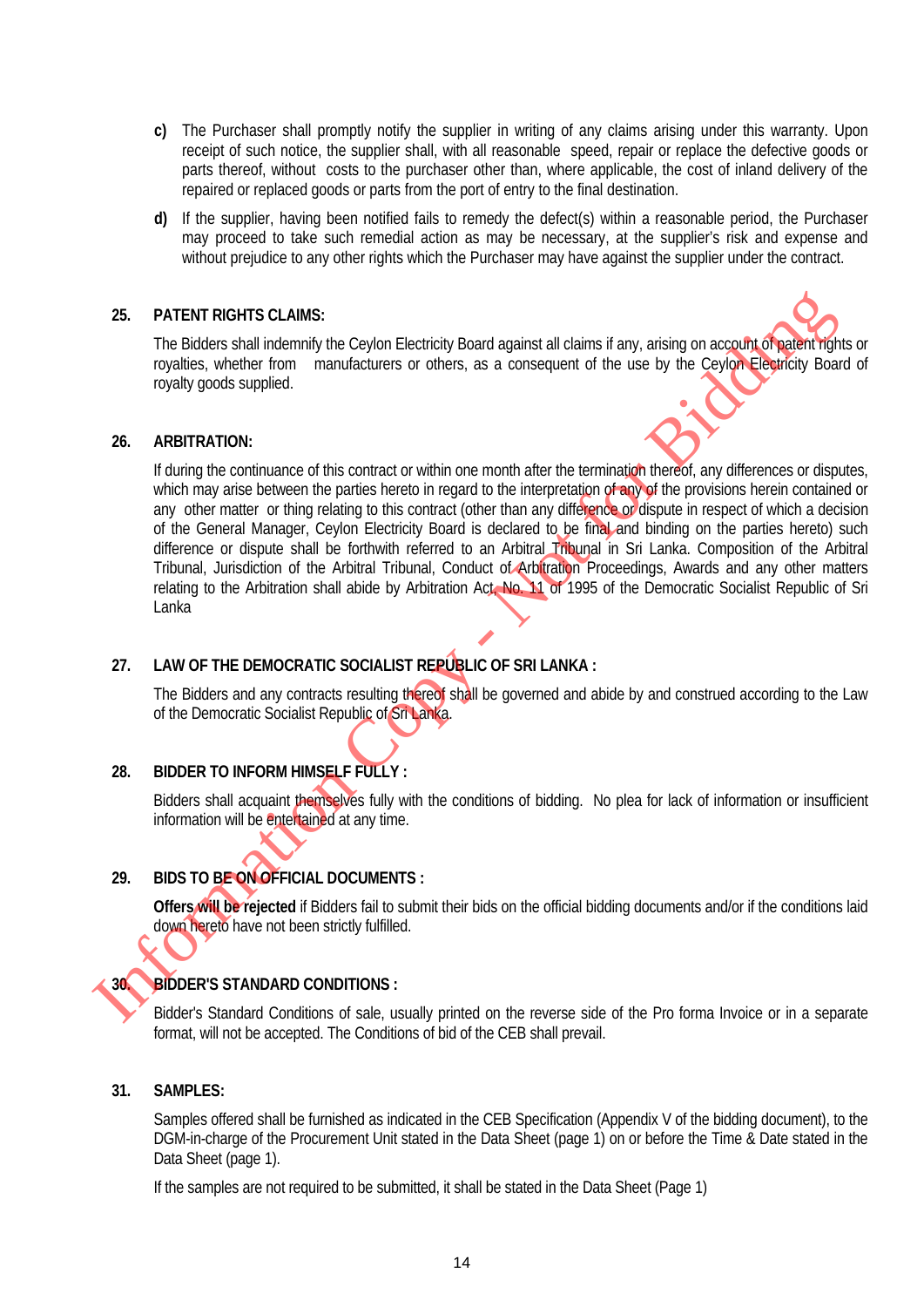#### **32. DEFAULTED CONTRACTORS :**

A Bid is liable to be rejected forthwith if it is submitted by a Contractor who has, in the past, failed to perform contract obligation satisfactorily in accordance with the terms and conditions of this contract with the CEB.

#### **33. DECLARATION OF DIRECTORS:**

When forwarding bids, Private Companies should declare the names of the Current Directors and the Share Holders of the Company. In the case of Public Companies, the Current Directors of such Public Company should be declared.

#### **34. TAXES AND LEVIES** :

Notwithstanding anything specified in the conditions of Contract, all taxes and levies as and when imposed or imposable by the Government will be taken into account for payment purposes.

#### **35. VALUE ADDED TAX AND NATION BUILDING TAX (if applicable)**

#### **(a) VALUE ADDED TAX**

If the Bidders are registered for the purpose of VAT, they should indicate the amount of VAT claimed separately in the bid documents along with the VAT registration number. Declaration of VAT registration number is a mandatory requirement for determination of Bidders and any Bidder who does not declare his/her VAT registration number will be liable for rejection of the Bid. If any Bidder is not registered for VAT, he/she should obtain a letter from the Commissioner of Inland Revenue Department, certifying that the company has not been registered for VAT, which should be attached to the Bid. IN TAXES AND LEVIES :<br>
Notwithstanding anything specified in the conditions of Contract, all taxes and levies as and sympatric impossible by the Covernment will be taken into account for payment purposes<br>
Impossible by th

#### **(b) NATION BUILDING TAX**

If the NBT is included in the bid price it will be taken for bid evaluation as part of total cost. If the NBT is not charged the bidder shall clearly indicate as **"NBT is not applicable"** in the price schedule.

#### **36. FURTHER INFORMATION:**

Any further information and clarifications shall be sought, two (2) weeks before the Date of the closing of bidding, in writing from the DGM-in-charge of the Procurement Unit (as stated in the Data Sheet)

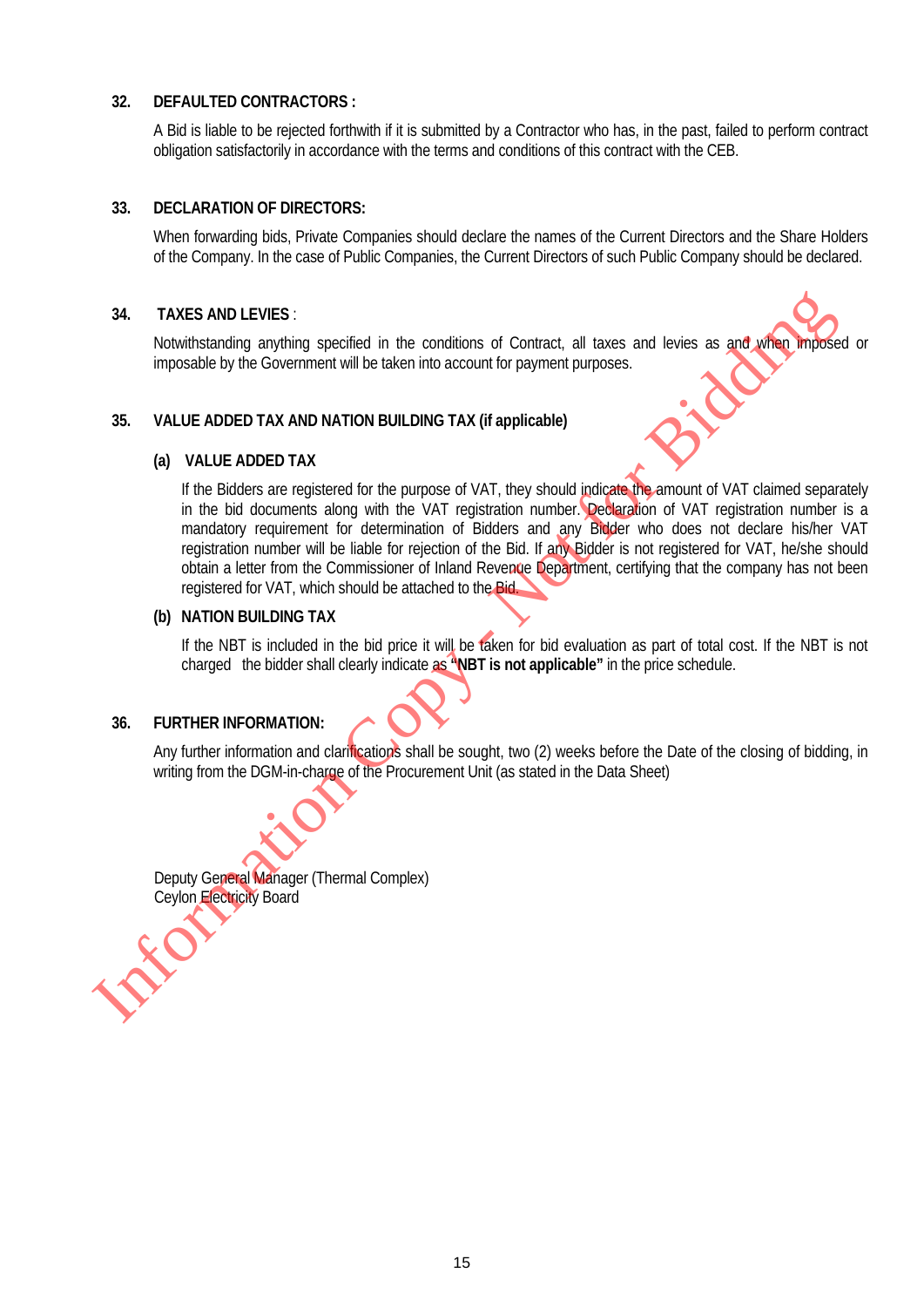Section<sub>2</sub>

Special Conditions of Particular Application Section 2 x E Of Bidding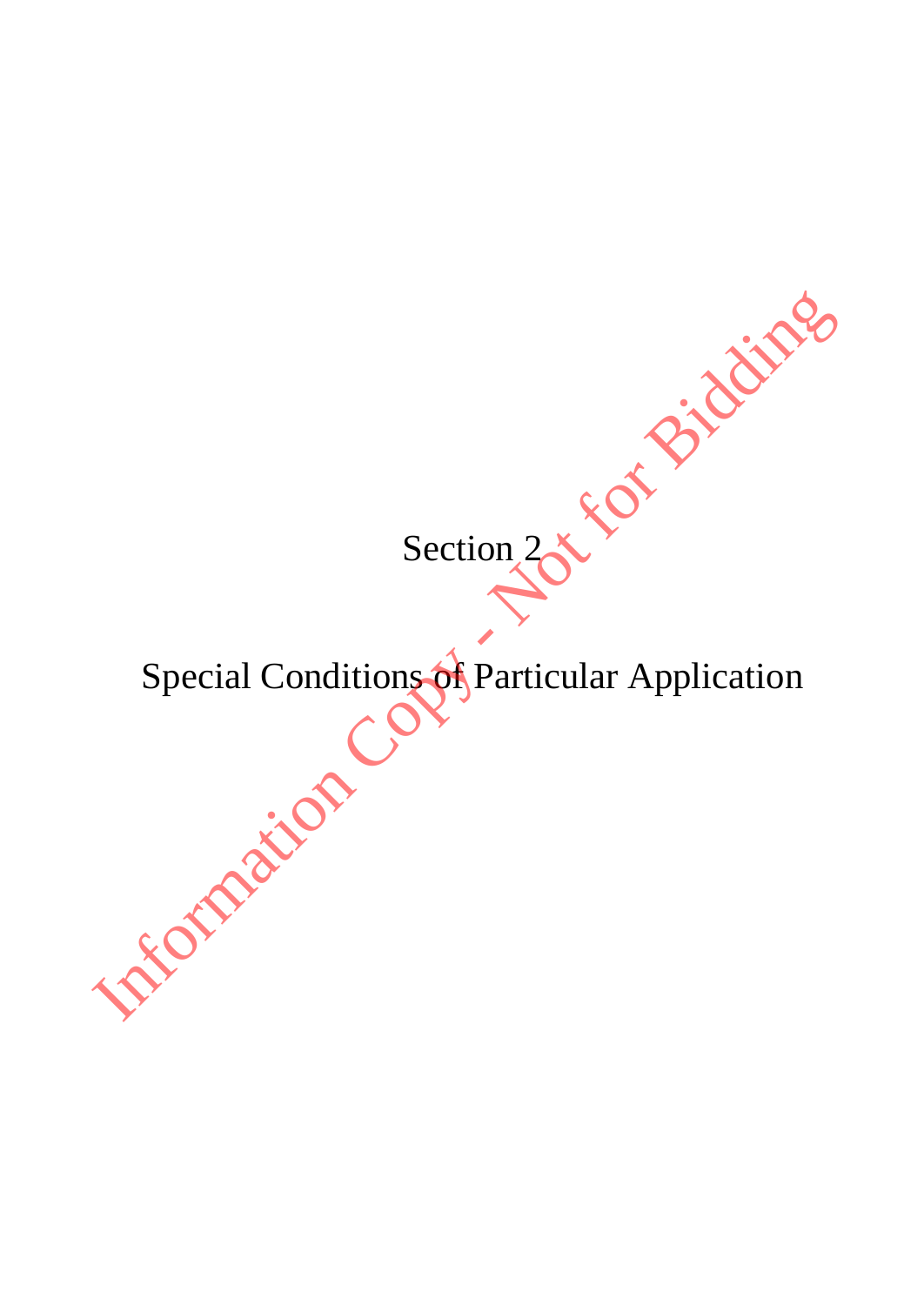## **SPECIAL CONDITIONS OF THE CONTRACT**

These conditions of particular application shall be read in conjunction with the general conditions (ICB). Where these special conditions are in conflict with general conditions, special conditions shall prevail over the general conditions.

| Clause 5     | Local Agents of the General Condition of Bidding Document are also to be furnished<br>following requirement with the bid.                                                                                                                                                                                                                        |
|--------------|--------------------------------------------------------------------------------------------------------------------------------------------------------------------------------------------------------------------------------------------------------------------------------------------------------------------------------------------------|
|              | Bid shall include a Certificate of Registration of Local Agent under Public Contract Act, No,<br>3 of 1987,                                                                                                                                                                                                                                      |
|              | Any person who act as an agent or sub-agent, representative or nominee for or on<br>(1)<br>behalf of any tenderer, shall register himself and such public contract in accordance<br>with section 10 and shall furnish to the Registrar the particulars required to be<br>furnished under section 6 of Public Contract Act, No 3 of 1987.         |
|              | Where any person is an agent, sub-agent, representative or nominee for or on behalf<br>(2)<br>a tenderer he shall first produce a certificate of his appointment as agent, sub-agent,<br>representative or nominee to the Registrar before he register himself and public<br>contract under the section 8 of Public Contract Act. No. 3 of 1987. |
|              | This requirement has also been included in the Clause 9 - Documents and Details to<br>accompany the bid of the General Conditions of Bidding Document.                                                                                                                                                                                           |
|              | Failure to submit it with the bid shall result in the bid being rejected.                                                                                                                                                                                                                                                                        |
| Clause 15    | Following clause shall be added in addition to the existing clause.<br>As applicable, withholding tax $(WH)$ will be deducted by CEB at the rates specified by the<br>Department of Inland Revenue Sri Lanka.                                                                                                                                    |
| Clause 16(b) | Address shall be revised as;                                                                                                                                                                                                                                                                                                                     |
|              | ADDITIONAL GENERAL MANAGER (GENERATION), CEYLON ELECTRICITY BOARD,<br>GENERATION HEADQUARTERS, NEW KELANI BRIDGE ROAD, COLOMBO, SRI<br>LANKA.                                                                                                                                                                                                    |
|              | Other details remain unchanged.                                                                                                                                                                                                                                                                                                                  |
| Clause 18    | Clause 18 shall be applicable for both foreign and local suppliers (import and supply basis).                                                                                                                                                                                                                                                    |
| Clause 31    | Not Applicable                                                                                                                                                                                                                                                                                                                                   |
| Clause 35(b) | Not Applicable                                                                                                                                                                                                                                                                                                                                   |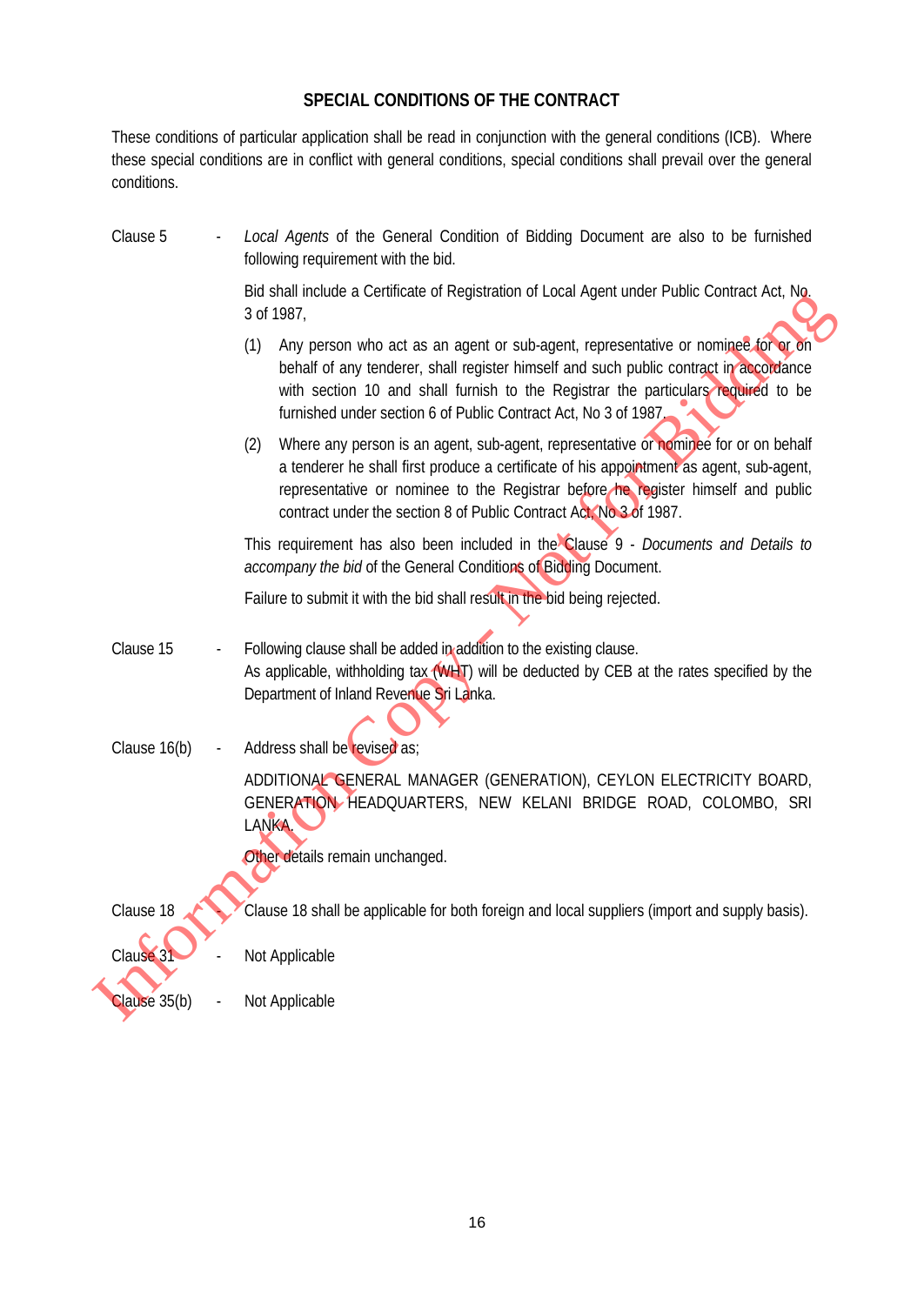# **CERTIFICATE OF PURCHASE OF BID DOCUMENT**<br>(To be signed and attached with the offer)

| Date:                                                                                   |
|-----------------------------------------------------------------------------------------|
| Issued to M/s                                                                           |
| E                                                                                       |
|                                                                                         |
| On behalf of M/s.                                                                       |
|                                                                                         |
|                                                                                         |
| dated                                                                                   |
|                                                                                         |
| DGM (Thermal Complex)<br><b>Ceylon Electricity Board</b>                                |
| I / We agree to abide by the Conditions to Bid for Bid No.: SPS/CE/SP/08P-2021/3200 and |
| therefore submit my/our offer in the attached Schedule of Prices.                       |
|                                                                                         |
| Address:                                                                                |
|                                                                                         |
| Date                                                                                    |
|                                                                                         |

**Signature of Bidder and Seal**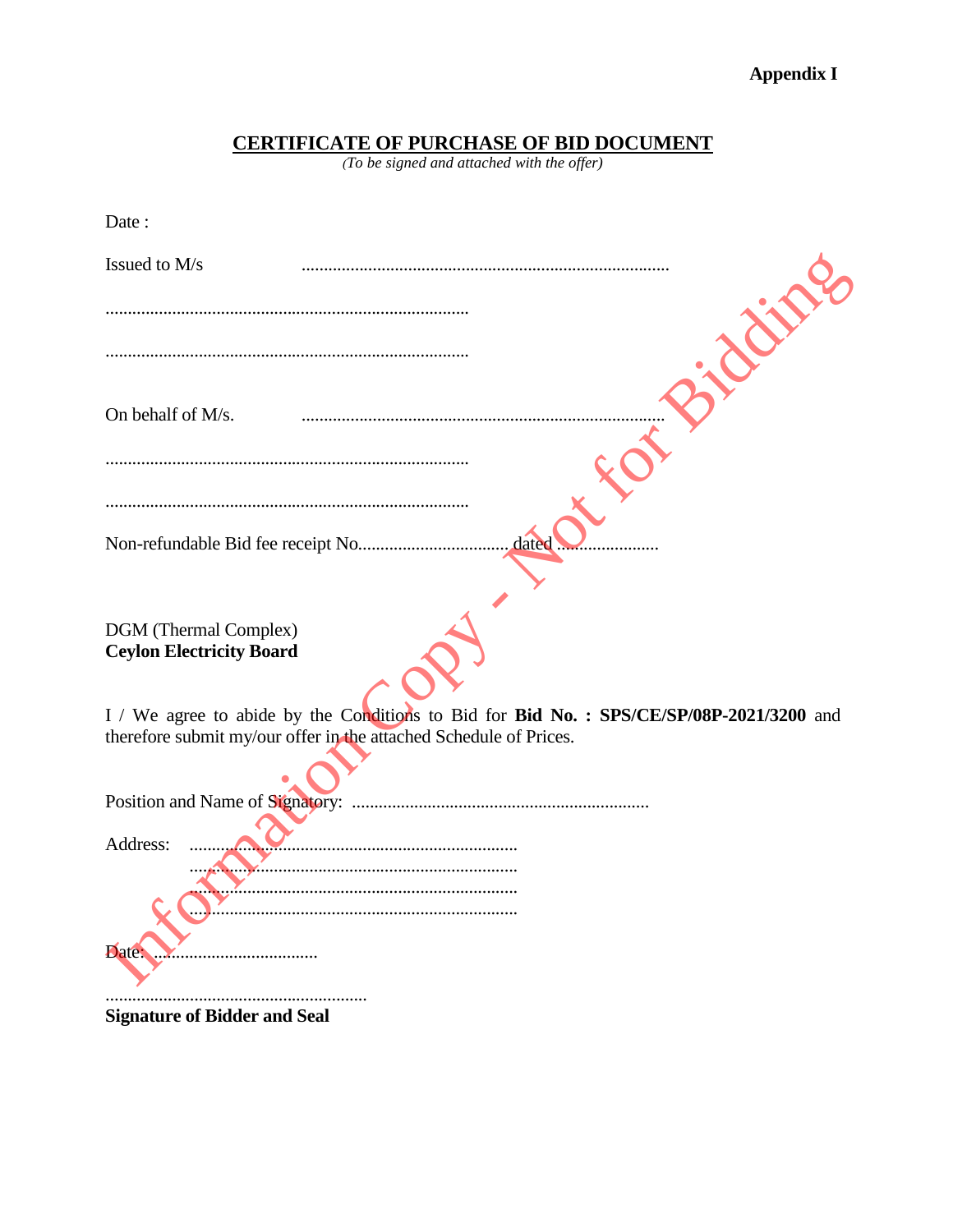#### **CEYLON ELECTRICITY BOARD FORM OF BID**

**The Chairman, Thermal Complex Procurement Committee (TCPC),**

| I/We having examined the Conditions of Bid, the Schedule of Prices and all other Documents pertaining to this work/supply, do<br>hereby offer and undertake to carry out the work/supply, to the satisfaction of the General Manager, Ceylon Electricity Board<br>strictly in accordance with the conditions of Bid; at the prices and within the delivery period set forth in the accompanying Bill of<br>Quantities pertaining to Bid No. SPS/CE/SP/08P-2021/3200 and in consideration of the trouble and expense incurred by you in<br>preparing the contract documents and in examining and considering the Bid, I/We further undertake that this Bid shall not be<br>withdrawn by me/us before the expiration of 120 days from the date of closing but shall remain binding on me/us and may be<br>accepted at any time before such expiration. |
|------------------------------------------------------------------------------------------------------------------------------------------------------------------------------------------------------------------------------------------------------------------------------------------------------------------------------------------------------------------------------------------------------------------------------------------------------------------------------------------------------------------------------------------------------------------------------------------------------------------------------------------------------------------------------------------------------------------------------------------------------------------------------------------------------------------------------------------------------|
| And I/We further undertake in the event of this Bid being accepted to furnish a Performance Bond corresponding to 10% of the<br>contract sum. Such Bond shall be on the form of a Bank Guarantee or such other from as provided in the Bid Conditions and<br>shall be in favour of the General Manager, Ceylon Electricity Board for the due Performance of the Contract and for the payment<br>of all claims to which the Ceylon Electricity Board may be entitled, and to execute an agreement in the prescribed form duly<br>stamped by me/us at my/our expense in accordance with the Stamp Duty Ordinance and to complete the work to the entire<br>satisfaction of the General Manager, Ceylon Electricity Board.                                                                                                                              |
| And I/We further agree that, in the event of my/our withdrawing the offer or declining or failing to execute such bond and/or<br>agreement within two (2) weeks of my/our being called upon to execute such bond and/or such Agreement, the Ceylon Electricity<br>Board has the right to confiscate the Bid Bond and to recover from me/us the full amount of damages sustained by the Ceylon<br>Electricity Board as a result of my/our so declining or failing.                                                                                                                                                                                                                                                                                                                                                                                    |
| I/We understand that you are not bound to accept the lowest or any Bid you may receive.                                                                                                                                                                                                                                                                                                                                                                                                                                                                                                                                                                                                                                                                                                                                                              |
| <b>Signature of Bidder</b>                                                                                                                                                                                                                                                                                                                                                                                                                                                                                                                                                                                                                                                                                                                                                                                                                           |
| Date:                                                                                                                                                                                                                                                                                                                                                                                                                                                                                                                                                                                                                                                                                                                                                                                                                                                |
| Bidder's Name ::                                                                                                                                                                                                                                                                                                                                                                                                                                                                                                                                                                                                                                                                                                                                                                                                                                     |
| Address::                                                                                                                                                                                                                                                                                                                                                                                                                                                                                                                                                                                                                                                                                                                                                                                                                                            |
| <b>Witness</b>                                                                                                                                                                                                                                                                                                                                                                                                                                                                                                                                                                                                                                                                                                                                                                                                                                       |
| Signature:                                                                                                                                                                                                                                                                                                                                                                                                                                                                                                                                                                                                                                                                                                                                                                                                                                           |
| Name:                                                                                                                                                                                                                                                                                                                                                                                                                                                                                                                                                                                                                                                                                                                                                                                                                                                |
| Address                                                                                                                                                                                                                                                                                                                                                                                                                                                                                                                                                                                                                                                                                                                                                                                                                                              |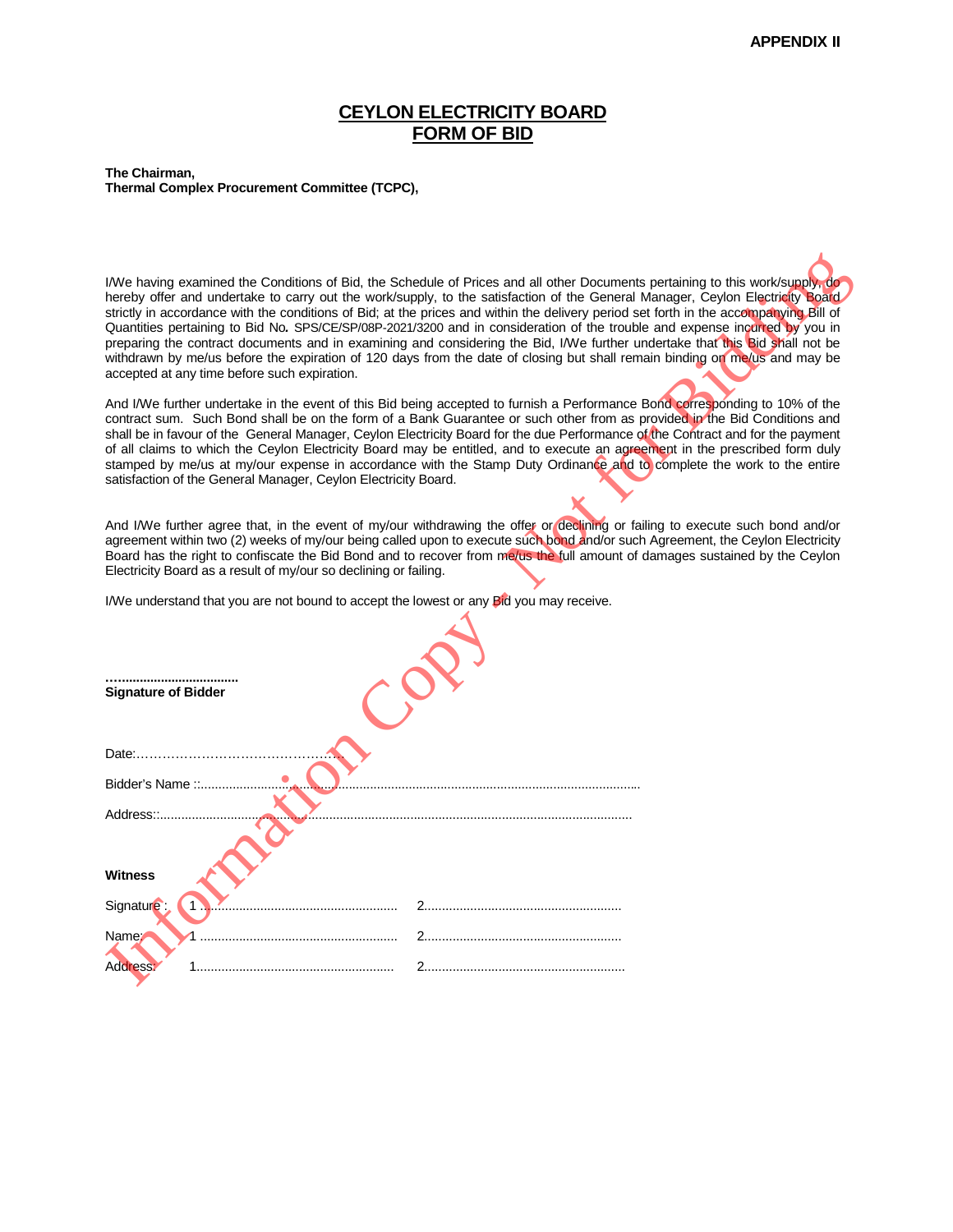#### **FORM OF BID SECURITY**

...(..........Date ..................).....

Ceylon Electricity Board, Colombo.

Dear Sirs,

#### **Bid No : Bid No. : SPS/CE/SP/08P-2021/3200 Bid Bond No :……………………………………………..**

.......................................................................................................................

.......................................................................................................................

At the request of our constituent ............................................ of ...............................................(hereinafter referred to as "The Contractor") we the undersigned .......................................... duly incorporated in .................................................. and having its head office at ....................................... and carrying on business at ..................................... in the Island of Sri Lanka do hereby undertake and promise to pay to you on demand at Colombo in Sri Lanka currency such sums not exceeding in the aggregate Rupees ............................................................ (Rs. ...................................) as may be demanded by you from time to time hereunder provided every such demand is made in writing under the hand of the General Manager or the Chief Executive Officer or your Board or any person purporting to act under the Authority of the General Manager or the Chief Executive Officer of the Ceylon Electricity Board.

Notwithstanding anything to the contrary herein contained these presents shall be valid only up to and include the ............................... day of ........................ and shall not hereafter be of any force of avail in law except in respect of any demand made by you before 2 p.m. on the said ................................. day of ................................. provided however that in case we shall have before 2 p.m. on the said ...................................... day of .......................... extended the period of validity of these presents up to any date subsequent to the said ........................................ day of ......................... then the provisions of this clause shall set and amended and read as if the date of which these presents is so extended and originally been inserted wherever in this clause the said .................................... day of ........................................................... occurs and these presents shall have force accordingly. Such period of validity may similarly be extended from time to time so as to keep these presents in full force up to such extended date or dates. At the required to uncertainties and the same of the required to the same of the same of the same of the same of the same of the same of the same of the same of the same of the same of the same of the same of the same of t

A demand addressed to us under the hand of your General Manager or the Chief Executive Officer or other Officer of your Board acting as aforesaid shall be sufficient and conclusive proof that we are liable to pay to you the sum demanded hereunder.

Our liability hereunder shall not in any event exceed a sum of Rs ..................................................... (Rs...........................................) in the aggregate and every payment made by us hereunder shall be a protanto discharge of our aggregate liability hereunder.

We specifically agree that you shall be at liberty either in one action to sue us and the said contractor or any other persons or persons jointly and severally or to proceed in the first instance against us only and further that we hereby expressly renounce our right to claim the said Contractor should be excused or proceeded against by action in the first instance and the right to claim that you should recover from us appropriate share of the amount claimed and all other rights, benefits and privileges to which guarantees or sureties are or may in law be entitled, it being expressly agreed and understood that we shall be liable in all respects hereunder as principal debtor to the extent aforementioned including the liability to be used before recourse is had against the Contractor.

Yours faithfully,

**Witness :**

The above Guarantee is issued in respect of the **Bid No. : SPS/CE/SP/08P-2021/3200** submitted by ( *Name of the Bidder* ) to the General Manager, Ceylon Electricity Board, for Supply of 05 Nos. of Fuel Oil Flow Meters for Sapugaskanda Power Station, Sri Lanka.

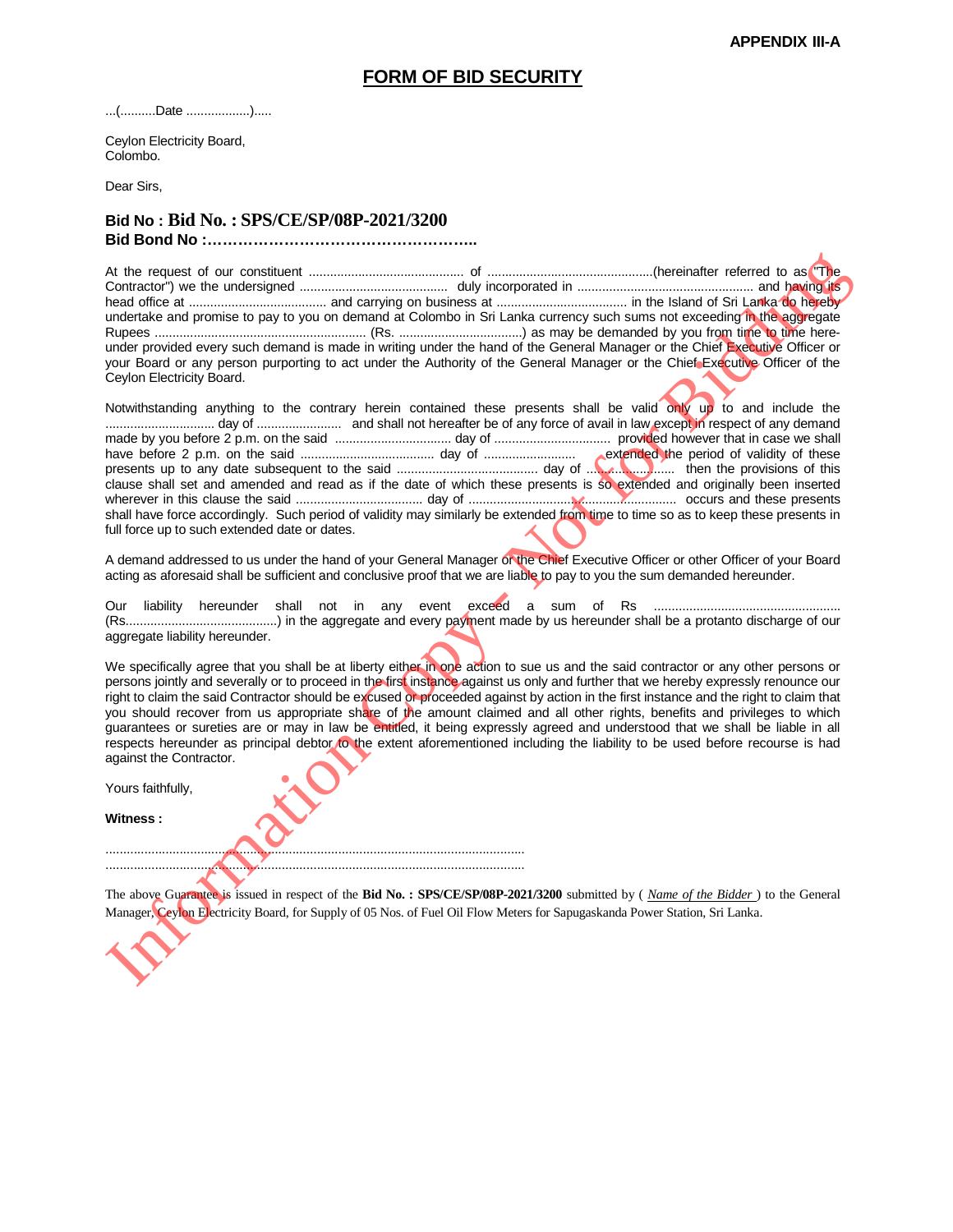### Format for Bid Security Declaration

**(If required, the bidder shall fill in this form in accordance with the instructions indicated in brackets)**

**Date: ……… (Insert date by the bidder)**

#### **SUPPLY OF 05 Nos. OF FUEL OIL FLOW METERS FOR SAPUGASKANDA POWER STATION, SRI LANKA**

#### **Invitation to Bid No.: SPS/CE/SP/08P-2021/3200**

To: The Chairman, Thermal Complex Procurement Committee (TCPC)

We, the undersigned declare that:

- 1. We understand that, according to instructions to bidders (hereinafter "the ITB"), bids must be supported by a bid securing declaration;
- 2. We accept that we shall be suspended from being eligible for contract award in any contract where bids have being invited by any of the Procuring Entity as defined in the Procurement Guidelines published by National Procurement Agency of Sri Lanka, for the period of time of three years starting on the latest date set for closing of bids of this bid, if we: **Institution to Bid No.: STS/CE/SP/08F-2021/3200**<br>
The Chairman, Thermal Complex Procurement Committee (TCPC)<br>
the understand that, according to instructions to biddes (heerinafier "the ITB"), bids when which also be<br>
sec
	- a) Withdraw our Bid during the period of bid validity period specified; or
	- b) Do not accept the correction of errors in accordance with the Instructions to Bidders of the Bidding Documents; or
	- c) Having been notified of the acceptance of our Bid to you, during the period of bid validity, (1) fail or refuse to execute the Contract Form, if required, or (ii) fail or refuse to furnish the performance security, in accordance with the ITB.
- 3. We understand this bid security shall expire if we are not the successful bidder, upon the earlier of (i) our receipt of a copy of your notification to the Bidder that the bidder was unsuccessful; or (ii) twenty-eight days after the expiration of our bid.
- 4. We understand that, if we are a JV, the Bid Securing Declaration must be in the name of the JV that submits the bid. If the JV has not been legally constituted at the time of bidding, the Bid Securing Declaration shall be in the names of all future partners as named in the letter of intent.

Signed [insert signature(s) of authorized representative] in the Capacity of [insert title] Name (Insert printed or typed name)

Duly authorized to sign the bid for and on behalf of [insert authorizing agency] Dated on [insert day] day of [insert month] , [insert year]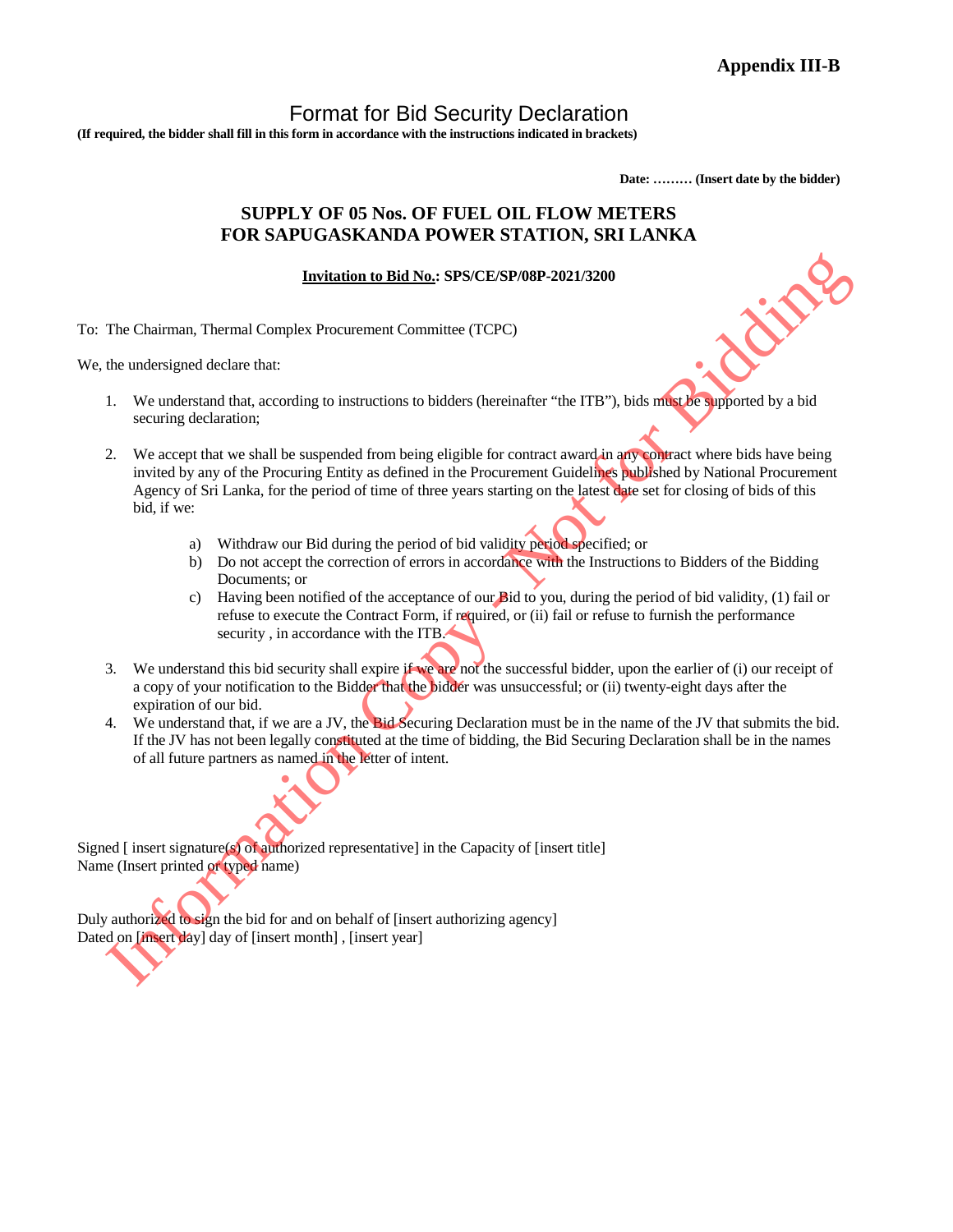#### **PERFORMANCE BOND**

KNOW ALL MEN BY THESE PRESENTS that by this BOND we .........................………....................................... whose registered office is at ........................................... (hereinafter called "Contractor") and ........................................................ a body incorporated in Sri Lanka carrying on business in Colombo whose registered office is at ...........................................................................(hereinafter called the "Surety") are hold and firmly bound into the CEYLON ELECTRICITY BOARD having its Head Office at No. 50, Sir Chittampalam A Gardiner Mawatha, Colombo 2, its Successor and assigns for an on behalf of the CEYLON ELECTRICITY BOARD.

Hereinafter called the ("Employer") in the Sum of Rupees .................................................................. (Rs. ....................................) for the payment of which said sum of money the Contractor and the Surety bond themselves, their successors and assigned jointly and severally by these presents.

WHEREAS We the said Contractor and Surety do hereby undertake and promise to pay to you on demand at Colombo such sum not exceeding Rupees ..................................................................... (Rs. ....................................) as may be demanded by you from time to time provided every such demand is made in writing under the hand of the General Manager of the Employer or by any person purporting to act under the authority of the General Manager. Such written demand shall be sufficient and conclusive proof that we are liable to pay to the Employer the sum demanded herein due.

WHEREAS the Contractor and the Employer have entered into an Agreement herein after called ("the said Contract") for the Supply and delivery/executing of ......................................................................... more particularly described in the Tender bearing No................................. dated ........................................................... in conformity with the provisions of the said Contract.

NOW THEREFORE, the CONDITIONS of the above written Bond is such that if the Contractor shall duly perform and observe all the terms provisions, conditions and stipulations of the said Contract on the Contractor's part to be performed and observed, according to the true purport, intent and meaning thereof, or if on default by the Contractor the Surety shall satisfy and discharge any damage or loss and shall pay all costs or expenses, or otherwise sustained by the Employer thereby, up to the amount of the above written Bond then this obligation shall be null and void, but otherwise shall be and remain in full force and effect, but no alteration in terms of the said Contract made by agreement between the Employer and the Contractor, or in the extend, or nature of the works to be executed thereunder, and no allowance of time by the Employer or the Engineer under the said Contract, nor any forbearance or forgiveness in, or in respect of any matter or thing concerning the said Contract on the part of the Employer or the said Engineer shall in any way release the surety from any liability under the above written Bond. pinny and stored at the sate Concernent Bidding (in the sate of the sate of the sate of the sate Concernent Bidding (in the sate of the sate of the sate of the sate of the sate of the sate of the sate of the sate of the s

THIS BOND shall operate and take effect as from the date hereof and shall continue in force and remain valid as and from .................................. day of ..................................................... Two Thousand ...................... until ............. day of .......... (Two Thousand ......... both days inclusive provided however, the period of validity of this Bond may be extended up to any date subsequent to the said ............................................ day of .......................... then this Bond shall remain full force and effect up to such extended date.

Provided always and it is hereby declared and agreed that all the rights and remedies of the Employer under this Bond are to be cumulative and in addition to, and not in substitution for their respective rights and remedies under the said Contract and the rights of the Employer against the Contractor and Surety and either of them and their or his respective successors and assigns shall not be prejudiced or affected by any alteration which may be made by agreement between the parties to the said Contract in the terms thereof and of any such award as aforesaid or in the nature of the work to be executed and obligations to be performed thereunder or by time being granted to the Contractors.

It is hereby further declared and we specifically agree that you shall be at liberty either in one action to sue us and the said Contractor or any other person or persons jointly and severally or to proceed in the first instance against us only and further that we hereby expressly renounce our right to claim that the said Contractor should be excused or proceeded against by action in the first instance and the right to claim that you should recover from us a pro-rata share of the amount claimed and all other rights, benefits and privileges to which Guarantors or Sureties are and may in law be entitled, it being expressly agreed and understood that we shall be liable in all respects hereunder as principal debtor to the extent aforementioned including the liability to be sued before recourse is had against the Contractor. Any suit at Law or Proceedings in equity if brought against the Surety or Contractor of any other person to recover any claim hereunder the same shall be instituted in Sri Lanka. In witness whereof the parties hereto have hereunto set their hand at Colombo on the dates herein mentioned.

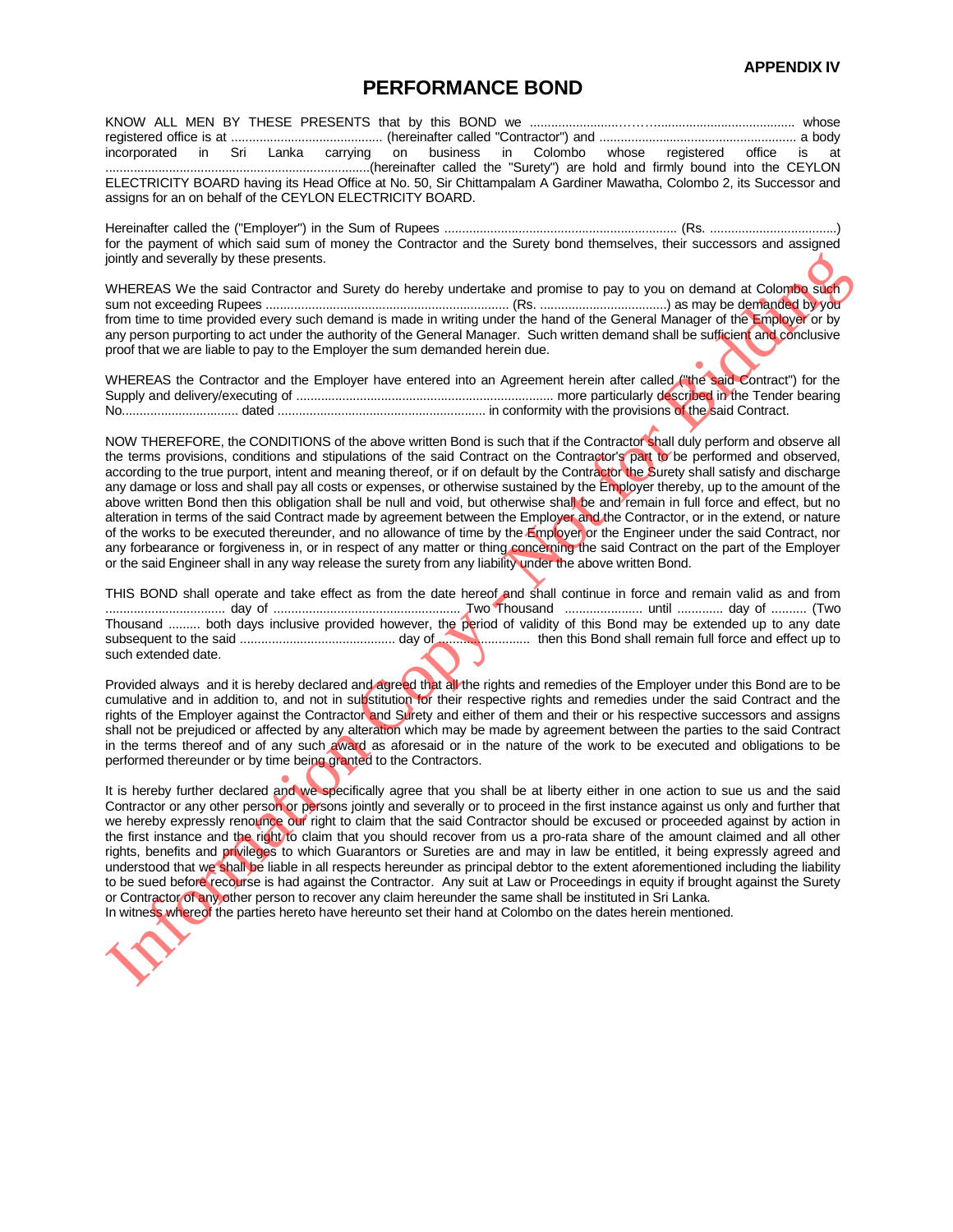Section<sub>3</sub> Technical Specifications Section 3 x 5 of Bidding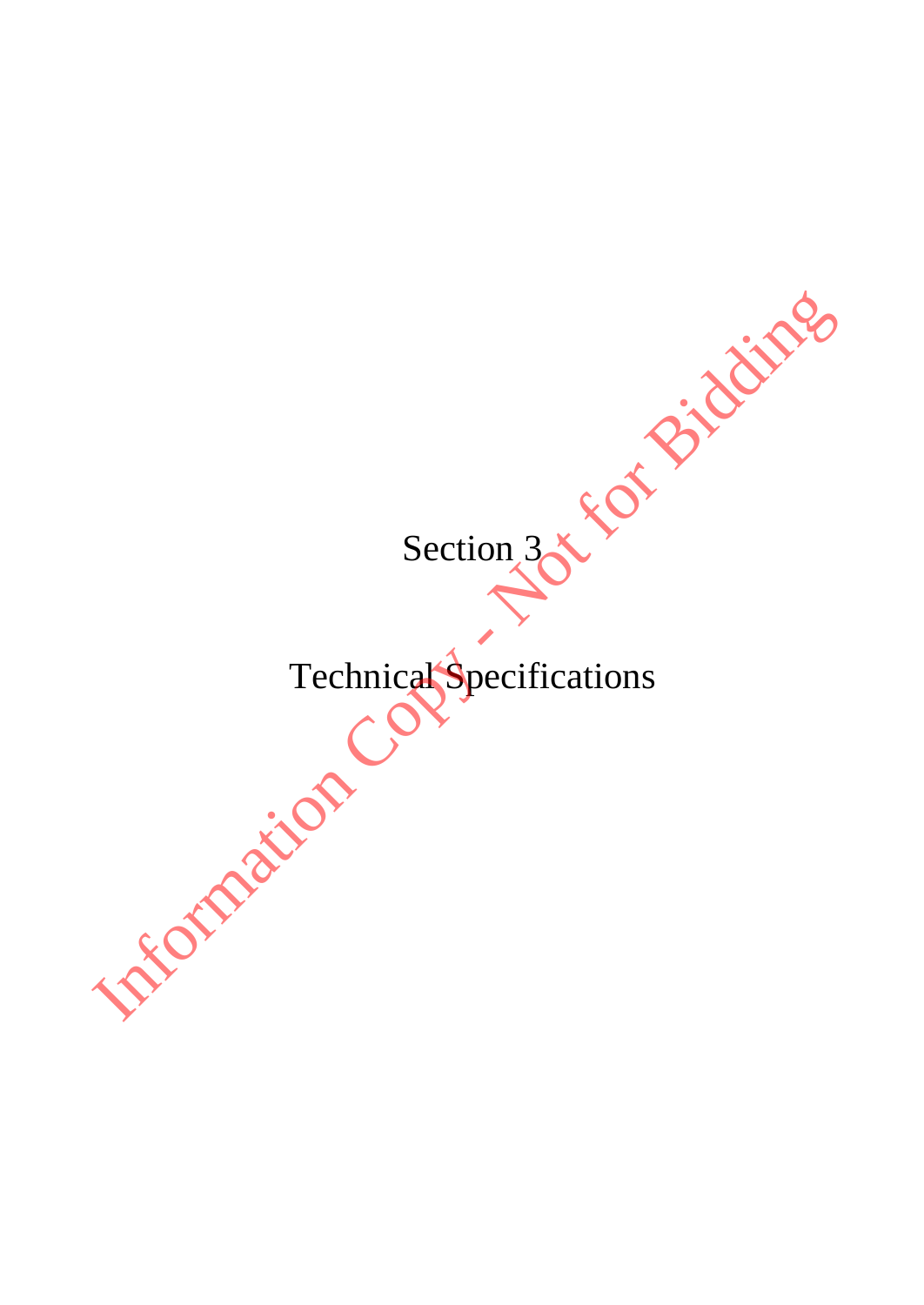#### **TECHNICAL SPECIFICATION**

#### **1.0 Scope**

This specification covers the minimum technical requirements for the Supply of 05 Nos. of Fuel Oil Flow Meters for Sapugaskanda Power Station, Sri Lanka of which 04 Nos. are Heavy Fuel Oil (HFO) flow meters and 01 No. is a Diesel Fuel Oil (DFO) flow meter.

#### **2.0 Service Conditions**

| 2.0 | <b>Service Conditions</b>                                    |                                                                                                                                                                                                                                                                                                                                                                                                                               |
|-----|--------------------------------------------------------------|-------------------------------------------------------------------------------------------------------------------------------------------------------------------------------------------------------------------------------------------------------------------------------------------------------------------------------------------------------------------------------------------------------------------------------|
| (a) | Average ambient temperature                                  | 25 °C to 35 °C                                                                                                                                                                                                                                                                                                                                                                                                                |
| (b) | Maximum ambient temperature                                  | 40 °C                                                                                                                                                                                                                                                                                                                                                                                                                         |
| (c) | Maximum relative humidity                                    | 95%                                                                                                                                                                                                                                                                                                                                                                                                                           |
| (d) | <b>Environmental conditions</b>                              | Humid tropical climate with<br>heavily<br>polluted<br>atmosphere                                                                                                                                                                                                                                                                                                                                                              |
| (e) | Operational altitude                                         | From M.S.L. to 100 m above M.S.L.                                                                                                                                                                                                                                                                                                                                                                                             |
| 3.0 | <b>Applicable Standards</b><br>below and amendments thereof. | The flow meters supplied shall be in accordance with the latest editions of the standards specified                                                                                                                                                                                                                                                                                                                           |
| (a) | ISO 11631:1998<br>performance                                | Measurement of fluid flow — Methods of specifying flowmeter                                                                                                                                                                                                                                                                                                                                                                   |
| (b) | ISO 2714:2017<br>meter                                       | Liquid hydrocarbons — Volumetric measurement by displacement                                                                                                                                                                                                                                                                                                                                                                  |
| 4.0 | <b>Fuel Oil Flow Meter Specification</b>                     | The requirements stated in this CEB specification supersede the requirements in the above standards.                                                                                                                                                                                                                                                                                                                          |
|     |                                                              | The flow meters shall be branded, of industrial grade, low noise and high accuracy. The units shall be<br>Positive Displacement (PD) type which shall measure the volumetric flow of Diesel and Heavy Fuel<br>Oil as applicable. The material of the flow meters shall be Aluminum, Cast Iron or Stainless Steel.<br>The units shall have cumulative register read by $m3$ or liters and shall transmit 4-20mA analog current |
|     |                                                              | output proportional to the volume. Calibration test reports (in English language) attested and signed,                                                                                                                                                                                                                                                                                                                        |

#### **3.0 Applicable Standards**

| (a) | ISO 11631:1998 | Measurement of fluid flow — Methods of specifying flowmeter<br>performance |
|-----|----------------|----------------------------------------------------------------------------|
| (b) | ISO 2714:2017  | Liquid hydrocarbons — Volumetric measurement by displacement<br>meter      |

#### **4.0 Fuel Oil Flow Meter Specification**

The flow meters shall be branded, of industrial grade, low noise and high accuracy. The units shall be Positive Displacement (PD) type which shall measure the volumetric flow of Diesel and Heavy Fuel Oil as applicable. The material of the flow meters shall be Aluminum, Cast Iron or Stainless Steel. The units shall have cumulative register read by  $m<sup>3</sup>$  or liters and shall transmit 4-20mA analog current output proportional to the volume. Calibration test reports (in English language) attested and signed, from a reputed independent laboratory shall be submitted with the equipment.

Refer Appendix V-B for detailed specification of Fuel Oil Flow Meters.

#### **5.0 Power Supply**

The flow meters shall run on  $100 - 240$  VAC, 50-60 Hz or 110 VDC power. Necessary connectors shall be provided for the power connections.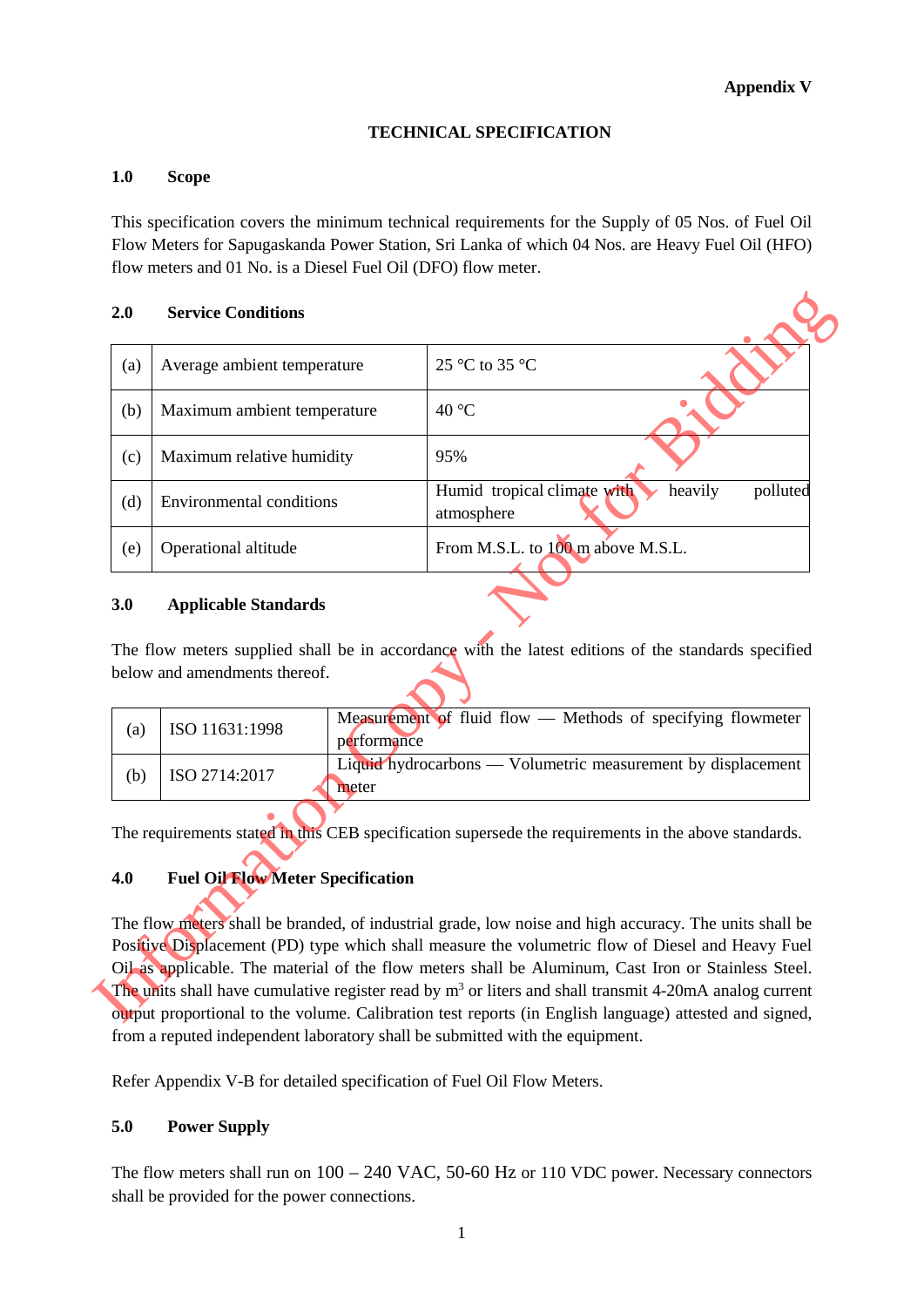#### **6.0 Tools and Spare Parts**

The flow meters shall be designed and manufactured so that, beside periodic inspection the maintenance shall be very simple and shall be minimum. Any special tools required for maintenance shall be listed and shall be a part of the offer.

The bidder shall furnish a list as recommended spares by the manufacturer giving full particulars, including quantities, available sources and current prices of spare parts, etc., necessary for the proper and continuing functioning of the Equipment during the warranty period.

#### **7.0 Brochures, Outline Drawings, Maintenance Manual and Packing**

Printed brochures covering details of manufacturing and quality assurance procedures and complete list of models of similar equipment shall be provided with the bid.

A copy of operating and maintenance manual together with all relevant drawings and circuit diagrams shall be a part of the offer.

Operating and maintenance manual shall have all necessary instruction for operating and maintenance including the following,

- 1. A general description of the equipment with particular attention to the technical description of its characteristics and operation.
- 2. A description of the safety features of the equipment and the operation of interlocks.
- 3. As relevant a description of the action to be taken during operation, isolation, maintenance and testing.
- 4. Recommended environment for maintenance (indoor, outdoor, in factory, on site etc.,) and procedure for inspection and maintenance.
- 5. Description of special equipment or tools required for the maintenance work.
- 6. Description of safety precautions to be taken during operation and maintenance.
- 7. Disposal procedure of the components at the end of their operating life.
- 8. Maintenance manual shall include a list of all the components and consumables and ordering details.

#### **8.0 Service of Equipment within Warranty Period**

Supplier shall carry out necessary maintenance of the equipment as prescribed by the manufacturer within the warranty period. CEB will transport the equipment for such maintenance to a place specified by the Supplier and transport cost will be borne by CEB. Costs of replaced spare parts, will be paid by CEB based on the unit prices quoted for clause 9.0 of this specification. Any other costs associated with these maintenances including cost of labor shall be borne by the supplier. **T.0**<br> **Example 20**<br> **Example 20**<br> **Example 20**<br> **Example 20**<br> **Example 20**<br> **Example 20**<br> **Example 20**<br> **Example 20**<br> **Example 20**<br> **Example 20**<br> **Example 20**<br> **Example 20**<br> **Example 20**<br> **Example 20**<br> **Example 20**<br> **Exa** 

#### **9.0 Warranty**

Warranty period for all the equipment of at least <u>one  $(01)$  year</u> after the delivery against design and manufacturing defects shall be given for all the equipment and spares supplied under the offer. The supplier shall agree to supply such defective parts or rectify such defects on free of charge during the warranty period.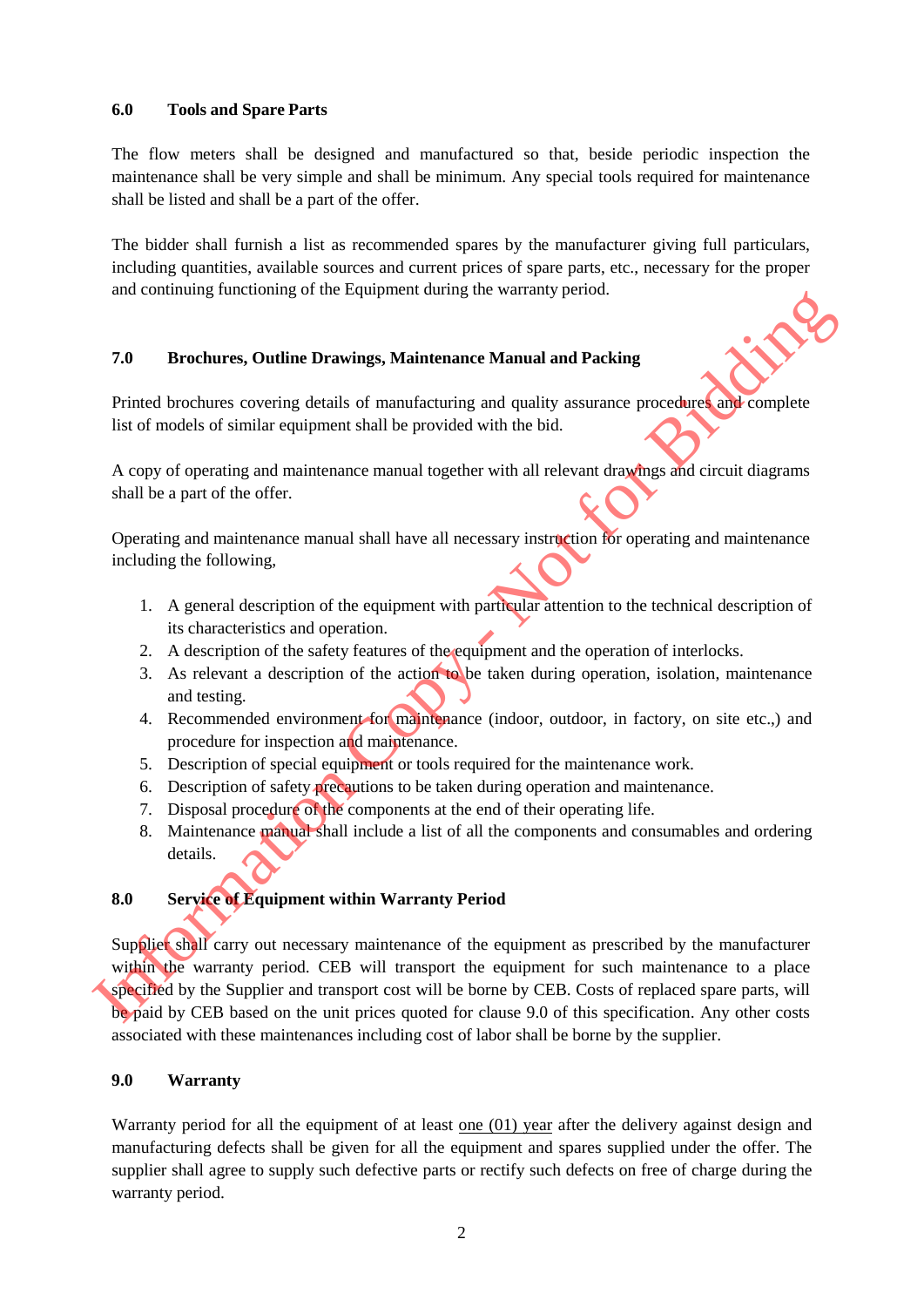#### **10.0 Quality Assurance**

The manufacturer shall possess ISO 9001 Quality Assurance Certification for the manufacture of referred equipment. Bidders shall furnish a copy of the ISO certificate certified as true copy of the original by the manufacturer, along with the offer.

#### **11.0 Other Particulars**

- i. The products shall be supplied by a reputed manufacturer/ supplier with a manufacturing/ business experience not less than ten years in the similar field.
- ii. Type test reports (in English language) attested and signed, from a reputed independent laboratory shall be submitted.
- iii. Site visits can be arranged if the bidder feels necessary to do so. The costs of **visiting the site** shall be at the bidder's own expenses. The bidder and his representative will be granted permission, on written request, by Chief Engineer-Sapugaskanda Power Station to enter the premises for the purpose of such inspection.
- iv. Dimensions of the exiting HFO and DFO Flow meters are given in Appendix V-A

#### **12.0 Information to be Furnished with the Offer**

The following Information shall be furnished with the offer.

- 1. Duly filled Schedule of Guaranteed Technical Particulars(Appendix V-B)
- 2. Product brochures and catalogues
- 3. List of Tools and Spare Parts
- 4. Certified copy of the quality assurance conforming to ISO 9001

Failure to furnish the above details will result in the offer being rejected. **Information**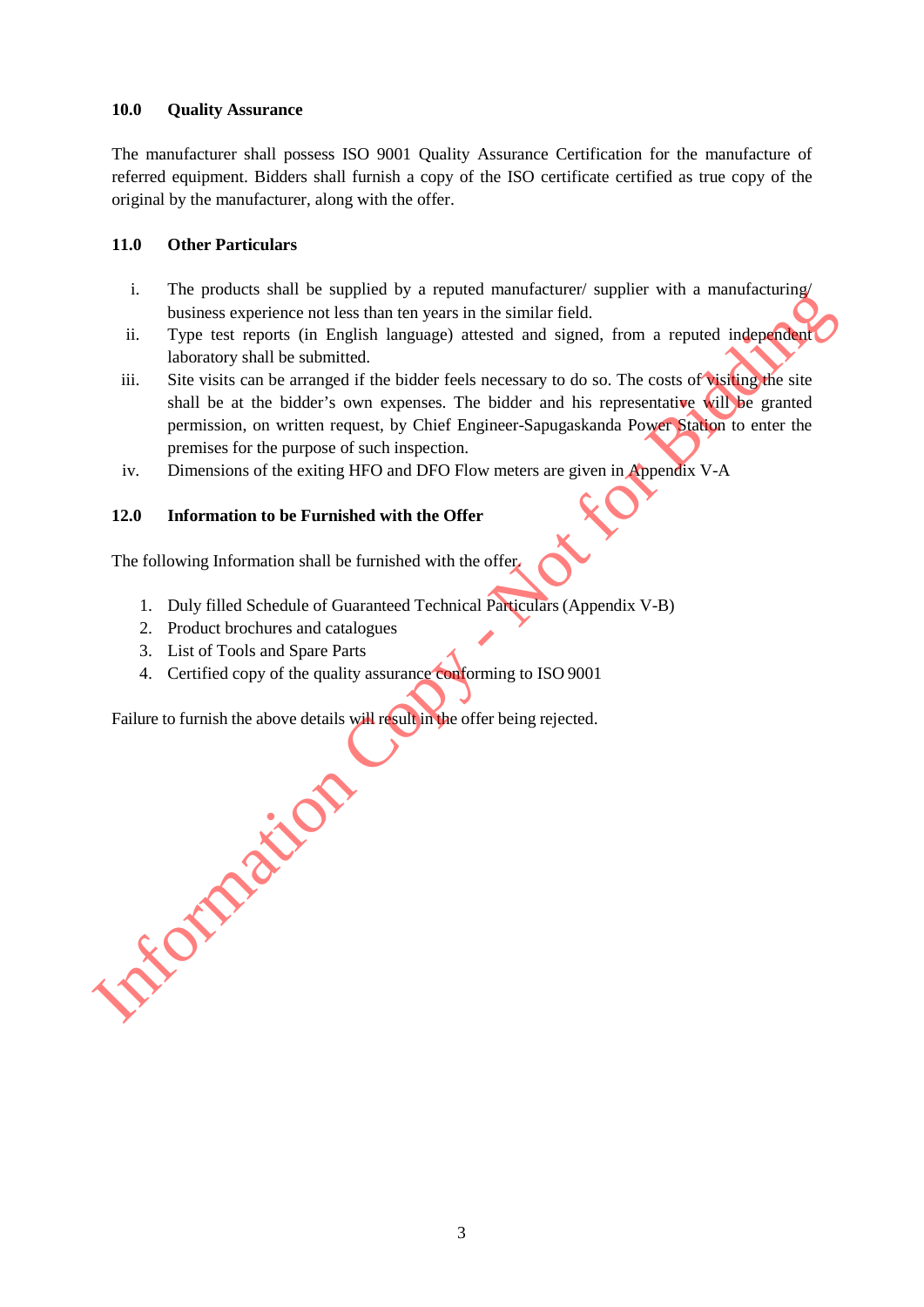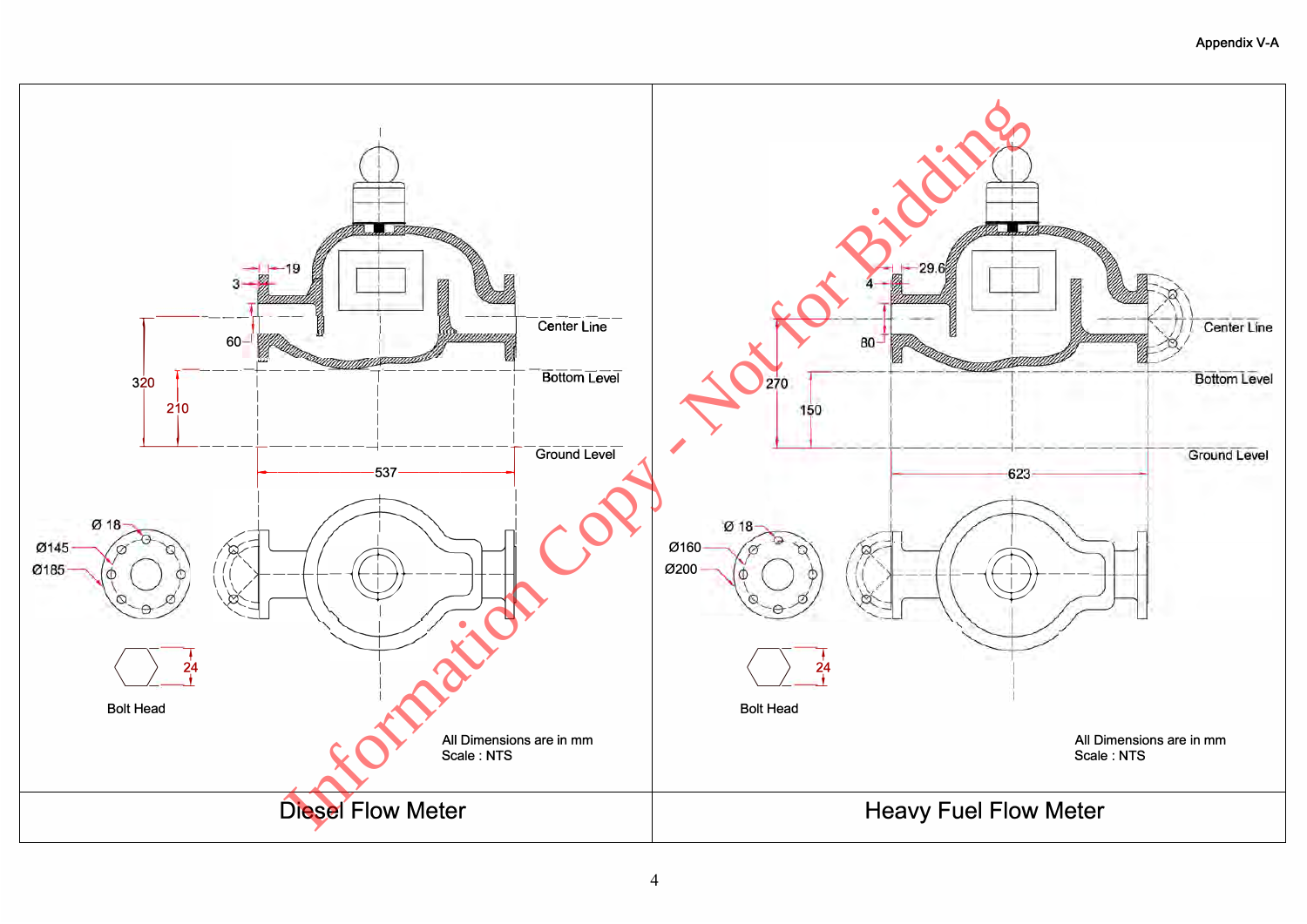#### **SCHEDULE OF GUARANTEED TECHNICAL PARTICULARS**

To be filled by the Bidder for the quoted Fuel Oil Flow Meters in the Schedule of Prices (Appendix VI). Minimum requirements for the branded same are given below. The offered specifications must be equal or higher.

| N <sub>0</sub> | <b>Features</b>                                                                | <b>Required Specification</b>                                  | <b>Bidder's Response</b> |  |  |
|----------------|--------------------------------------------------------------------------------|----------------------------------------------------------------|--------------------------|--|--|
| 1.0            | Heavy Fuel Oil (HFO) Flow Meter-4 Nos.                                         |                                                                |                          |  |  |
| 1.1            | <b>Brand</b>                                                                   | Specify                                                        |                          |  |  |
| 1.2            | Model                                                                          | Specify                                                        |                          |  |  |
| 1.3            | Country of manufacture                                                         | Specify                                                        |                          |  |  |
| 1.4            | Type                                                                           | Positive Displacement Flow<br>Meter                            |                          |  |  |
| 1.5            | Process Medium                                                                 | Heavy Fuel Oil (HFO)                                           |                          |  |  |
| 1.6            | Material                                                                       | Aluminum/<br>Steel/<br><b>Stainless</b><br>Cast Iron           |                          |  |  |
| 1.7            | Accuracy                                                                       | $\pm 0.25\%$ or better                                         |                          |  |  |
| 1.8            | <b>Operating Viscosity range</b>                                               | 30-50cSt                                                       |                          |  |  |
| 1.9            | <b>Operating Temperature range</b>                                             | 50-100°C                                                       |                          |  |  |
| 1.10           | <b>Operating Flow Rate range</b>                                               | $1 - 12$ m $3/h$                                               |                          |  |  |
| 1.11           | <b>Operating Pressure range</b>                                                | 0.5-10bar                                                      |                          |  |  |
| 1.12           | Density of medium                                                              | 991 m <sup>3</sup> /kg (max) at 15°C                           |                          |  |  |
| 1.13           | Nominal Diameter (mm)                                                          | <b>DN80</b>                                                    |                          |  |  |
| 1.14           | Units                                                                          | $m3$ or liters                                                 |                          |  |  |
| 1.15           | Mounting type                                                                  | In-line                                                        |                          |  |  |
| 1.16           | End Fittings                                                                   | Flanged<br>Circular<br>(Refer<br>Appendix-A for dimensions)    |                          |  |  |
| 1.17           | compatible<br>with<br>existing<br>Meter<br>dimensions as given in Appendix V-A | Required                                                       |                          |  |  |
| 1.18           | Register                                                                       | 6 digits Digital/Mechanical<br>Totalizer (cumulative register) |                          |  |  |
| $\lambda$ .19  | <b>Safety Grade</b>                                                            | IP 65 or better                                                |                          |  |  |
| 1.20           | Output pulse                                                                   | 4-20mA signal proportional to<br>the measurement               |                          |  |  |
| 1.21           | Power supply                                                                   | 100 - 240 VAC, 50-60 Hz or<br>110 VDC                          |                          |  |  |
| 1.22           | Type test certificate                                                          | Third party or own standard<br>certificate                     |                          |  |  |
| 1.23           | Manufacturing/business experience                                              | Not less than 10 years                                         |                          |  |  |
| 1.24           | Warranty                                                                       | 1-year comprehensive                                           |                          |  |  |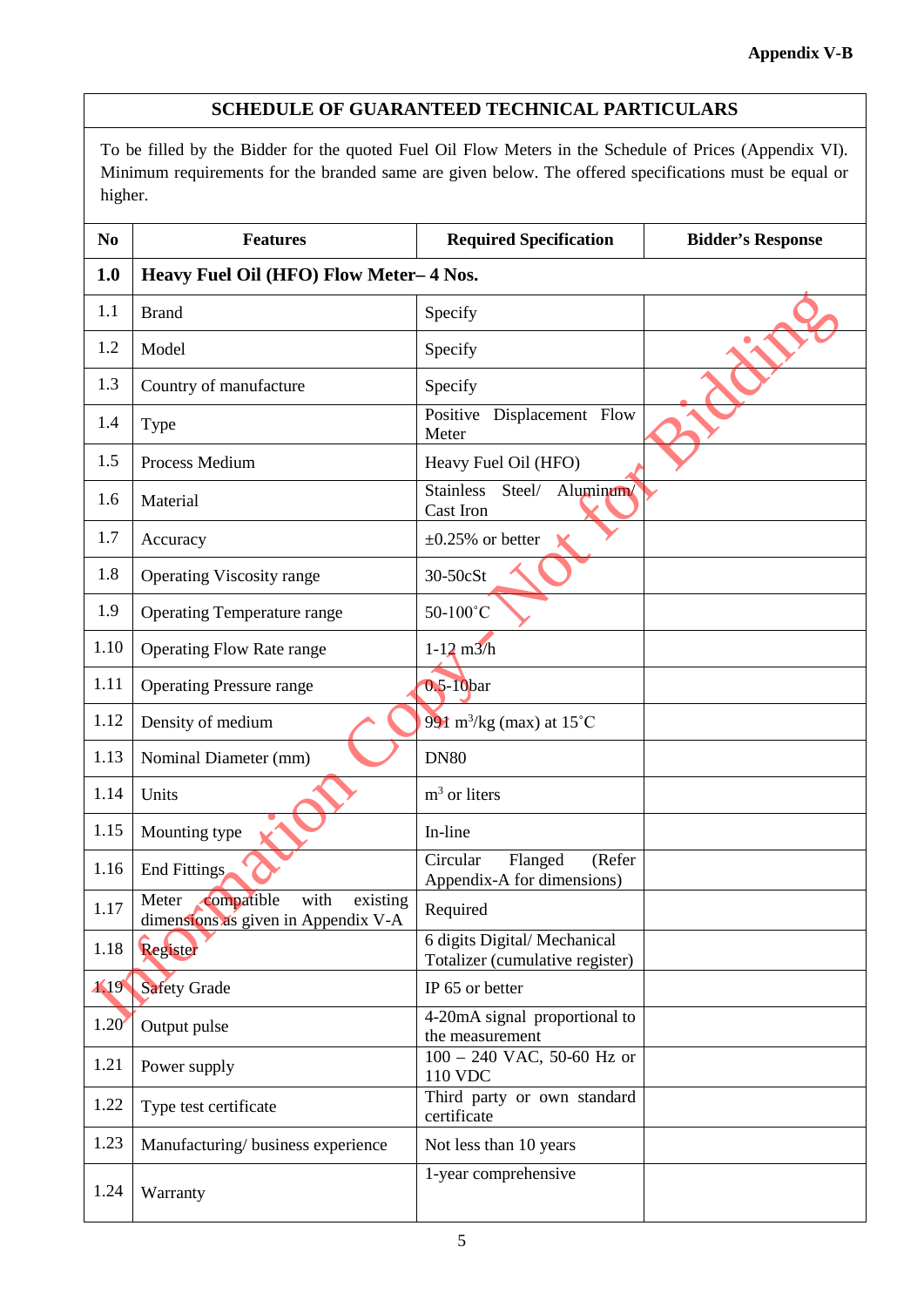| N <sub>0</sub> | <b>Features</b>                                                                | <b>Required Specification</b>                                  | <b>Bidder's Response</b> |
|----------------|--------------------------------------------------------------------------------|----------------------------------------------------------------|--------------------------|
| 2.0            | Diesel Fuel Oil (DFO) Flow Meter-1 No.                                         |                                                                |                          |
| 2.1            | <b>Brand</b>                                                                   | Specify                                                        |                          |
| 2.2            | Model                                                                          | Specify                                                        |                          |
| 2.3            | Country of manufacture                                                         | Specify                                                        |                          |
| 2.4            | Type                                                                           | Positive Displacement Flow<br>Meter                            |                          |
| 2.5            | Process Medium                                                                 | Diesel Fuel Oil (DFO)                                          |                          |
| 2.6            | Material                                                                       | <b>Stainless</b><br>Steel/ Aluminum/<br>Cast Iron              |                          |
| 2.7            | Accuracy                                                                       | $\pm 0.25\%$ or better                                         |                          |
| 2.8            | <b>Operating Viscosity range</b>                                               | $3-8cSt$                                                       |                          |
| 2.9            | <b>Operating Temperature range</b>                                             | $25-50^{\circ}$ C                                              |                          |
| 2.10           | <b>Operating Flow Rate range</b>                                               | $0-12$ m $3/h$                                                 |                          |
| 2.11           | <b>Operating Pressure range</b>                                                | $0.5-10$ bar                                                   |                          |
| 2.12           | Density of medium                                                              | 700-850 m <sup>3</sup> /kg at 15°C                             |                          |
| 2.13           | Nominal Diameter (mm)                                                          | <b>DN65</b>                                                    |                          |
| 2.14           | Units                                                                          | $m3$ or liters                                                 |                          |
| 2.15           | Mounting type                                                                  | In line                                                        |                          |
| 2.16           | <b>End Fittings</b>                                                            | Circular<br>Flanged<br>(Refer<br>Appendix-A for dimensions)    |                          |
| 2.17           | compatible<br>with<br>existing<br>Meter<br>dimensions as given in Appendix V-A | Required                                                       |                          |
| 2.18           | Register                                                                       | 6 digits Digital/Mechanical<br>Totalizer (cumulative register) |                          |
| 2.19           | <b>Safety Grade</b>                                                            | IP 65 or better                                                |                          |
| 2.20           | Output pulse                                                                   | 4-20mA signal proportional to<br>the measurement               |                          |
| 2.21           | Power supply                                                                   | 100 - 240 VAC, 50-60 Hz or<br>110 VDC                          |                          |
| 2.22           | Type test certificate                                                          | Third party or own standard<br>certificate                     |                          |
| 2,23           | Manufacturing/business experience                                              | Not less than 10 years                                         |                          |
| 2.24           | <b>Warranty</b>                                                                | 1-year comprehensive                                           |                          |

I/We hereby certify that the above particulars are correct

....................................................................................................................................... Seal & Authorized Signature of the representative officer for Manufacturer/Supplier

Date: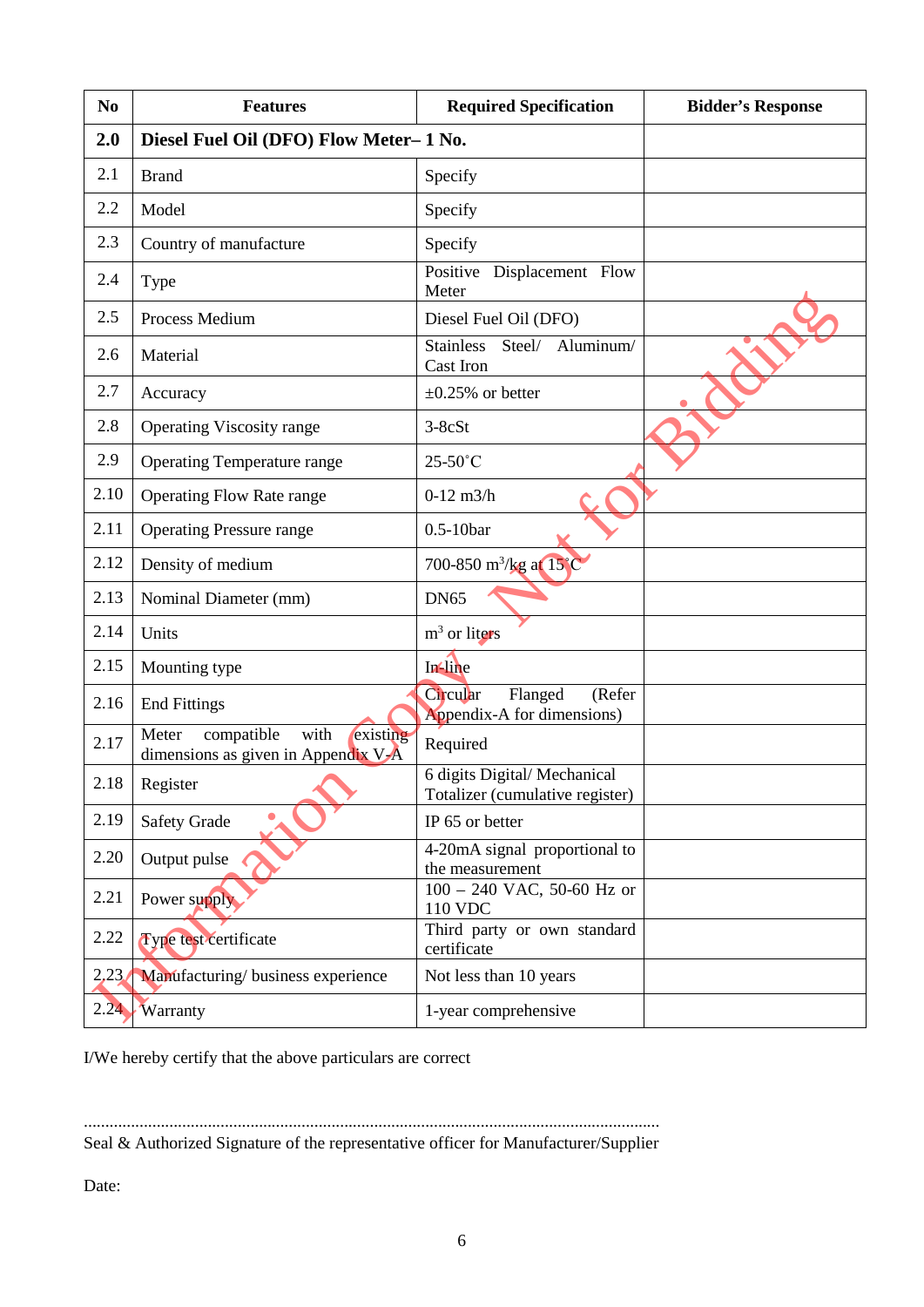#### *Bid No: SPS/CE/SP/08P-2021/3200*

| <b>Item</b>                                           | <b>Description of Item</b>                                                                |                        | Part/model no                                        |          | <b>Unit FOB</b><br>price with<br>bid currency |            | <b>Total FOB price with bid</b><br>currency | Total sea freight to Colombo<br>with bid currency |                                | <b>Local agents commission</b><br>over and above FOB,<br>excluding VAT, as a<br>percentage of FOB (%) | Total cost of clearing, handling,<br>and delivery charges to the places<br>of delivery stated in the Bid Data<br>Sheet, excluding VAT (in SLRs). |                   | <b>Total (Item w</b><br>Price<br>(Specify the fo<br>currency) |  |
|-------------------------------------------------------|-------------------------------------------------------------------------------------------|------------------------|------------------------------------------------------|----------|-----------------------------------------------|------------|---------------------------------------------|---------------------------------------------------|--------------------------------|-------------------------------------------------------------------------------------------------------|--------------------------------------------------------------------------------------------------------------------------------------------------|-------------------|---------------------------------------------------------------|--|
| No.                                                   |                                                                                           |                        | of the offered<br>item as stated<br>in the catalogue | Quantity | In figures                                    | In figures | In words                                    | In figures                                        | In words                       | In figures                                                                                            | In figures                                                                                                                                       | In words          | Foreign<br>()                                                 |  |
|                                                       | Heavy Fuel Oil (HFO) flow meter<br>-fully complying with the specifications (Appendix V)  |                        |                                                      | 04 Nos.  |                                               |            |                                             |                                                   |                                |                                                                                                       |                                                                                                                                                  |                   |                                                               |  |
| -2                                                    | Diesel Fuel Oil (DFO) flow meter<br>-fully complying with the specifications (Appendix V) |                        |                                                      | 01 No.   |                                               |            |                                             |                                                   |                                |                                                                                                       |                                                                                                                                                  |                   |                                                               |  |
|                                                       |                                                                                           |                        |                                                      |          |                                               |            |                                             |                                                   |                                |                                                                                                       |                                                                                                                                                  | <b>Total Cost</b> |                                                               |  |
|                                                       | Freight Insurance (as a percentage of total FOB)                                          |                        |                                                      |          |                                               |            |                                             |                                                   |                                |                                                                                                       |                                                                                                                                                  |                   |                                                               |  |
|                                                       | Approximate dimension of the package $H(mm)$ x $W(mm)$ x $D(mm)$                          |                        |                                                      |          |                                               |            |                                             |                                                   |                                |                                                                                                       |                                                                                                                                                  |                   |                                                               |  |
|                                                       | Approximate weight of the package /kg                                                     |                        |                                                      |          |                                               |            |                                             |                                                   |                                |                                                                                                       |                                                                                                                                                  |                   |                                                               |  |
| Port of entry                                         |                                                                                           |                        |                                                      |          |                                               |            |                                             |                                                   |                                |                                                                                                       |                                                                                                                                                  |                   |                                                               |  |
|                                                       |                                                                                           |                        |                                                      |          |                                               |            |                                             |                                                   |                                |                                                                                                       |                                                                                                                                                  |                   |                                                               |  |
|                                                       |                                                                                           |                        |                                                      |          |                                               |            |                                             |                                                   |                                |                                                                                                       |                                                                                                                                                  |                   |                                                               |  |
|                                                       |                                                                                           |                        |                                                      |          |                                               |            |                                             |                                                   |                                |                                                                                                       |                                                                                                                                                  |                   |                                                               |  |
|                                                       | Signature of Bidder                                                                       | Signature of Witness 1 |                                                      |          | <b>Signature of Witness 2</b>                 |            |                                             |                                                   |                                |                                                                                                       |                                                                                                                                                  |                   |                                                               |  |
| Name & Address of Witness<br>Name & Address of Bidder |                                                                                           |                        |                                                      |          | Name & Address of Witness                     |            | Name & Address of Local Agent               |                                                   | Name & Address of Manufacturer |                                                                                                       |                                                                                                                                                  |                   |                                                               |  |
|                                                       |                                                                                           |                        |                                                      |          |                                               |            |                                             |                                                   |                                |                                                                                                       |                                                                                                                                                  |                   |                                                               |  |
|                                                       |                                                                                           |                        |                                                      |          |                                               |            |                                             |                                                   |                                |                                                                                                       |                                                                                                                                                  |                   |                                                               |  |
|                                                       | Telephone                                                                                 |                        |                                                      |          | Telephone                                     |            |                                             |                                                   |                                |                                                                                                       |                                                                                                                                                  |                   |                                                               |  |
|                                                       | Facsimile                                                                                 |                        |                                                      |          | Facsimile                                     |            |                                             |                                                   |                                |                                                                                                       |                                                                                                                                                  |                   |                                                               |  |
| $e$ -mail                                             |                                                                                           |                        | $e$ -mail                                            |          |                                               |            |                                             |                                                   |                                |                                                                                                       |                                                                                                                                                  |                   |                                                               |  |

*Bid Name: Supply of 05 Nos. of Fuel Oil Flow Meters for Sapugaskanda Power Station, Sri Lanka*

|            | Total cost of clearing, handling,<br>and delivery charges to the places<br>of delivery stated in the Bid Data<br>Sheet, excluding VAT (in SLRs). | <b>Total (Item wise)</b><br>Price<br>(Specify the foreign<br>currency) |                 |  |  |  |
|------------|--------------------------------------------------------------------------------------------------------------------------------------------------|------------------------------------------------------------------------|-----------------|--|--|--|
| In figures | In words                                                                                                                                         | Foreign<br>$($ )                                                       | Local<br>(SLRs) |  |  |  |
|            |                                                                                                                                                  |                                                                        |                 |  |  |  |
|            |                                                                                                                                                  |                                                                        |                 |  |  |  |
|            | <b>Total Cost</b>                                                                                                                                |                                                                        |                 |  |  |  |

VAT Registration No. of Local Agent …………………………………………………….Total amount of VAT claimed (SLRs.) …………………………………………… Discount (if any as percentage total price before taxes)…………….…………………………………..

I have furnished a Bid Security. I/We agree to abide by the

- 
- 
- 
- 
- 
-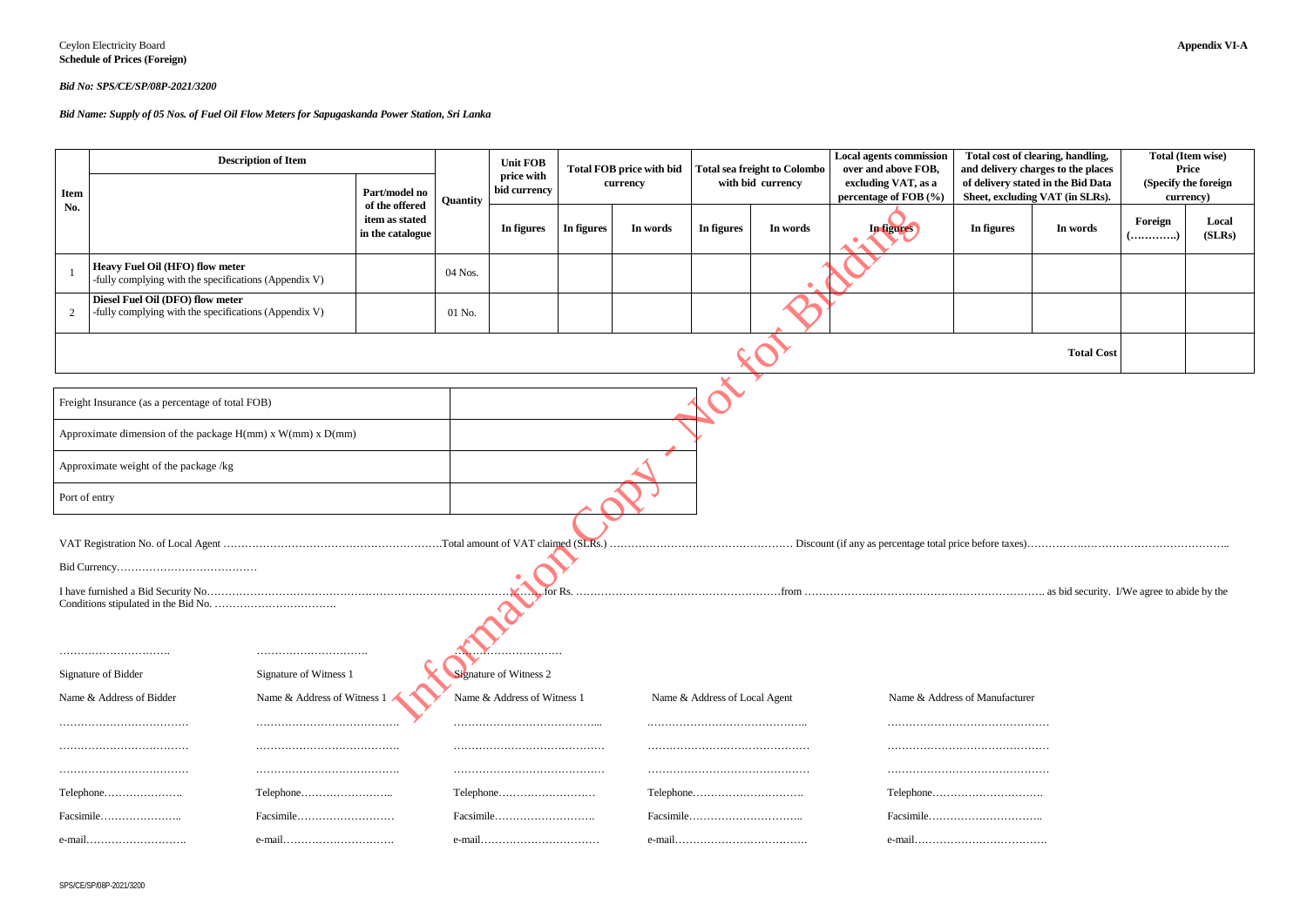#### Ceylon Electricity Board **Appendix VI-B Schedule of Prices (Local)**

#### *Bid No: SPS/CE/SP/08P-2021/3200*

#### *Bid Name: Supply of 05 Nos. of Fuel Oil Flow Meters for Sapugaskanda Power Station, Sri Lanka*

| very to the places of<br>the Bid Data Sheet,<br>AT(in LKR) | <b>Total (Item wise)</b><br><b>Price</b><br>(Specify the foreign currency) |                 |  |  |  |
|------------------------------------------------------------|----------------------------------------------------------------------------|-----------------|--|--|--|
| In words                                                   | Foreign<br>$($ )                                                           | Local<br>(SLRs) |  |  |  |
|                                                            |                                                                            |                 |  |  |  |
|                                                            |                                                                            |                 |  |  |  |
| <b>Total Cost</b>                                          |                                                                            |                 |  |  |  |

|                    | <b>Description of Item</b>                                                                |                                                                       |          | Unit Ex Works / Ex Show Room<br>Price, excluding VAT in bid<br>currency | <b>Total Ex Works / Ex Show Room Price,</b><br>excluding VAT in bid currency |                 |                   | Total Cost of Delivery to the places of<br>delivery stated in the Bid Data Sheet,<br>excluding VAT(in LKR) | Total (Item wise)<br><b>Price</b><br>(Specify the foreign currency) |                 |
|--------------------|-------------------------------------------------------------------------------------------|-----------------------------------------------------------------------|----------|-------------------------------------------------------------------------|------------------------------------------------------------------------------|-----------------|-------------------|------------------------------------------------------------------------------------------------------------|---------------------------------------------------------------------|-----------------|
| <b>Item</b><br>No. |                                                                                           | Part/model no<br>of the offered<br>item as stated in<br>the catalogue | Quantity | In figures                                                              | In figures                                                                   | Local<br>(SLRs) | <b>In</b> figures | In words                                                                                                   | Foreign                                                             | Local<br>(SLRs) |
|                    | Heavy Fuel Oil (HFO) flow meter<br>-fully complying with the specifications (Appendix V)  |                                                                       | 04 Nos.  |                                                                         |                                                                              |                 |                   |                                                                                                            |                                                                     |                 |
| 2                  | Diesel Fuel Oil (DFO) flow meter<br>-fully complying with the specifications (Appendix V) |                                                                       | $01$ No. |                                                                         |                                                                              |                 |                   |                                                                                                            |                                                                     |                 |
|                    |                                                                                           |                                                                       |          |                                                                         |                                                                              |                 |                   | <b>Total Cost</b>                                                                                          |                                                                     |                 |
|                    |                                                                                           |                                                                       |          |                                                                         |                                                                              |                 |                   |                                                                                                            |                                                                     |                 |
|                    | Signature of Witness 1<br>Signature of Bidder                                             |                                                                       |          | Signature of Witness 2                                                  |                                                                              |                 |                   |                                                                                                            |                                                                     |                 |
|                    | Name & Address of Witness 1<br>Name & Address of Bidder                                   |                                                                       |          | Name & Address of Witness 1                                             | Name & Address of Manufacturer                                               |                 |                   |                                                                                                            |                                                                     |                 |
|                    |                                                                                           |                                                                       |          |                                                                         |                                                                              |                 |                   |                                                                                                            |                                                                     |                 |
|                    |                                                                                           |                                                                       |          |                                                                         |                                                                              |                 |                   |                                                                                                            |                                                                     |                 |
|                    |                                                                                           |                                                                       |          |                                                                         |                                                                              |                 |                   |                                                                                                            |                                                                     |                 |
|                    | Telephone<br>Telephone                                                                    |                                                                       |          | Telephone                                                               |                                                                              |                 |                   |                                                                                                            |                                                                     |                 |
|                    | Facsimile<br>Facsimile                                                                    |                                                                       |          | Facsimile                                                               |                                                                              |                 |                   |                                                                                                            |                                                                     |                 |
|                    | $e$ -mail                                                                                 |                                                                       |          |                                                                         | $e$ -mail                                                                    |                 |                   |                                                                                                            |                                                                     |                 |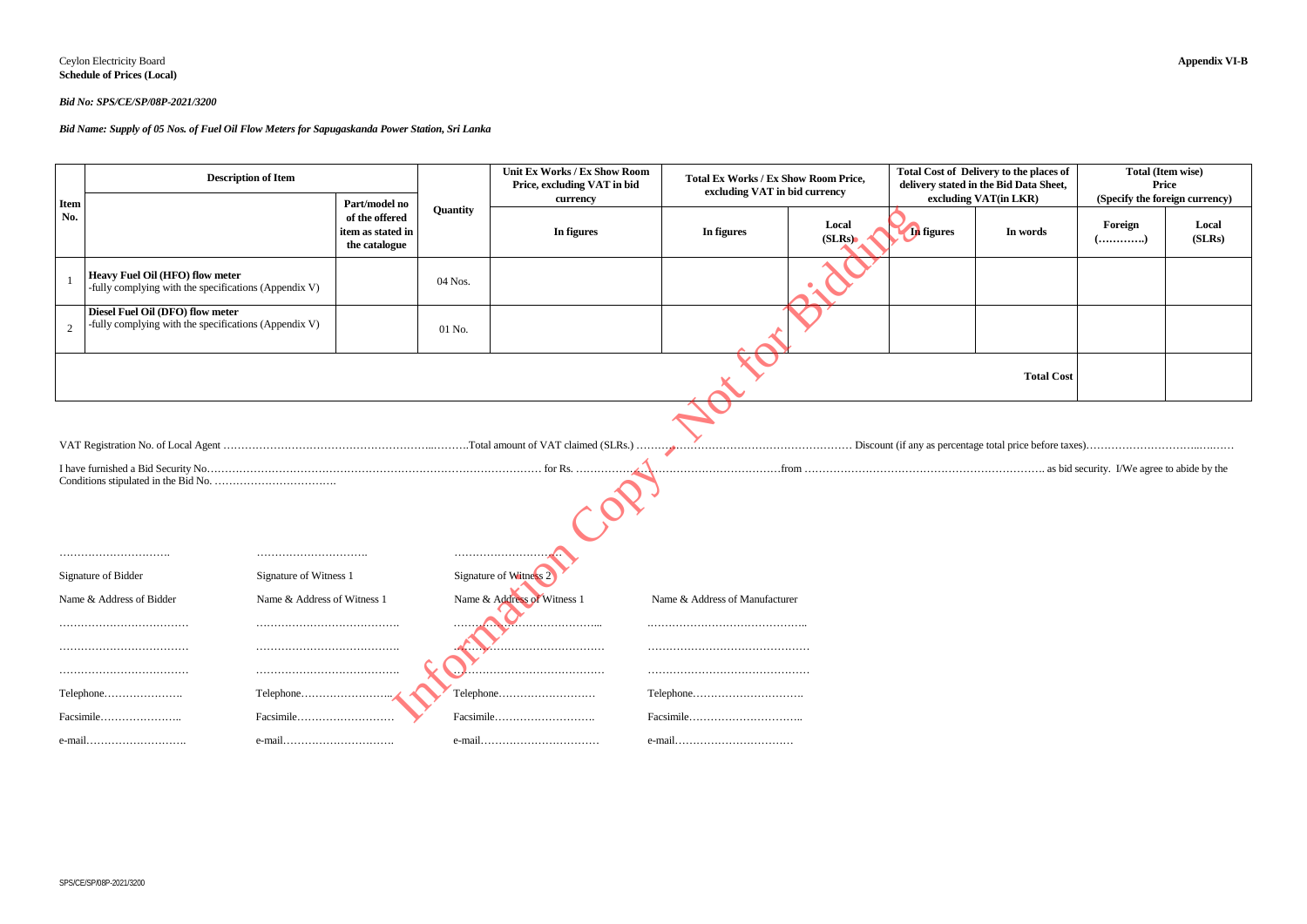#### **APPENDIX VII**

#### FORM FOR APPLICATION FOR DOMESTIC PREFERENCE

The application of domestic preference appended below shall be filled by all local bidders of locally manufactured goods. Bidders shall submit the copies of documents such as proforma invoices issued by foreign input supplies, quotations issued by in put local raw material suppliers, custom declaration etc. in support of the following information. Bidders who fail to furnish the supporting documents in support of the information given below will not be considered for domestic preference. All foreign costs can be quoted in foreign currencies and all local costs shall be quoted only in Local currency.

| 1.0                           |                                                                                                                    |       |          |                     |               |                                                   |  |  |  |  |
|-------------------------------|--------------------------------------------------------------------------------------------------------------------|-------|----------|---------------------|---------------|---------------------------------------------------|--|--|--|--|
|                               | (as quoted in the schedule of prices, Appendix VI B)                                                               |       |          |                     |               |                                                   |  |  |  |  |
|                               | Break up of ex-works Price                                                                                         |       |          |                     |               |                                                   |  |  |  |  |
| 1,1                           | <b>Total Foreign Cost</b>                                                                                          |       |          |                     |               |                                                   |  |  |  |  |
| 1, 1, 1                       | Total FOB Cost of Foreign - inputs                                                                                 |       |          |                     |               |                                                   |  |  |  |  |
| 1.1.2                         | Total Cost of Fright of Foreign - inputs                                                                           |       |          |                     |               |                                                   |  |  |  |  |
| 1.1.3                         | Total Cost of Insurance of Foreign - inputs                                                                        |       |          |                     |               |                                                   |  |  |  |  |
| $1.2\,$                       | Total Local Cost (excluding VAT paid of payable)                                                                   |       |          |                     |               |                                                   |  |  |  |  |
| 1, 2, 1                       | Total Cost of input Local Raw Materials (excluding VAT paid of payable)                                            |       |          |                     |               |                                                   |  |  |  |  |
| 1.2.2                         | Total Cost of input Local Labour                                                                                   |       |          |                     |               |                                                   |  |  |  |  |
| 1.2.3                         | Total Cost of any other input local components. (Please specify in detail)                                         |       |          |                     |               |                                                   |  |  |  |  |
|                               | (Note: The sum of 1.2.1, 1.2.2 and 1.2.3 will be taken as the locally added value component for the computation of |       |          |                     |               |                                                   |  |  |  |  |
|                               | % local value addition)                                                                                            |       |          |                     |               |                                                   |  |  |  |  |
|                               | <b>Details of Foreign Costs</b><br><b>Item Description &amp; HS Code</b>                                           | Units | Quantity | Unit CIF            | Total         | <b>Supporting</b>                                 |  |  |  |  |
|                               |                                                                                                                    |       |          | Cost                | CIF           | <b>Document</b>                                   |  |  |  |  |
| 1.1                           |                                                                                                                    |       |          |                     | Cost          | Reference                                         |  |  |  |  |
| <b>Details of local Costs</b> |                                                                                                                    |       |          |                     |               |                                                   |  |  |  |  |
|                               | Item Description & HS Code                                                                                         | Units | Quantity | Unit<br>Rate<br>Rs. | Total<br>Cost | <b>Supporting</b><br><b>Document</b><br>Reference |  |  |  |  |
| 1.2.1                         | <b>Input Local Raw Materials</b>                                                                                   |       |          |                     |               |                                                   |  |  |  |  |
| 1.2.2                         | <b>Input Local Labour</b>                                                                                          |       |          |                     |               |                                                   |  |  |  |  |
| 1.2.3                         | Any other input Local                                                                                              |       |          |                     |               |                                                   |  |  |  |  |

|     | <b>Item Description &amp; HS Code</b> | <b>Units</b> | Quantity | Unit CIF<br>Cost | <b>Total</b><br>CIF<br>Cost | <b>Supporting</b><br><b>Document</b><br>Reference |
|-----|---------------------------------------|--------------|----------|------------------|-----------------------------|---------------------------------------------------|
| 1.1 |                                       |              |          |                  |                             |                                                   |

|       | <b>Item Description &amp; HS Code</b>                             | Units | Quantity | Unit<br>Rate<br>Rs. | Total<br>Cost | Supporting<br><b>Document</b><br>Reference |
|-------|-------------------------------------------------------------------|-------|----------|---------------------|---------------|--------------------------------------------|
| 1.2.1 | Input Local Raw Materials                                         |       |          |                     |               |                                            |
|       | 1.2.2 Input Local Labour                                          |       |          |                     |               |                                            |
| 1.2.3 | Any other input Local<br>Components (Please specify in<br>detail) |       |          |                     |               |                                            |

I/We certify that the above information provided by me/us are true and correct. I/We authorize the Ceylon Electricity Board to verify the accuracy of those information from our suppliers.

Name & Address of the Bidder

**Signature of the Bidder**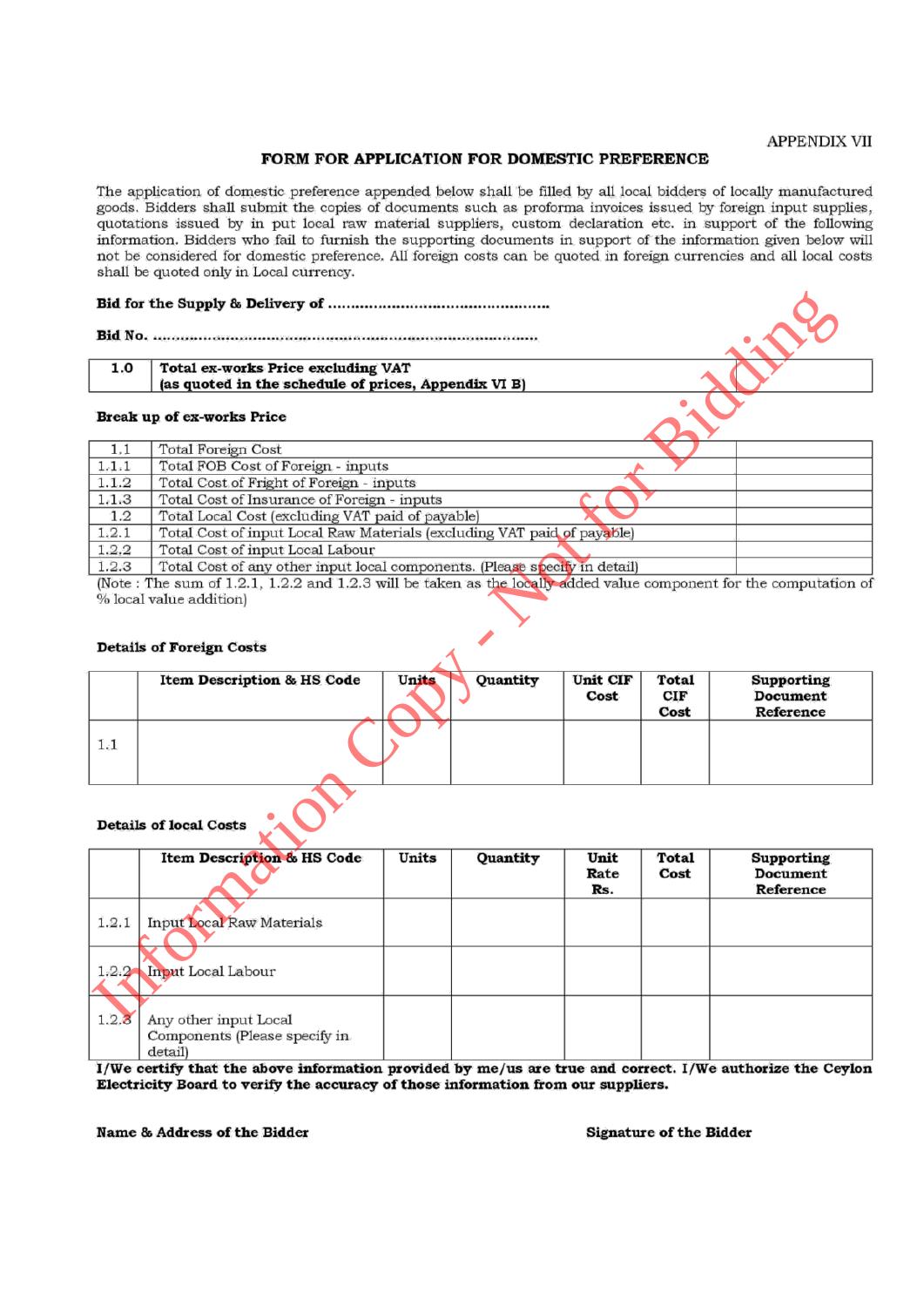#### *Specimen form of Contract of Supply*

#### **CEYLON ELECTRICITY BOARD CONTRACT NO: ………………**

THIS AGREEMENT made and entered into at Colombo on this………………..……………………………day of Two Thousand Three between the Ceylon Electricity Board, a corporate body established under the Act No.17 of 1969 having its head office at No. 50, Sir Chittampalam A. Gardiner Mw., Colombo 02, Sri Lanka (hereinafter called "the Purchaser") of the ONE PART and ….(hereinafter called "the Supplier") of the OTHER PART.

WHEREAS the purchaser invited bids for Supply of ,,,,,,,,,,,,,,,,,,,,,,,,,,,,,,,, and has accepted a Bid by the supplier for the supply of those goods in the sum of **…………………..** 

#### **NOW THIS AGREEMENT WITNESSES AS FOLLOWS:-**

- 1. In this Agreement words and expressions shall have the same meanings as are respectively assigned to them in the Conditions of Contract referred to.
- 2. The following Documents shall be deemed to form and be read and construed as part of this agreement viz.
	- **a)** The Form of Bid and the schedule of prices submitted by the bidder, dated ..
	- b) The schedule of guaranteed particulars submitted with the bid.
	- c) The Technical Specifications attached to bidding document.
	- d) The General Conditions (ICB) of the bidding Document.
	- e) The Special Conditions of the bidding document
	- **f)** The purchaser's notification of Award letter dated ………..**.**
	- g) The supplier's acceptance letter dated ………………………………………………. **.**
- 3. In consideration of the payments to be made by the purchaser to the supplier as hereinafter mentioned, the supplier hereby covenants with the purchaser to provide the Goods and to remedy defects therein in conformity in all respects with the provisions of the contract.
- 4. The Purchaser hereby covenants to pay the supplier, in consideration of the provision of the Goods and the remedying of defects therein, the Contract Price or such other sum as may become payable under the provisions of the Contract, at the times and in the manner prescribed by the Contract. WHEREAS the purchase mixted bids for Supply of<br>
your SPERAS the purchase mixted bids for Supply of<br>
your MIS AGREEMENT WITNESSES AS POLLOWS-<br>
NOW THIS AGREEMENT WITNESSES AS POLLOWS-<br>
1. In this Agreement voors and express

**IN WITNESS WHEREOF,** the parties hereto have caused their respective hands, Common Seals to this Agreement to be executed in accordance with the laws of Democratic Socialist Republic of Sri Lanka on the day and year first above written.

For and on behalf of the purchaser, signed sealed and delivered by the

………………………………………………… General Manager (Ceylon Electricity Board)

**Witnesses** 

1.……………………………….. 2.………………………………..

For and on behalf of the supplier, signed, sealed and delivered by the,

………………………………………………… Authorised Representative of the Supplier.

Witnesses,

1. ………………………………… 2. …………………………………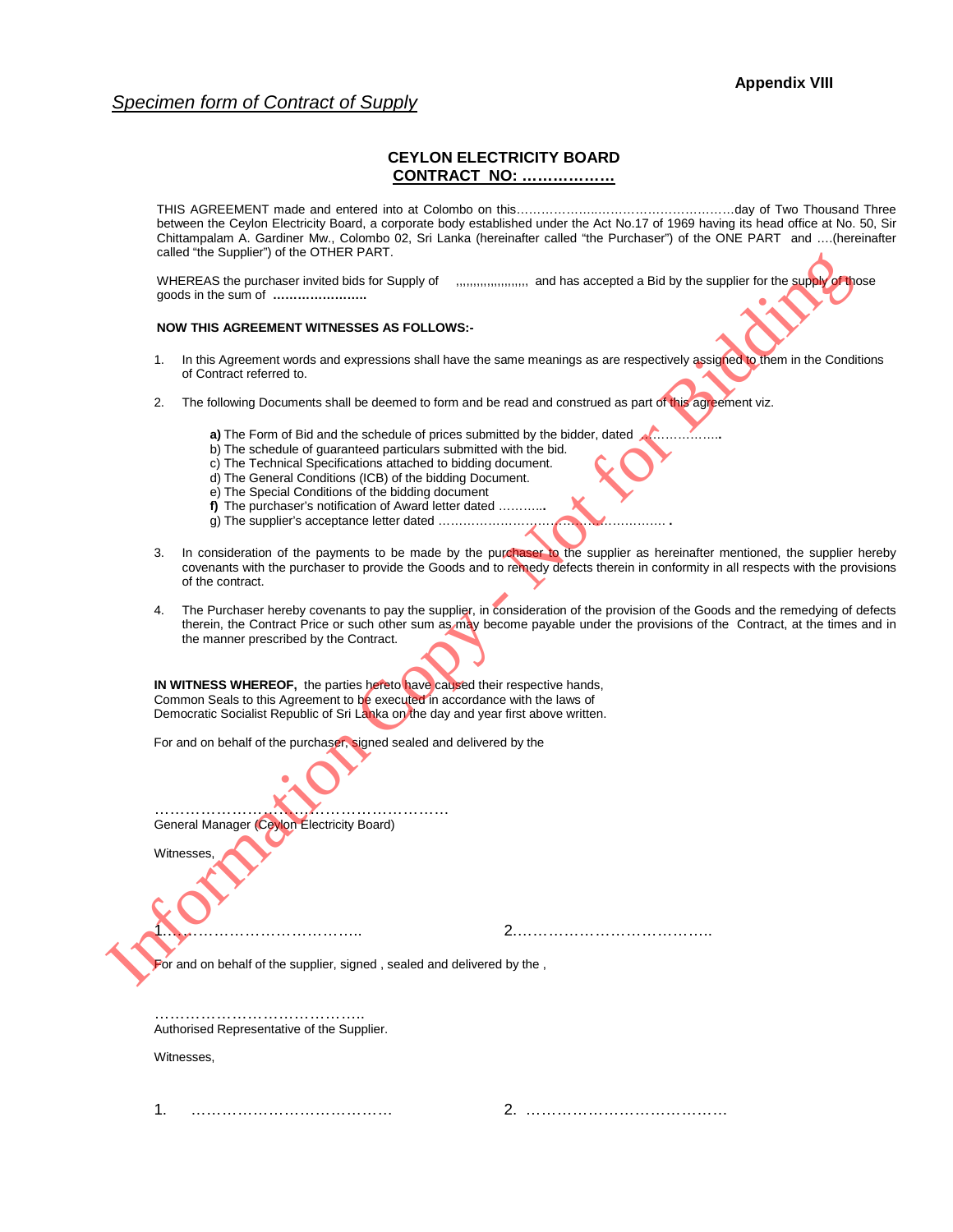# **Appendix – IX**

# **PROOF OF ABILITY**

| <b>Type/Capacity</b> | <b>Brief</b>       | <b>Purchaser's Name</b> | <b>Date</b>     | <b>Remarks</b> |
|----------------------|--------------------|-------------------------|-----------------|----------------|
| of the Devices       | <b>Description</b> | & Address               | <b>Supplied</b> |                |
| LEOT                 |                    |                         |                 |                |